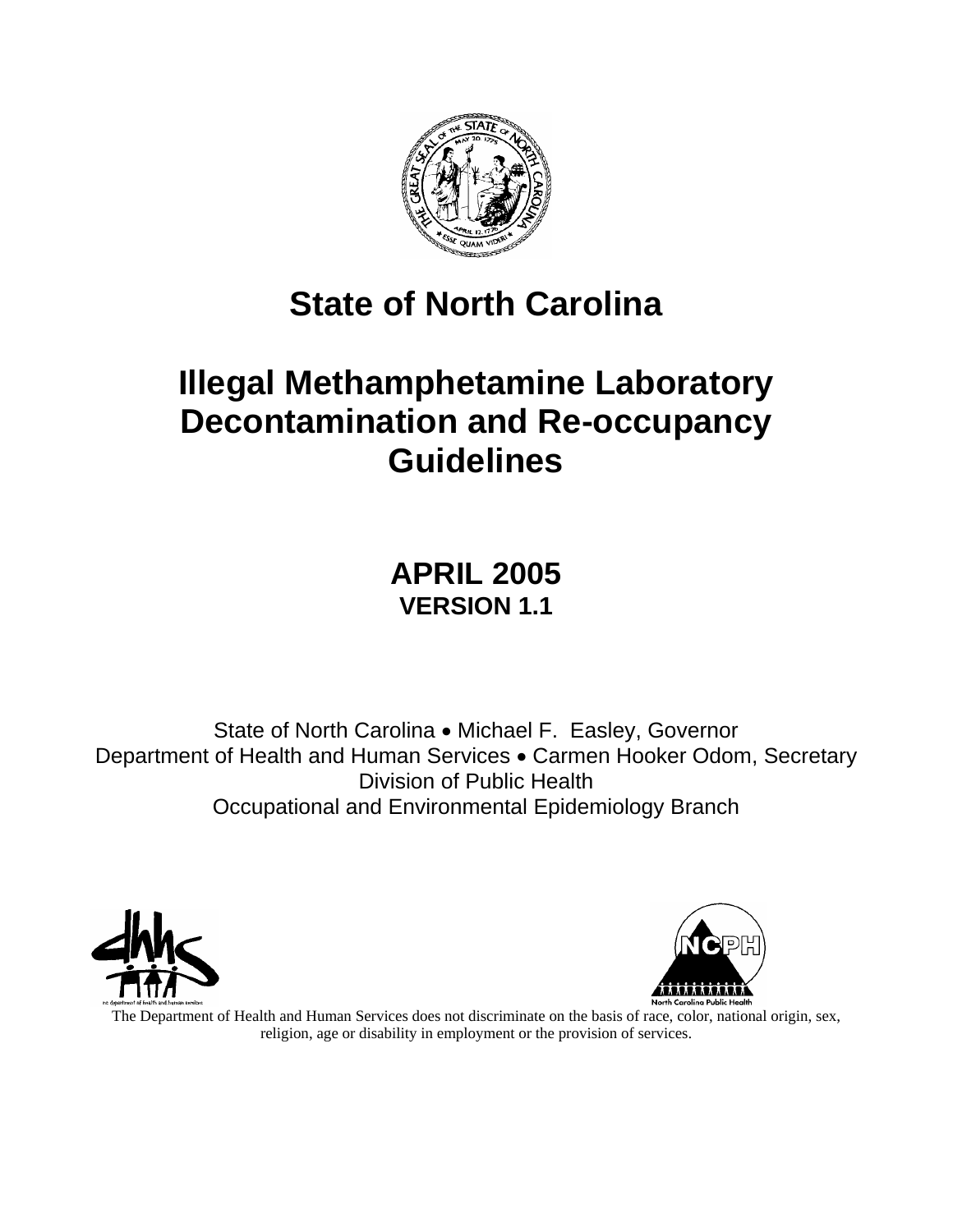[Page left blank intentionally]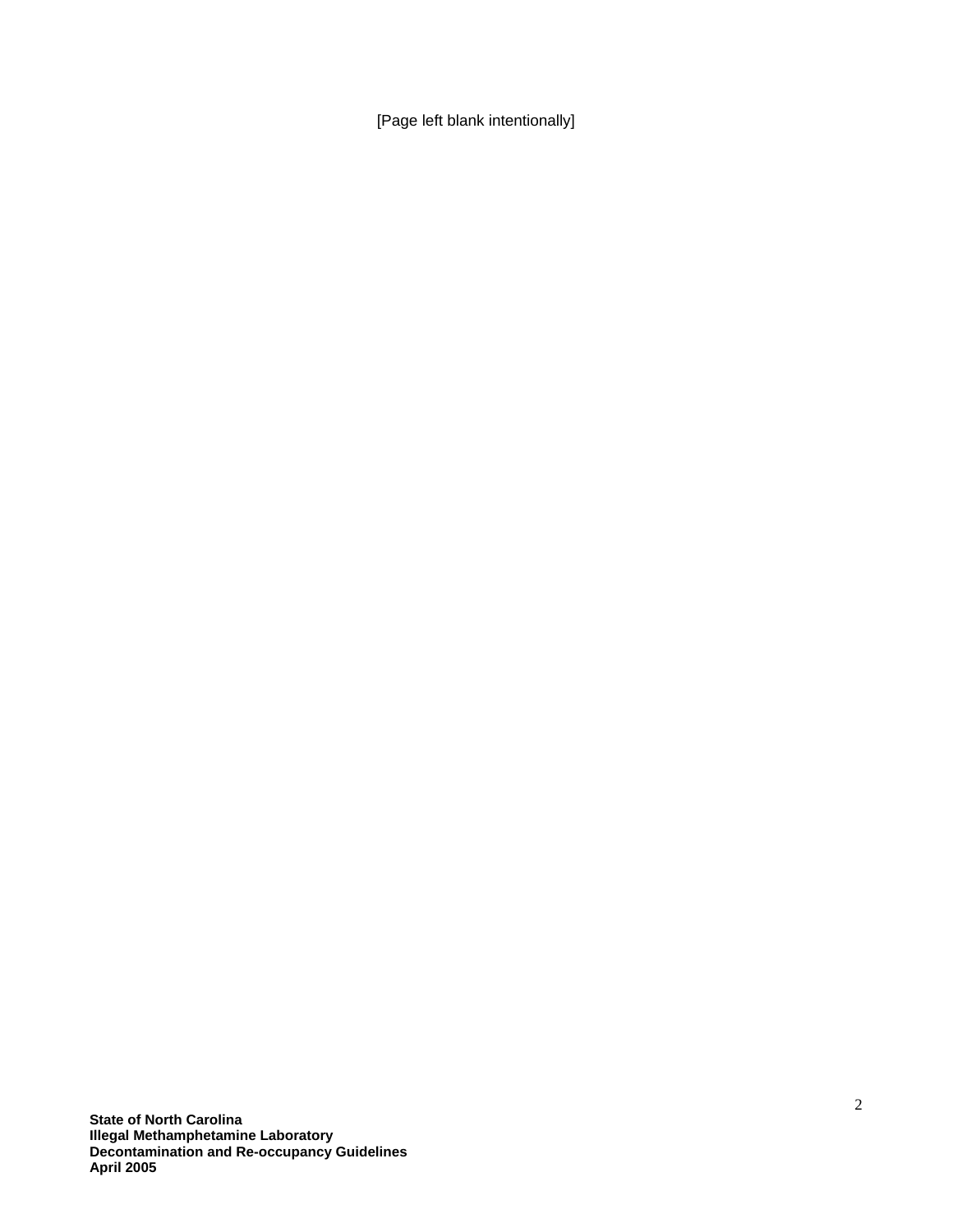# **TABLE OF CONTENTS**

|                                                                            |  | V. HAZARDOUS CHEMICALS IN ACTIVE ILLICIT METHAMPHETAMINE LABORATORIES 7              |  |  |  |
|----------------------------------------------------------------------------|--|--------------------------------------------------------------------------------------|--|--|--|
|                                                                            |  | А.                                                                                   |  |  |  |
|                                                                            |  | В.                                                                                   |  |  |  |
|                                                                            |  |                                                                                      |  |  |  |
|                                                                            |  | А.                                                                                   |  |  |  |
|                                                                            |  | В.                                                                                   |  |  |  |
|                                                                            |  |                                                                                      |  |  |  |
| VIII. MEDICAL MONITORING FOR OCCUPANTS OF HOMES WHERE METHAMPHETAMINES ARE |  |                                                                                      |  |  |  |
|                                                                            |  |                                                                                      |  |  |  |
|                                                                            |  |                                                                                      |  |  |  |
|                                                                            |  |                                                                                      |  |  |  |
|                                                                            |  | А.                                                                                   |  |  |  |
|                                                                            |  | В.                                                                                   |  |  |  |
|                                                                            |  |                                                                                      |  |  |  |
|                                                                            |  |                                                                                      |  |  |  |
| <b>APPENDICES</b>                                                          |  |                                                                                      |  |  |  |
|                                                                            |  | A. COMMON NAMES/USES FOR CHEMICALS IN METHAMPHETAMINE LABORATORIES &                 |  |  |  |
|                                                                            |  | HAZARDOUS CHEMICALS IN MEHTAMPHETAMINE LABORATORIES 23                               |  |  |  |
|                                                                            |  | <b>B. SUGGESTIONS FOR CONTRACTOR QUALIFICATIONS &amp; WORKER HEALTH &amp; SAFETY</b> |  |  |  |
|                                                                            |  |                                                                                      |  |  |  |
|                                                                            |  |                                                                                      |  |  |  |
|                                                                            |  |                                                                                      |  |  |  |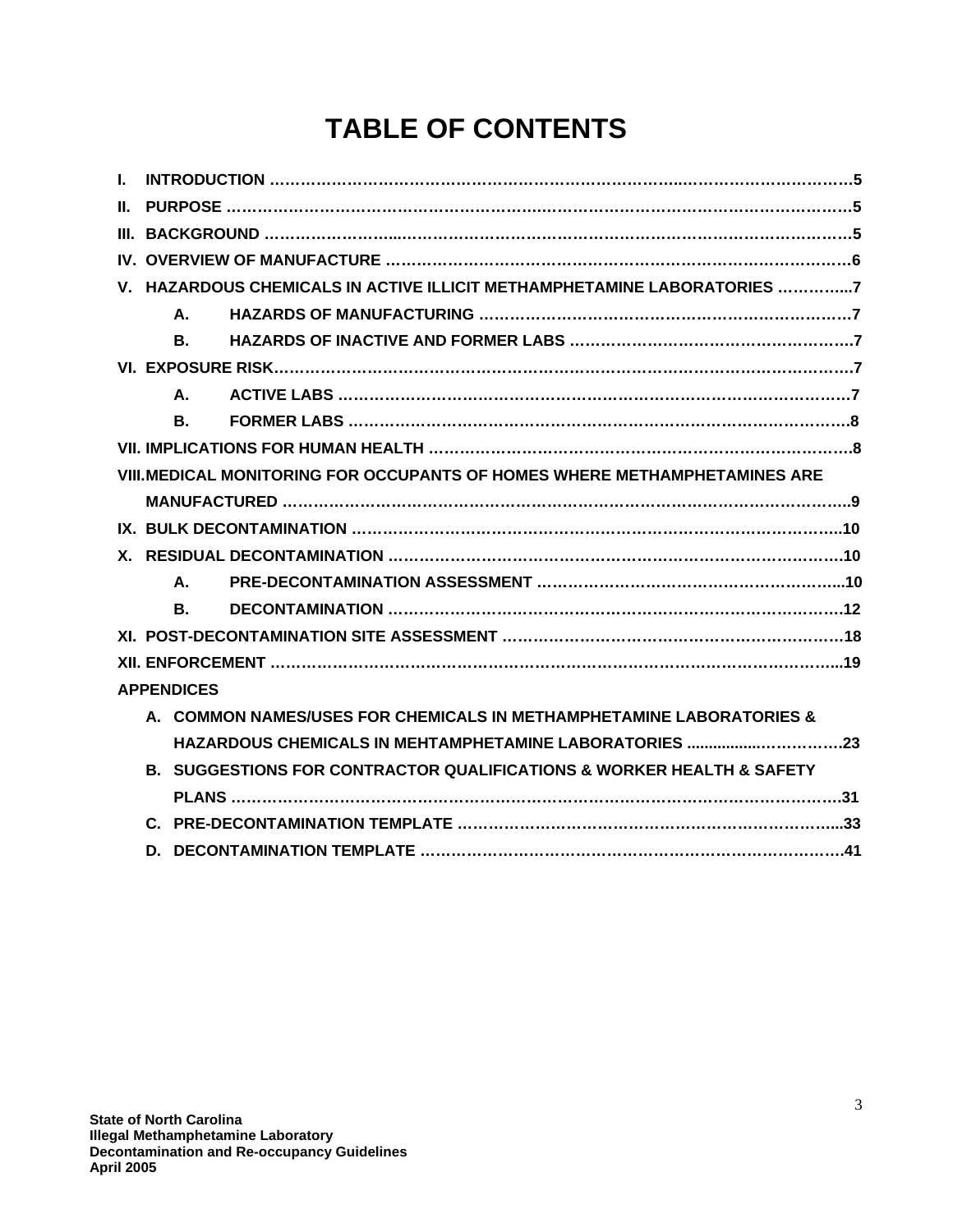[Page left blank intentionally]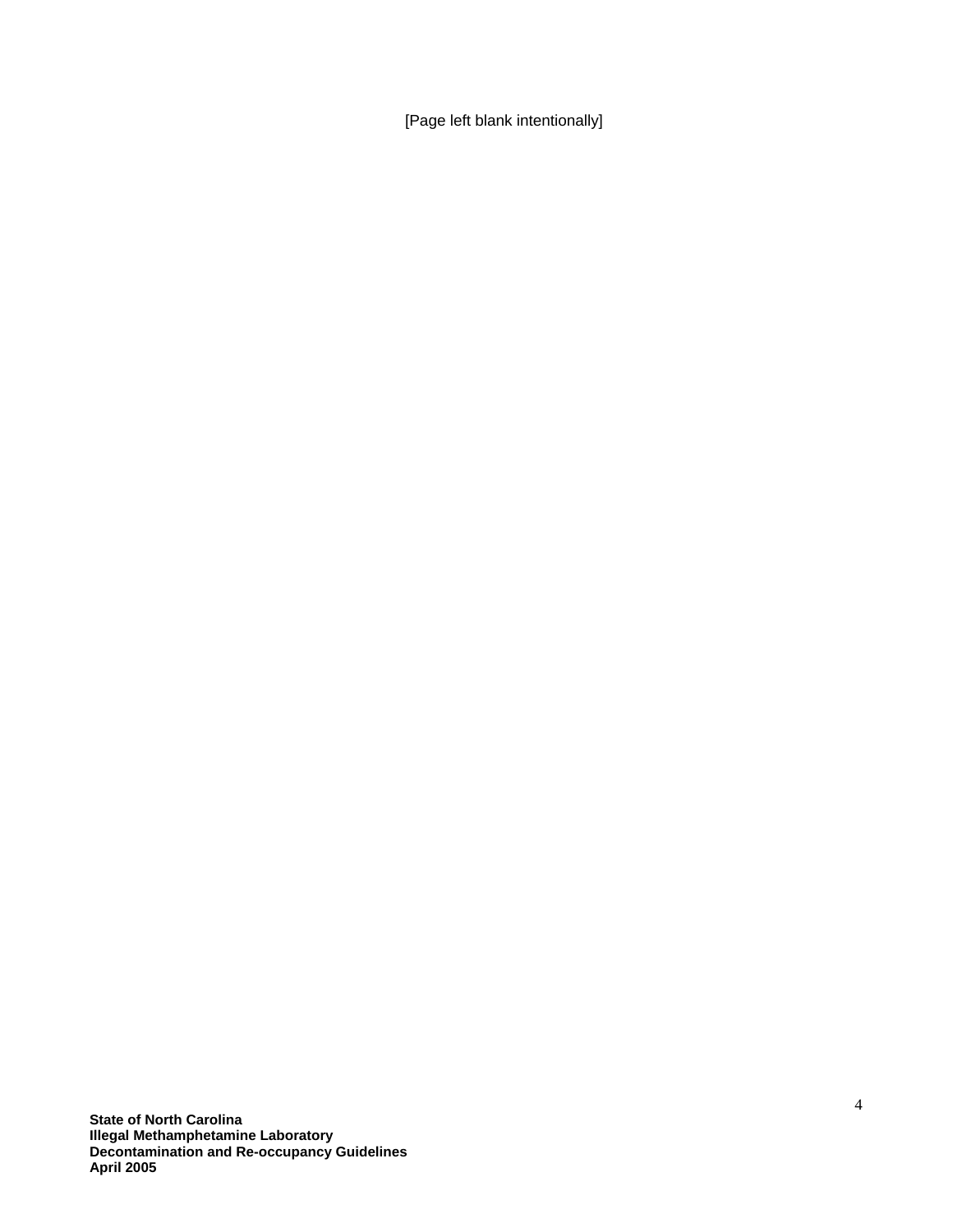# **I. INTRODUCTION**

This document is a resource for decontamination of illegal methamphetamine laboratories. These guidelines are an effort to provide information for use during the contamination reduction (decontamination) process at clandestine or illegal drug manufacturing sites. The basis for these recommendations is available information of the known physical properties of the chemicals associated with drug production.

When following these guidelines, remember that manufacturing methods of methamphetamine and the chemical hazards associated with these activities will change. The health effects from numerous by-products produced by manufacturing these drugs are unknown. Illegal drug manufacturing is changing dynamically and there are no absolute guarantees that chronic health effects will be completely eliminated by decontaminating these properties.

## **II. PURPOSE**

The purpose of this document is to provide health officials, responsible parties, and contractors with a discussion of the rules for Decontamination of Methamphetamine Sites. A responsible party is defined as an owner, lessee, operator, or other person in control of a residence or place of business or any structure appurtenant to a residence or place of business who has knowledge that the property has been used for the manufacture of methamphetamine. These rules have been published in response to North Carolina General Statute 130A-284. The rules are in Title 10A (Department of Health and Human Services), Chapter 41 (Epidemiology Health), Subchapter 41D- Decontamination of Methamphetamine Sites, sections .0101 through .0105 (10A NCAC 41D .0101-.0105). In discussing these rules, this document provides uniform guidelines, based on the rules, for reducing the contamination at illegal methamphetamine manufacturing sites. The intent of this document is to give the user a standard plan of action. Each illicit site and manufacturing process is different and the user must develop a unique site specific plan.

The goal of decontaminating an illegal methamphetamine site is to reduce the levels of contaminants, enabling the site to be re-occupied. It is emphasized that these guidelines are intended for use after law enforcement officers have concluded their operations and bulk chemical removal is completed.

## **III. BACKGROUND**

Amphetamine generically refers to any member of a class of drugs that has an amphetamine base. Methamphetamine is a stimulant that can be snorted, smoked, taken orally, or injected. Methamphetamine is the most common illicit amphetamine and is the most commonly synthesized controlled substance. Street names for methamphetamine include: batu, black beauties, chalk, copilots, crack meth, crank, cristy, crystal, dexies, drivers, glass, go, go fast, hanyak, Hawaiian salt, hearts, hiropon, ice, kaksonjae, L.A. turnarounds, leapers, meth, pep pills, quartz, shabu,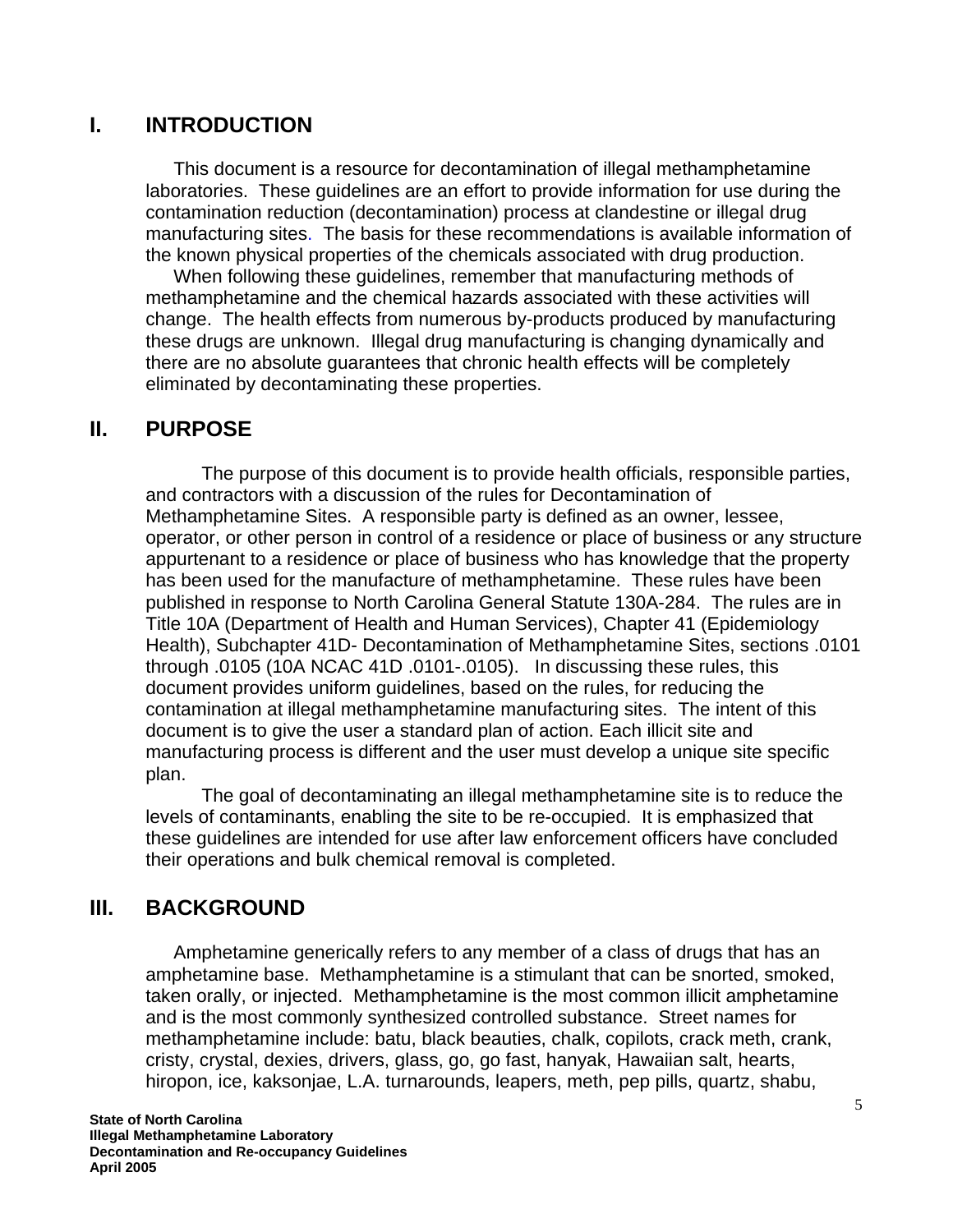speed, thrusters, ups, uppers, wake ups, wire, and zip. Clandestine methamphetamine laboratories account for more than 90% of all illegal drug seizures in recent years in the United States.

Illegal methamphetamine labs have been found in many North Carolina counties. However, the majority have been located in the western parts of the state. In 2001, there were 34 methamphetamine labs discovered in North Carolina; in 2004, there were 322 labs discovered. These labs pose multiple dangers to both public health and the environment. Methamphetamine labs can be set up almost anywhere. Common lab locations include: vehicles, motor homes, neighborhood homes, rental storage units and motel rooms. Most labs in North Carolina have been found in private residences and hotels/motels. Some of these homes have children living in them and exposures to the chemicals have caused respiratory symptoms in the children. Several law enforcement lab closures (busts) have required neighborhoods to be evacuated due to the dangers associated with the labs.

## **IV. OVERVIEW OF MANUFACTURE**

The illegal meth lab manufacturers typically produce methamphetamine using the precursors ephedrine hydrochloride (HCl), pseudoephedrine HCl, and other essential chemicals. Most of the chemicals needed to produce methamphetamine are easily obtained or can be manufactured clandestinely. These chemicals present numerous hazards both during the production process and when they are discarded.

There are two primary ways methamphetamine is manufactured in North Carolina. The red phosphorus ("Red P") method is most common in the western part of the state. This method is the reduction of ephedrine/pseudoephedrine with hydriodic acid and red phosphorus. These labs have the following unique dangers; phosphine gas production, acid gas generation, acutely corrosive and toxic atmospheres, flammable and explosive atmospheres and oxygen deficient atmospheres. The Birch reduction (ammonia method), also known as the "Nazi" method or "sodium metal" method is predominant in the eastern part of the state. This method uses lithium metal and anhydrous ammonia in the reduction of ephedrine/pseudoephedrine. These labs also come with a unique set of dangers; electroplating sodium metal from sodium hydroxide; sodium hydroxide may cause skin or lung irritation; a flammability and irritant toxicity hazard from concentrated ammonia atmospheres; the violent reaction of water with sodium or lithium metals; a flammable, explosive atmosphere; the acutely reactive metals used may create an acutely corrosive atmosphere. Lead and mercury were formerly important contaminants with older methamphetamine manufacture, but are less prevalent in current labs.

The danger of chemical fires and explosions extends beyond methamphetamine manufacture. After producing the finished methamphetamine, clandestine lab workers are typically left with 5-6 pounds of hazardous waste for each pound of finished methamphetamine produced. Waste may consist of corrosives and flammables.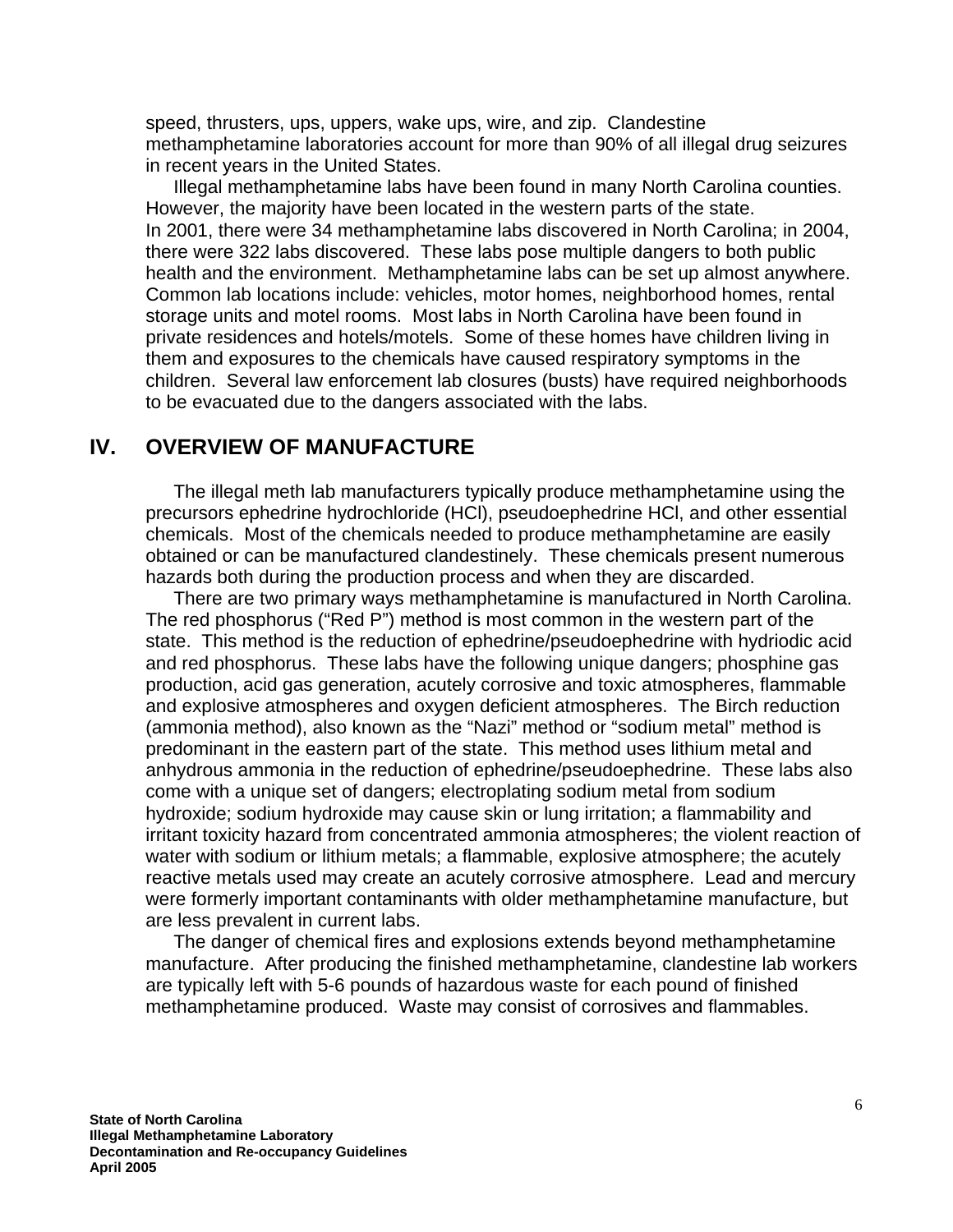# **HAZARDOUS CHEMICALS IN ACTIVE ILLICIT METHAMPHETAMINE LABORATORIES**

## **A. HAZARDS OF MANUFACTURING**

Many of the hazards associated with clandestine laboratories are caused by the ingredients used and the by-products produced. For persons making drugs and family and children present during manufacture, the most dangerous chemicals include: solvents, due to their volatility and risk of fire and explosion; corrosive agents, including acids and sodium hydroxide; metals/salts and reaction byproducts, such as phosphine gas. Concentrations of gases and solvents will be highest during the cooking process.

Solvents like acetone, Freon, methanol, toluene, trichloroethane, and xylene are common in meth labs. They can be absorbed after ingestion, inhalation or dermal contact. Corrosives, including acids and alkalis (bases), cause chemical burns by direct contact with the skin; by ingestion; and by inhalation. Commonly used corrosives are anhydrous ammonia, hydrochloric acid, sodium hydroxide, sodium thiosulfate, and sulfuric acid (drain cleaner). A potential byproduct, phosphine gas, is extremely flammable and explosive, and is a respiratory tract irritant. Metals and salts routinely found at labs include iodine, red phosphorus, lithium and sodium metal. These can affect or cause irritation to all major body systems.

## **B. HAZARDS OF INACTIVE AND FORMER LABS**

First responders (law enforcement personnel, paramedics, emergency medical technicians, firefighters, and hospital employees), those responsible for cleanup, and individuals re-occupying improperly decontaminated areas may be at risk from small containers of chemicals that were not removed during the bulk decontamination. Chemicals with low volatility would be expected to pose the greatest exposure hazard from residual contamination. Additionally powders from the drug itself or chemicals used in the manufacture may still be present on various surfaces and pose a risk. If the facility has been adequately ventilated, then inhalation risk from solvents and gases should be low as most would have volatilized. See Appendix A for a list of chemicals commonly found in methamphetamine labs.

# **V. EXPOSURE RISK**

 The risk of human exposure varies considerably depending on the lab process, quantity, and form of chemicals. Also, there is greater risk of chemical exposure at a site where a lab is actively producing drugs than at a site where drugs were formerly produced.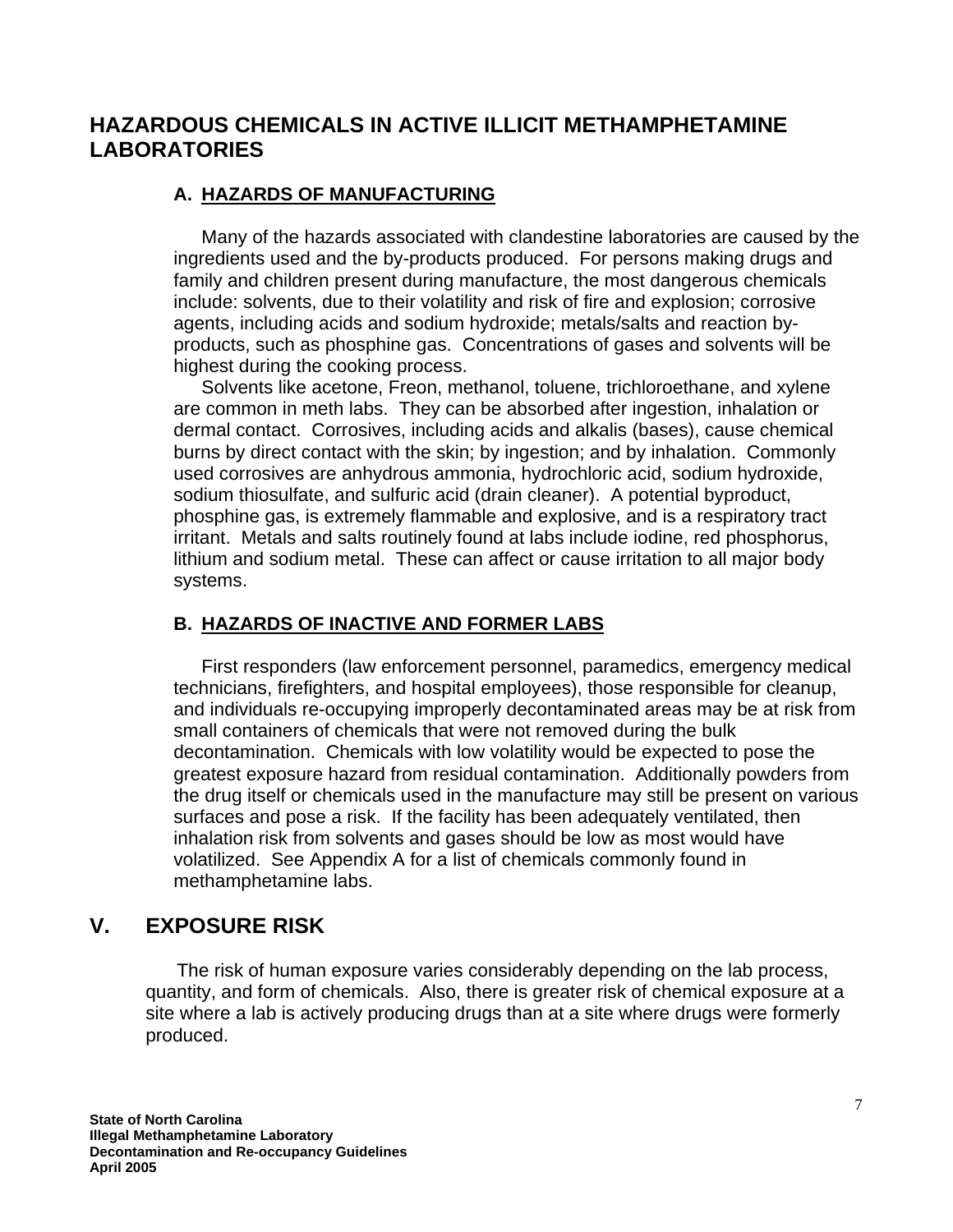## **A. ACTIVE LABS**

A functioning drug lab presents the greatest risk of adverse health effects for occupants. A site found to be an illegal drug manufacturing site must be considered unsafe for entry, except by trained personnel using appropriate personal protective equipment. Acute injury with immediate onset of symptoms from a massive chemical exposure is a significant health risk related to illegal methamphetamine manufacture.

Dangers of fire and explosion comprise the greatest risk due to the large amounts of solvents normally found at these sites. Another potential risk of toxic exposure occurs as a result of the "cook" setting "booby traps."

A chemical spill could produce air concentrations great enough to cause adverse symptoms from inhalation of solvents or corrosives. The drug manufacturing process could also generate sufficient amounts of toxic gases to produce symptoms. The levels of airborne chemicals will vary considerably depending on the manufacturing method, quantity of chemicals present, size of the room, and ventilation.

## **B. FORMER LABS**

After removal of the illicit laboratory equipment and chemicals, residual amounts of some substances may persist on building surfaces and furnishings prior to decontamination. Residual substances could include; methamphetamine, other drug powders, powders from chemicals used in manufacturing, iodine, and chemicals with low volatility. Substances such as gases or volatile solvents present in the active lab will dissipate rapidly with ventilation, unless there has been a spill and a residual pool of liquid remains.

## **VII. IMPLICATIONS FOR HUMAN HEALTH**

Some chemicals used in methamphetamine production present a danger of injury from fire or explosion. In addition, at the lab site there are possible risks of exposure to infectious agents (e.g., HIV, hepatitis B) in the event of skin puncture by drug paraphernalia. Risk of injury or toxicity from chemical exposure depends on the chemicals' toxic properties, quantity, form, concentration, and duration and route of exposure. Systemic absorption of chemicals or injury may occur by one or more of the following routes of exposure:

- inhalation:
- skin exposure;
- ingestion (swallowing); and
- injection.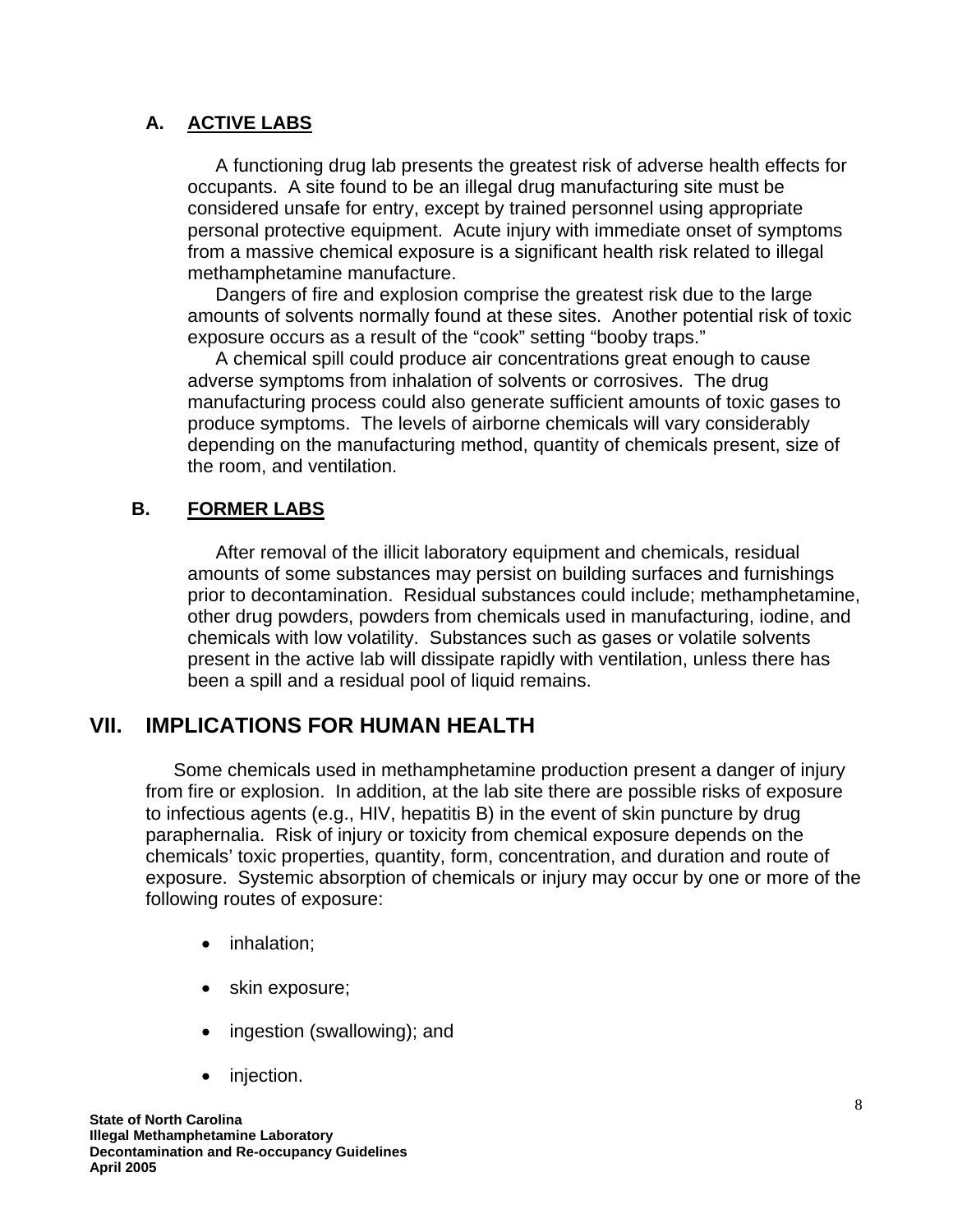Inhalation and/or skin exposure are the most likely routes of exposure for persons exposed to the drug lab environment. There is the potential of toxicity from all routes of exposure to the chemicals in a drug lab; i.e., ingestion and injection of the drug, absorption of chemicals spilled onto the skin, adsorption of chemicals deposited onto the skin from vapors, and inhalation of vapors. Due to their continuing brain development and special developmental behaviors (such as crawling on the floor and placing objects in their mouths), infants and young children may be at a greater health risk from exposure to chemicals and drugs in methamphetamine laboratories.

Inhalation or skin exposure may result in injury from corrosive substances, with symptoms ranging from respiratory symptoms of shortness of breath, cough, and chest pain, to burns of the skin. Many solvents are absorbed into the body through the lungs and, if the dose is sufficient, may cause neurological symptoms such as intoxication, dizziness, lack of coordination, disorientation, and nausea. The skin, to a lesser extent, may also absorb some solvents if chemicals remain in direct contact. Ingestion of chemicals will result in the greatest risk of toxicity. A child may accidentally ingest these chemicals, if residual chemical is present on surfaces.

The final methamphetamine product has considerable potential for adverse effects in the drug user and persons accidentally exposed. Residual methamphetamine present on surfaces may pose a risk to small children. In addition, drugs produced in drug labs contain an abundance of contaminants and by-products that do not have predictable effects on the drug user. Impurities found in some drugs produced in drug labs have resulted in severe and permanent neurological disability following intravenous injection. As state and federal agencies reduce the availability of precursors by regulation and enforcement, it can be anticipated that the lab operator or "cook" will resort to more exotic methods of production, resulting in the creation of contaminants and by-products with unexpected and potentially serious adverse effects to the drug user.

## **VIII. MEDICAL-MONITORING FOR OCCUPANTS OF HOMES WHERE METHAMPHETAMINES ARE MANUFACTURED**

A thorough medical evaluation should be performed on residents of homes where methamphetamines are manufactured. Because a variety of metals, corrosives and solvents are used in the manufacturing process, the physical examination must focus on several body organ systems that include the following considerations:

- Acids, bases and many metals are corrosives so the examiner must evaluate the eyes, mucus membranes and skin.
- Solvents can affect the liver and nervous system, so the examiner must carefully evaluate for inflammatory effects on the liver and for peripheral neurologic effects. Also a mental status exam for central nervous system (CNS) effects including narcosis should be performed.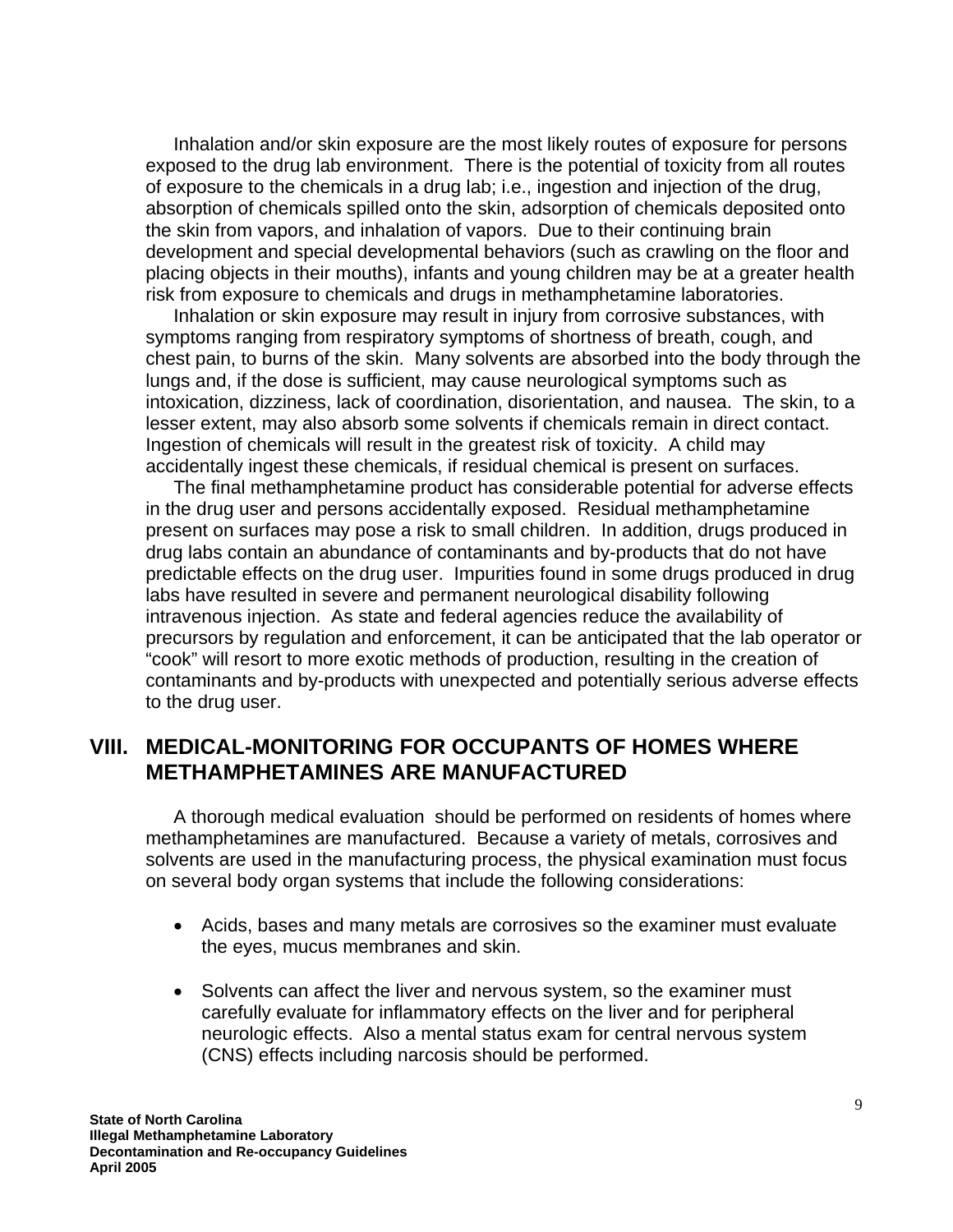- Additionally, both corrosives and solvents may affect the airways and cardiac system, so a cardiopulmonary evaluation must be performed. If there is a suggestion of pulmonary or cardiac effects, consideration of a chest X-ray, pulmonary function testing and an electrocardiogram (ECG) is in order.
- A urinalysis, liver panel, electrolytes with blood urea nitrogen (BUN) and creatinine, and complete blood count (CBC) must be performed routinely as exposure to solvents and metals may affect the kidneys, liver and bone marrow.
- Depending on the cooking process and conditions in the residence, other laboratory evaluation may be necessary. For example, blood lead and urine heavy metal analysis may need to be performed.
- Because of the possibility of exposure to needles in these homes, testing for Hepatitis B, C and HIV is recommended.
- If the child or adult has symptoms of abnormal behavior, a drug screen must be performed.
- Psychological evaluation and counseling may be needed.

# **IX. BULK DECONTAMINATION**

Bulk decontamination is the removal of containers of chemicals and chemical waste found on site at an illegal methamphetamine lab. This process is contracted to a cleanup company through the North Carolina State Bureau of Investigation (SBI). The SBI follows protocols in accordance with the Drug Enforcement Administration (DEA), so that the contractors meet specific training requirements and bulk removal costs are paid through DEA.

# **X. RESIDUAL DECONTAMINATION**

Residual decontamination is the cleanup of the lab performed after bulk removal is complete.

## **A. PRE-DECONTAMINATION ASSESSMENT**

Discussion of Subchapter 41D .0102 Pre-Decontamination Assessment:

The assessment is accomplished by collecting and evaluating information compiled by law enforcement and other agencies involved with the site. Assessment includes the following steps: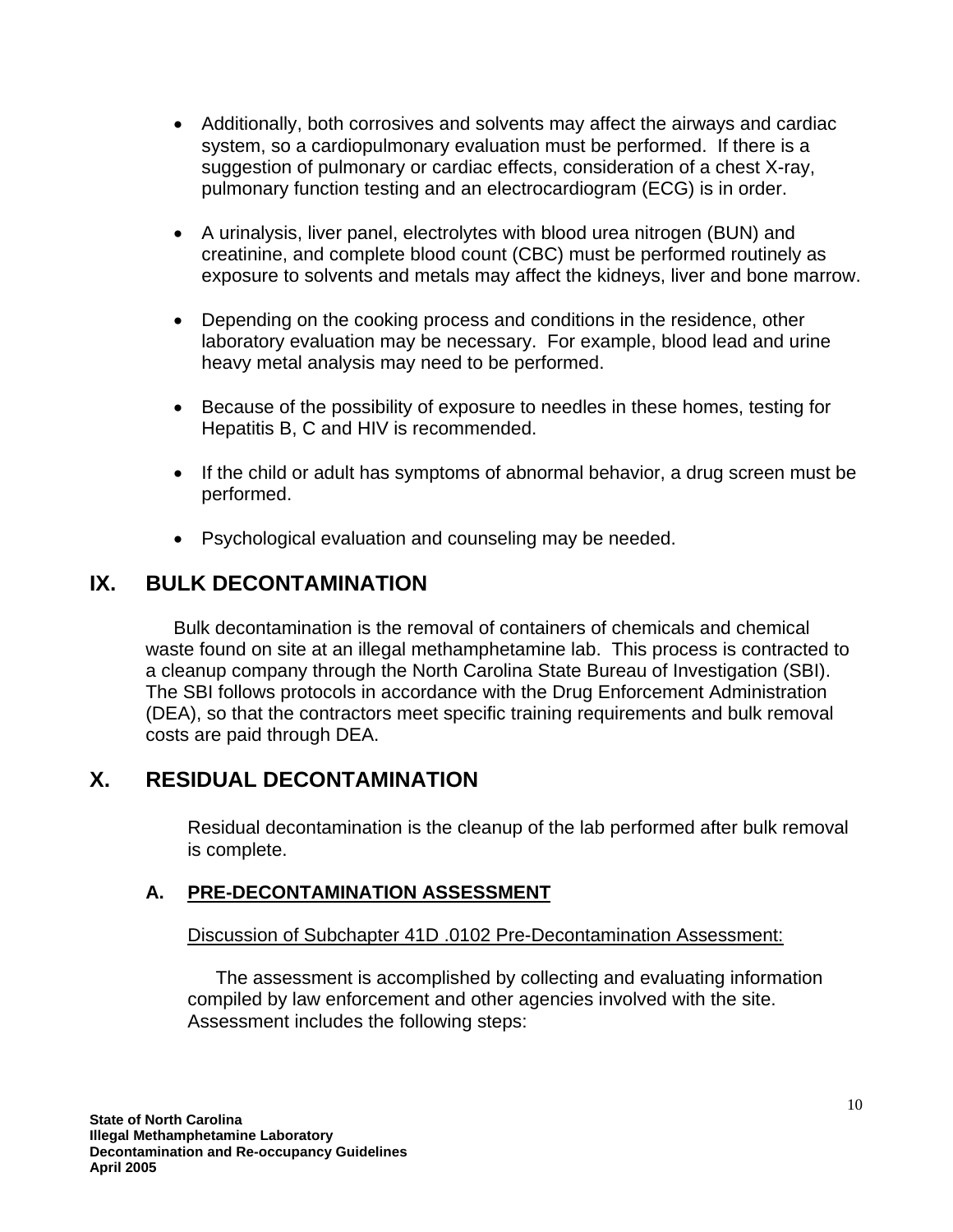- 1. Contact hazardous materials (HAZMAT) team member(s) or law enforcement personnel to collect specific methamphetamine lab information including:
	- duration of lab operation;
	- drugs known to be manufactured;
	- recipes and methods used;
	- chemicals and equipment found; and
	- location of contaminated cooking and/or storage areas.
- 2. Determine whether the heating, ventilation, air conditioning (HVAC) system serves more than one unit or structure such as motels, apartments, rowhouses or multiple-family dwellings to determine whether contamination entered other residences or rooms. Chemicals/drug contamination may be spread to other rooms serviced by the same HVAC system.
- 3. Assess the plumbing system for visible contamination such as etching or staining and any chemical odor from the drain. Plumbing fixtures may be etched and stained beyond normal wear and tear because of contact with chemicals.
- 4. Conduct a visual assessment of the severity of contamination inside and outside of the structure where the lab was located:
	- document any visible chemical spills;
	- assess adjacent rooms, units, apartments or structures for contamination, e.g. chemical odors, staining, chemical spills; and
	- determine whether disposal methods used by the "cooks" at/near the lab site (e.g., dumping, burning, burial, venting, and drain disposal) caused contamination of soil, groundwater, on-site sewage disposal systems, or other environmental contamination.
- 5. Develop a plan for waste disposal in accordance with the rules and statutes administered by the North Carolina Department of Environment and Natural Resources, Division of Waste Management for materials removed from the structure and wastes produced during the cleaning, including solid waste, hazardous waste, and household hazardous waste produced. Contact landfills/disposal sites for disposal approval.
- 6. Determine whether the severity and type of contamination creates a risk of explosion or fire and thereby requires disconnection of power sources to the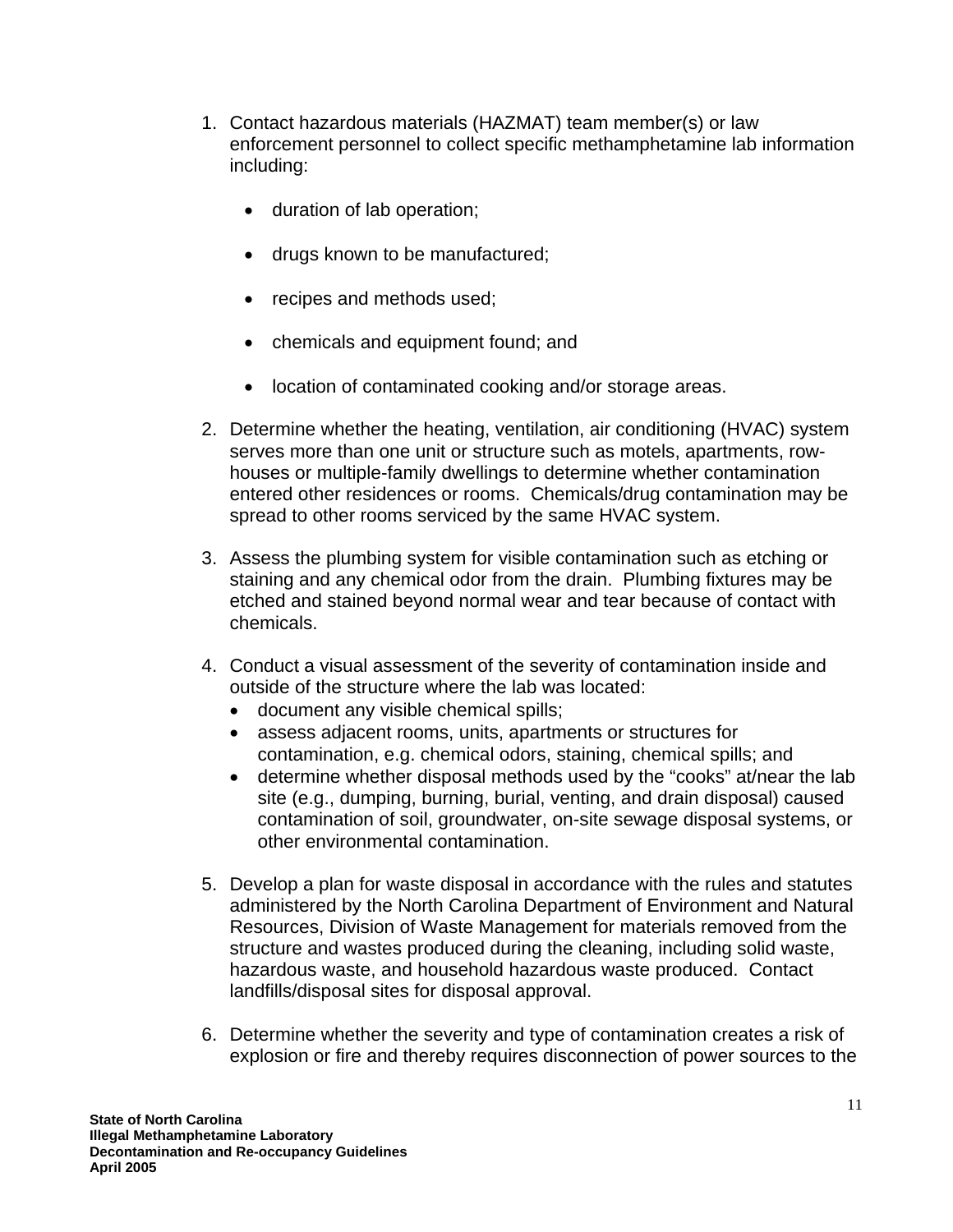structure until after decontamination is complete. It may be possible for flammable vapors to have accumulated in confined spaces.

- 7. Determine the necessary personal protective equipment needed for cleanup workers. Personal protective equipment may include: protective clothing, gloves (leather and chemical resistant), eye protection, leather shoes and respirator.
- 8. Notify the local health director of potential contamination of septic systems, soil, or groundwater. Abnormally stained plumbing fixtures, dead vegetation, and burn piles are indicators of possible chemical contamination.
- 9. Notify the lead law enforcement agency for the site if lab remnants or other evidence of methamphetamine manufacturing is discovered that may have been overlooked during bulk decontamination. Occasionally some items may be missed during the initial cleanup. Any glassware, chemicals or unmarked containers should be reported.
- 10. Document and retain for three years findings of the pre-decontamination assessment and provide a copy to the local health department (in accordance with rule .0104). A form is provided in Appendix C for this purpose.

#### Other Considerations:

The objective of the preliminary assessment is to determine the scope of remediation needed at a former illegal methamphetamine lab site. Asbestos and lead-based paint may also be encountered and should be considered during assessment. Although the responsible party may perform the predecontamination assessment, he/she may choose to hire contractors experienced in hazardous chemical cleanups (see Appendix B for suggested qualifications).

## **B. DECONTAMINATION**

Cleanup is based on the pre-decontamination assessment. Again the responsible party may perform the decontamination, or the responsible party may choose to have decontamination performed by persons who have completed hazardous materials training and are experienced in hazardous chemical cleanups. A list of contractors willing to perform methamphetamine decontamination may be available from your local health director. All activities related to the cleanup must be documented. See Appendix D for a suggested form. Properties are subject to inspection at the discretion of the local health director to determine the adequacy of decontamination work.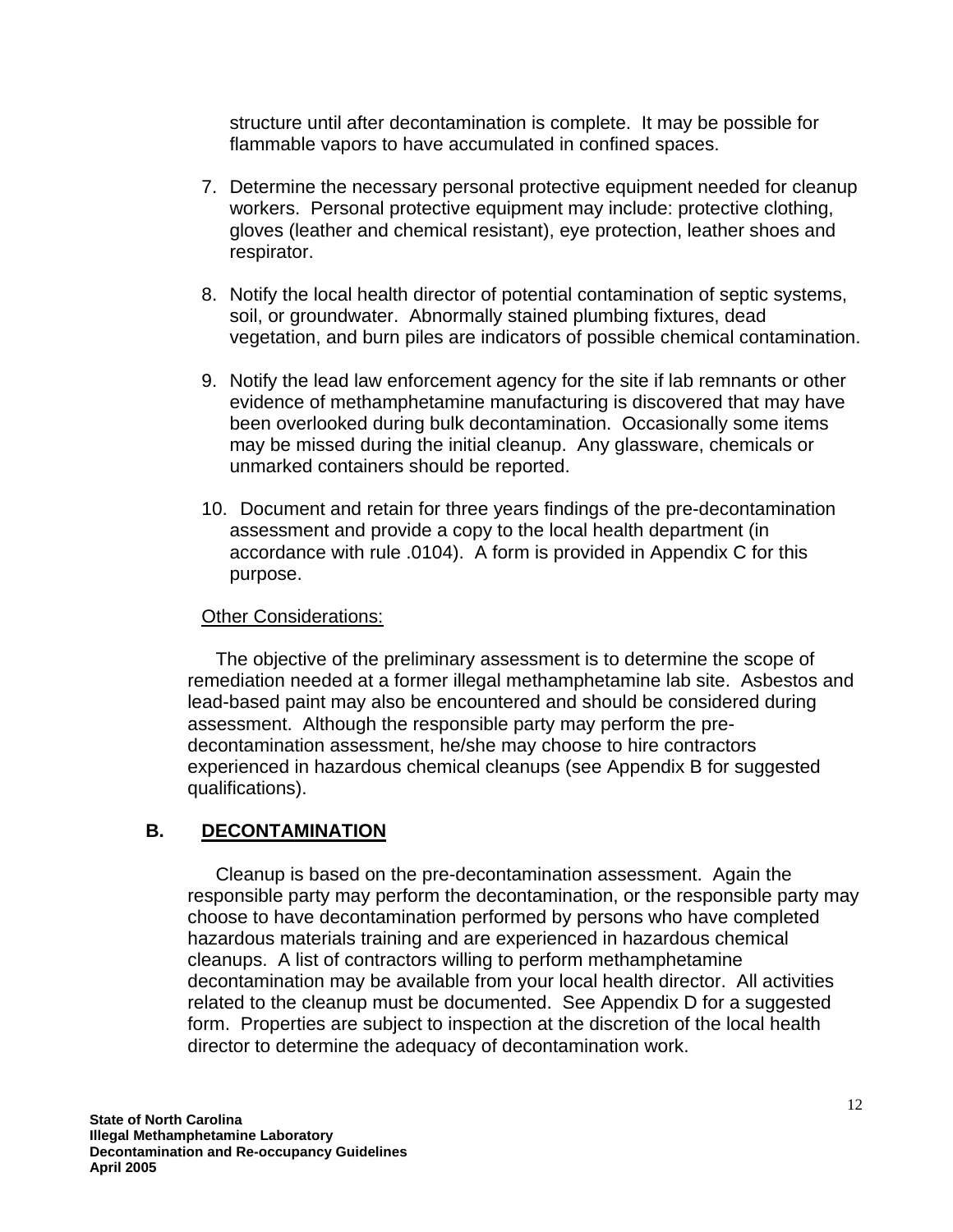## **1. VENTILATION OF THE STRUCTURE THROUGHOUT CLEANUP**

## Discussion of Subchapter 41D .0103 Decontamination (1)(A-C):

During a criminal investigation and bulk chemical decontamination, the lab site is generally vented for the safety of on-site personnel. However, it may be sealed, for security reasons, when law enforcement and HAZMAT crews leave the scene. Short-term venting may not be sufficient to clear all contaminants from the air inside the structure. Do NOT operate the HVAC system until cleanup is completed. A former lab site must be vented for a minimum of two days before decontamination is started. Use fans, blowers and/or negative air machines to vent the structure. Open all windows and use exhaust fans to exhaust air out of the house. Care must be taken that vented contaminants are exhausted to the outdoors and not to the air intakes of adjacent structures. After the initial airing, ventilation must be continued throughout the decontamination. The property should be protected from adverse weather effects during this time period (i.e. rain, freezing temperatures, etc.).

## Other Considerations:

An approved respirator may be necessary especially if adequate ventilation cannot be obtained.

## **2. REMOVAL OF SYRINGES AND OTHER BIOHAZARDOUS WASTE**

## Discussion of Subchapter 41D .0103 Decontamination (2):

Syringes or other drug paraphernalia that may be contaminated with blood or other bodily fluids must be properly disposed of in puncture proof containers.

## Other Considerations:

Thick work gloves and leather shoes should be worn to prevent exposure to needle sticks. Rigid plastic containers, such as laundry detergent bottles, may be used for syringe disposal.

## **3. EVALUATION AND REMEDIATION OF CHEMICAL REMNANTS AND SPILLS**

Discussion of Subchapter 41D .0103 Decontamination (3)(A-E):

Liquids must be tested to determine their corrosivity using litmus (pH) paper. Acids should be neutralized with weak basic solutions; and bases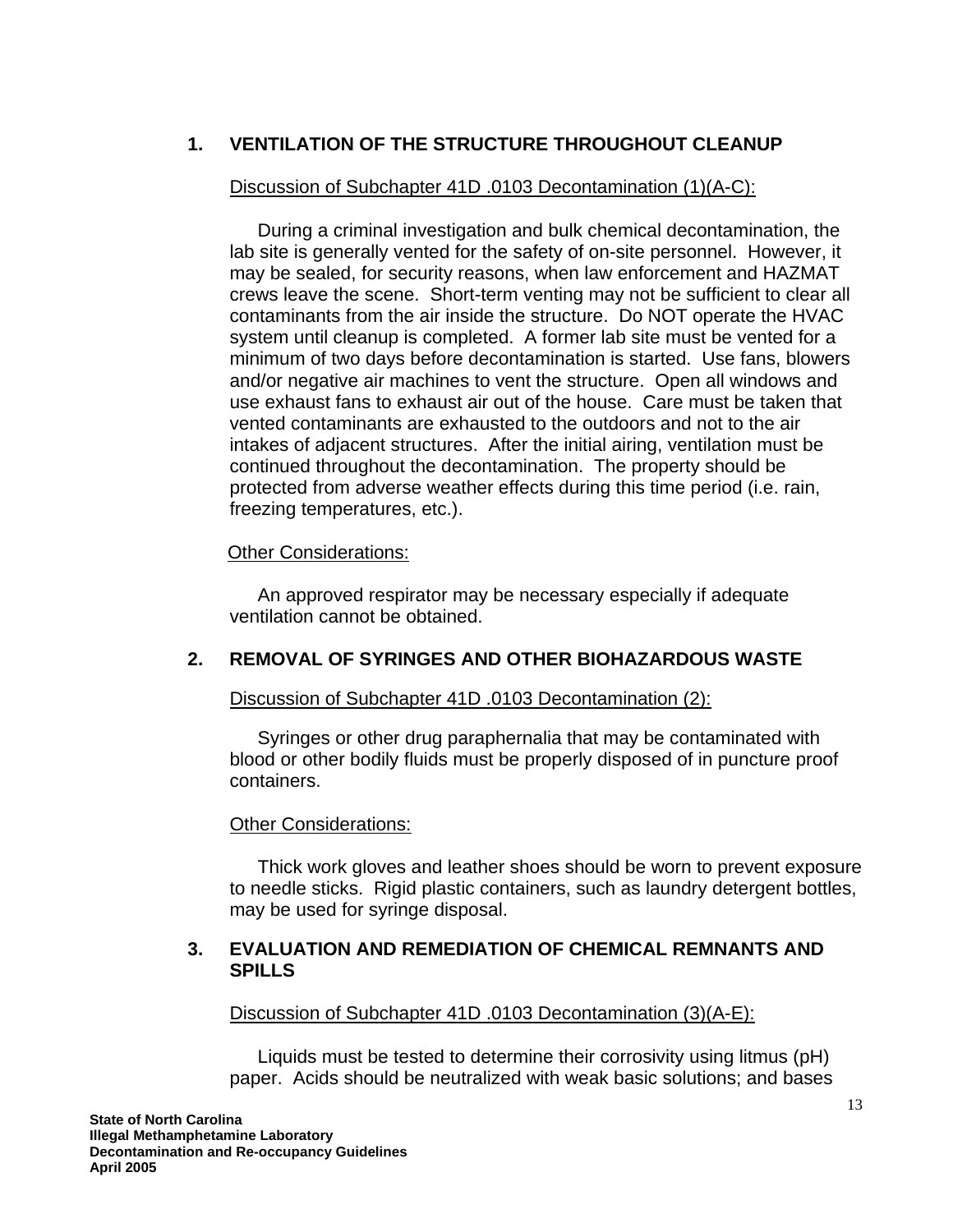neutralized with weak acidic solutions. Litmus (pH) paper should be used to check for neutralization to a pH of 6-8. Liquids can be absorbed with a nonreactive material and packaged for proper waste disposal. Solids must be packaged for proper waste disposal.

#### **Other Considerations:**

Eye protection, chemical resistant gloves, leather shoes, and coveralls should be worn to prevent chemical contact. Acids may be neutralized with a weak basic solution (e.g., sodium bicarbonate/baking soda); and bases neutralized with weak acidic solution (e.g., vinegar, citric or acetic acid). Working with corrosives can be dangerous for persons unfamiliar with their properties; litmus (pH) paper should be used to check for a neutral surface after treatment. Litmus paper is available for purchase on-line, at chemical supply companies, drug stores, etc. Liquids can be absorbed with clay or another non-reactive material and packaged for proper waste disposal. Solids can be scooped up and packaged for proper waste disposal.

## **4. REMOVAL OF POROUS MATERIALS AND HOUSEHOLD FURNISHINGS**

## • **Machine washable fabrics, bed coverings, clothing or draperies**

#### Discussion of Subchapter 41D .0103 Decontamination (4):

Absorbent materials can accumulate vapors that are dispersed during the cooking process, or can collect dust and powder from chemicals used in drug manufacture. Machine washable porous materials, such as draperies, bed coverings, and clothing in rooms assessed as contaminated and rooms serviced by the same HVAC system as the room where methamphetamine was manufactured must be washed two times with detergent and water or disposed of in accordance with the waste disposal plan.

#### Other Considerations:

If disposal of machine washable porous materials is considered, the materials should be disposed of in a manner to prevent re-use (salvaging).

#### • **Upholstered furniture, mattresses, carpet or other non-machine washable fabrics**

#### Discussion of Subchapter 41D .0103 Decontamination (4):

Non-machine washable porous materials, such as upholstered furniture and mattresses, in rooms assessed as contaminated and rooms serviced by the same HVAC as the room where methamphetamine was manufactured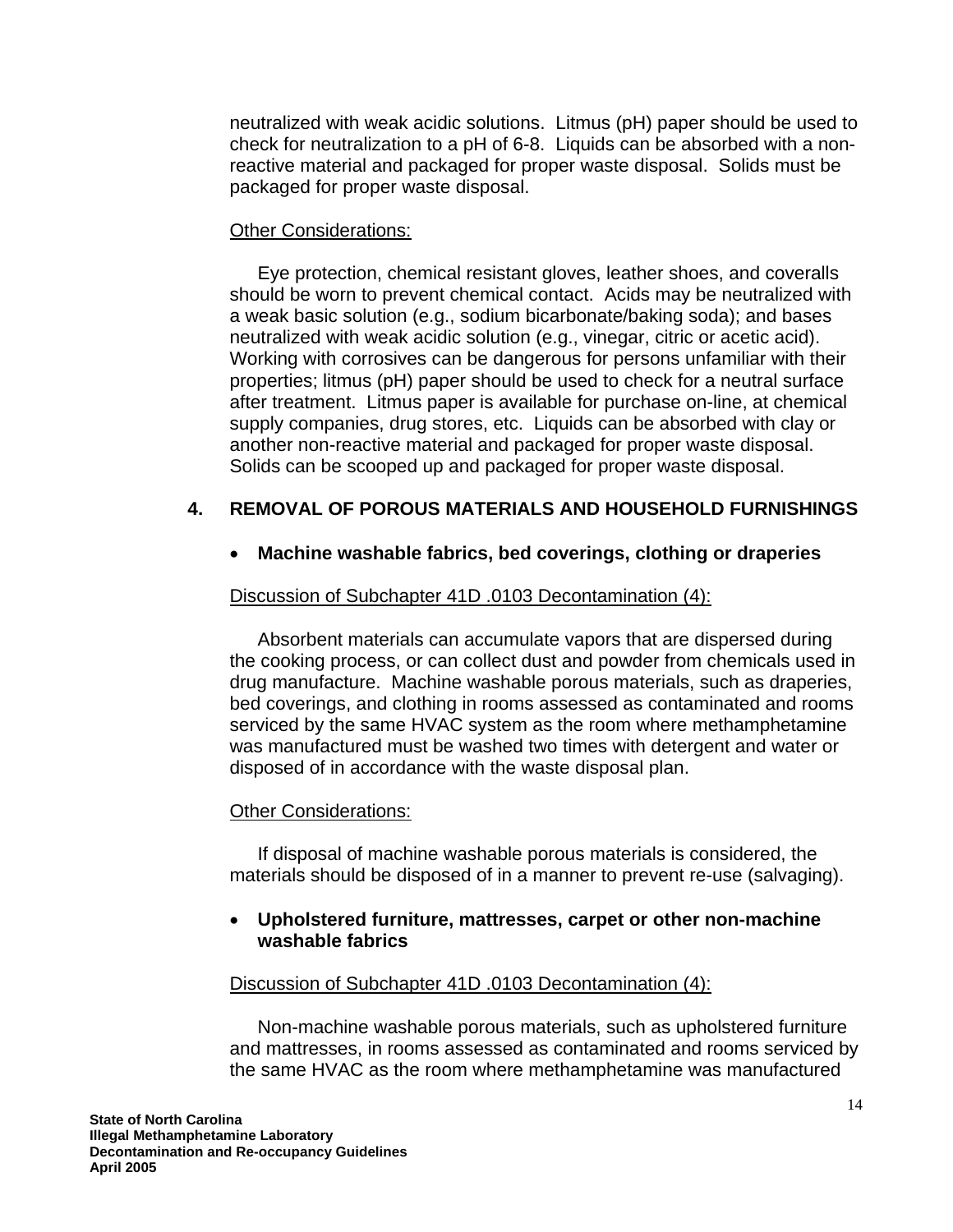must be disposed of in accordance with the waste disposal plan. All carpeting that is part of the same dwelling unit where methamphetamine was manufactured must be disposed of in accordance with the waste disposal plan.

#### **Other Considerations:**

All items removed should be disposed of in a manner to prevent re-use (salvaging).

#### **5. EVALUATION AND DECONTAMINATION OF PLUMBING AND VENTILATION (HVAC) SYSTEMS**

#### • **Plumbing**

#### Discussion of Subchapter 41D .0103 Decontamination (5)(A):

"Cooks" in meth labs often burn or dump solid wastes outside the structure. Most liquid chemical by-products are dumped into bathtubs, sinks, drains, and toilets. These chemicals and contaminated wastes can collect in drains, traps and septic tanks; sewered wastes may give off chemical vapors. Plumbing fixtures that are visibly contaminated (chemical etching, chemical staining, or chemical odors present) beyond normal household wear and tear must be removed and disposed. Staining, etching or chemical odors indicate dumping into municipal sewer systems; therefore household plumbing must be flushed. Plumbing fixtures that are not removed must be cleaned.

#### **Other Considerations:**

All plumbing fixtures removed pursuant to these rules should be disposed of in a manner to prevent re-use (salvaging).

#### • **Ventilation systems**

#### Discussion of Subchapter 41D .0103 Decontamination (5)(B):

HVAC systems tend to collect vapors and dust and redistribute them throughout the structure. The vents, ductwork, filters, walls and ceilings near ventilation ducts become contaminated. The responsible party must replace all filters in the system, remove and clean supply diffusers and vents. Surfaces near system inlets and outlets must be cleaned. Any HVAC system that is constructed of non-porous material such as sheet metal or the equivalent must be high efficiency particulate air (HEPA) vacuumed and washed two feet into the ductwork from the opening.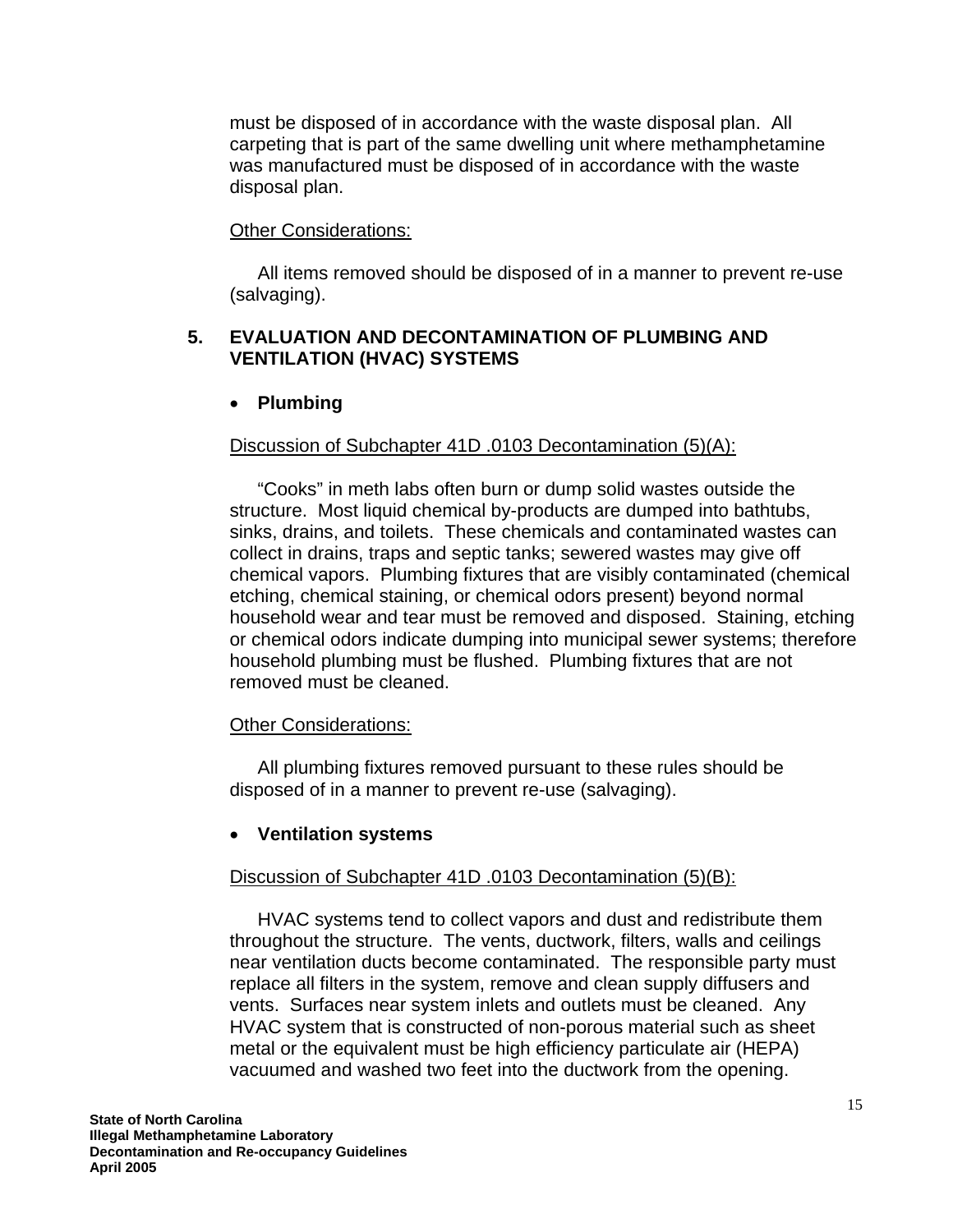Internally insulated ductwork must be removed two feet from the opening and replaced.

## **6. APPLIANCES**

Discussion of Subchapter 41D .0103 Decontamination (6):

All appliances (such as refrigerators, stoves, hot plates, microwaves, toaster ovens, and coffee makers) used in the manufacture of methamphetamine or storage of associated chemicals must be disposed of in accordance with the waste disposal plan. Appliances that are not removed must be cleaned.

## **Other Considerations:**

Appliances removed pursuant to this rule should be disposed of in a manner prevent re-use (salvaging).

#### **7. DETERGENT WASHING OF CONTAMINATED NON-POROUS SURFACES**

#### Discussion of Subchapter 41D .0103 Decontamination (7):

Removable non-porous items must be cleaned and moved to an area that is free of contamination. Interior surfaces such as walls, wood flooring, ceilings, paneling, countertops and non-porous surfaces can adsorb contamination from the methamphetamine cooking process. In rooms assessed as contaminated and rooms serviced by the same HVAC system as the room where methamphetamine was manufactured, interior surfaces must be scrubbed using a household detergent solution and then rinsed with clear water. First clean the ceiling, next clean walls and finally clean the floors. This procedure must be repeated two additional times using a fresh detergent solution and fresh rinse water with each cleaning of each surface (ceilings, walls, and floors). If a surface has visible contamination or staining, or if an odor emanates from a surface, that surface shall be rewashed, painted with a non-water based paint until the odor and visible contamination is no longer observable. If staining or odors persist the surface must be removed. Room(s) used for the manufacture of methamphetamine must have ceilings and walls painted with a non-water based paint after cleaning. Resilient floor covering(s), such as sheet, laminate or tile vinyl, in the room(s) used for the manufacture of methamphetamine shall either be removed and replaced, or after cleaning, covered in place with new floor coverings. Ceramic or stone tiled surfaces, (floors, countertops, walls, or other ceramic or stone tiled surfaces) in the room(s) used for the manufacture of methamphetamine shall be removed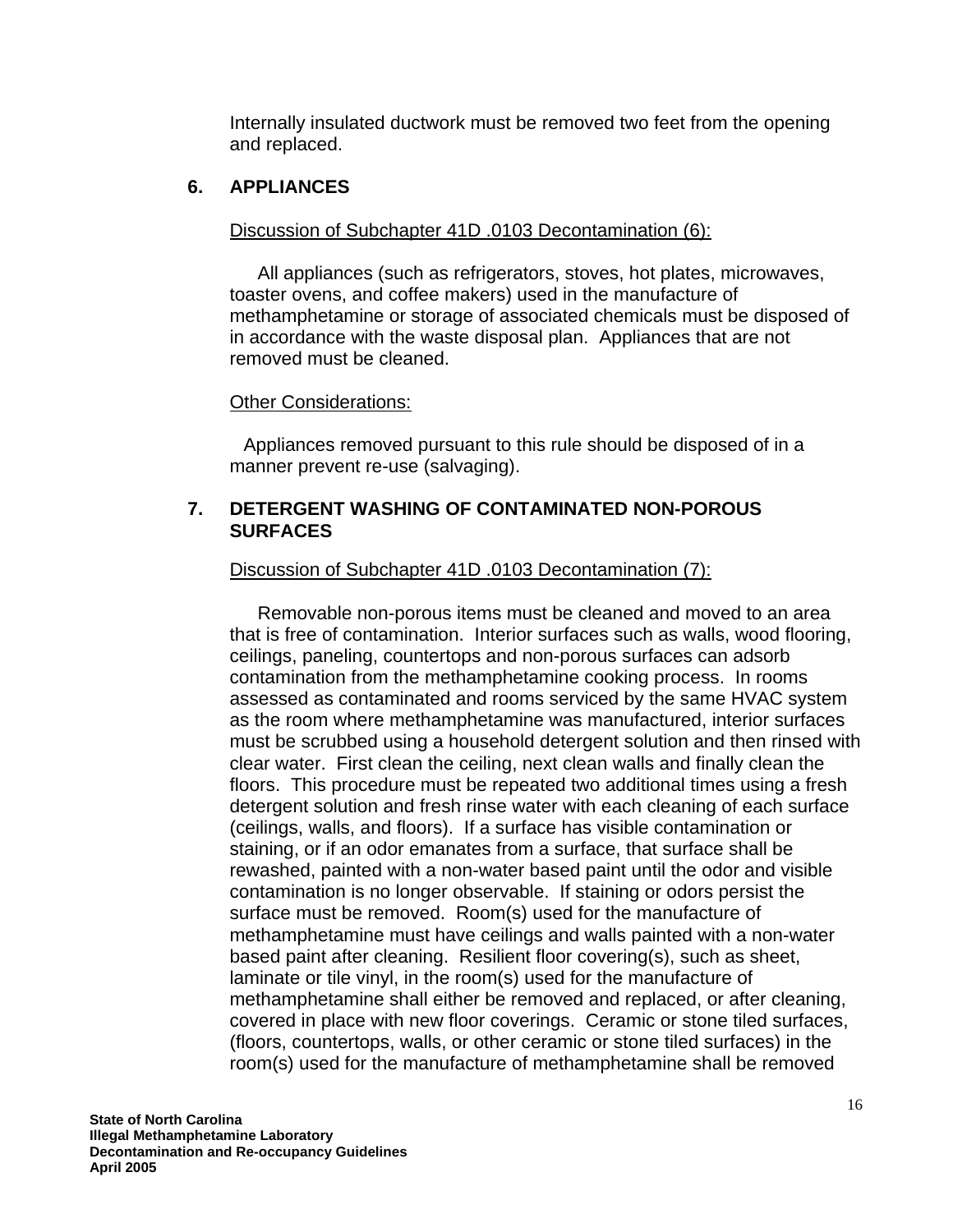after cleaning, re-glazed or have grout stained using an epoxy-based stain. Wooden materials (floors, walls, ceilings, cabinets, or other wooden materials) in the room(s) used for the manufacture of methamphetamine shall be removed or after cleaning, sealed with a non-water based coating.

### **Other Considerations:**

Cleaning personnel and others must avoid contact with all surfaces before and during cleaning to avoid injury. Personnel should wear appropriate personal protective equipment which could include gloves, protective clothing, and eye protection. Personal protective equipment should not be removed from the worksite or re-used after decontamination of a methamphetamine laboratory. These materials should be disposed in the same manner as other waste associated with the lab.

After cleaning, interior surfaces should be coated with a non-water based paint, such as oil-based paint, epoxy, or polyurethane. When paint or another physical barrier is applied, the coating must be allowed to dry for the time stipulated by the manufacturer. Complete coverage may require more than one coat. These areas should be monitored and the coating maintained to assure that the contamination is contained. If staining, odors or discoloration appear after the coating dries, replacement of that surface section may be necessary. Ventilation should continue throughout cleaning and surface coating.

## **8. FINAL VENTILATION FOR AT LEAST 3 DAYS**

Discussion of Subchapter 41D .0103 Decontamination (8):

After cleaning is complete, the property must be aired out for at least three days to allow for remaining volatiles to disperse. Open all windows and use exhaust fans to exhaust air out of the house. During this time, the property must remain off limits unless it is necessary to make short visits. The property should be protected from adverse weather effects during this time period (i.e. rain, freezing temperatures, etc.). After the cleaning and final airing, the property must be checked for re-staining and odors.

## **9. ELEMENTS OF OUTDOOR CLEANUP OF ILLEGAL DRUG LAB SITES**

#### Discussion of Subchapter 41D .0103 Decontamination (9):

All outdoor cleanup must be completed in accordance with the rules established by the North Carolina Department of Environment and Natural Resources. Outdoor contamination may be remediated by using one or more of the following: waste removal; drainage control; removal or treatment of contaminated soils or water; provision for alternate water supplies when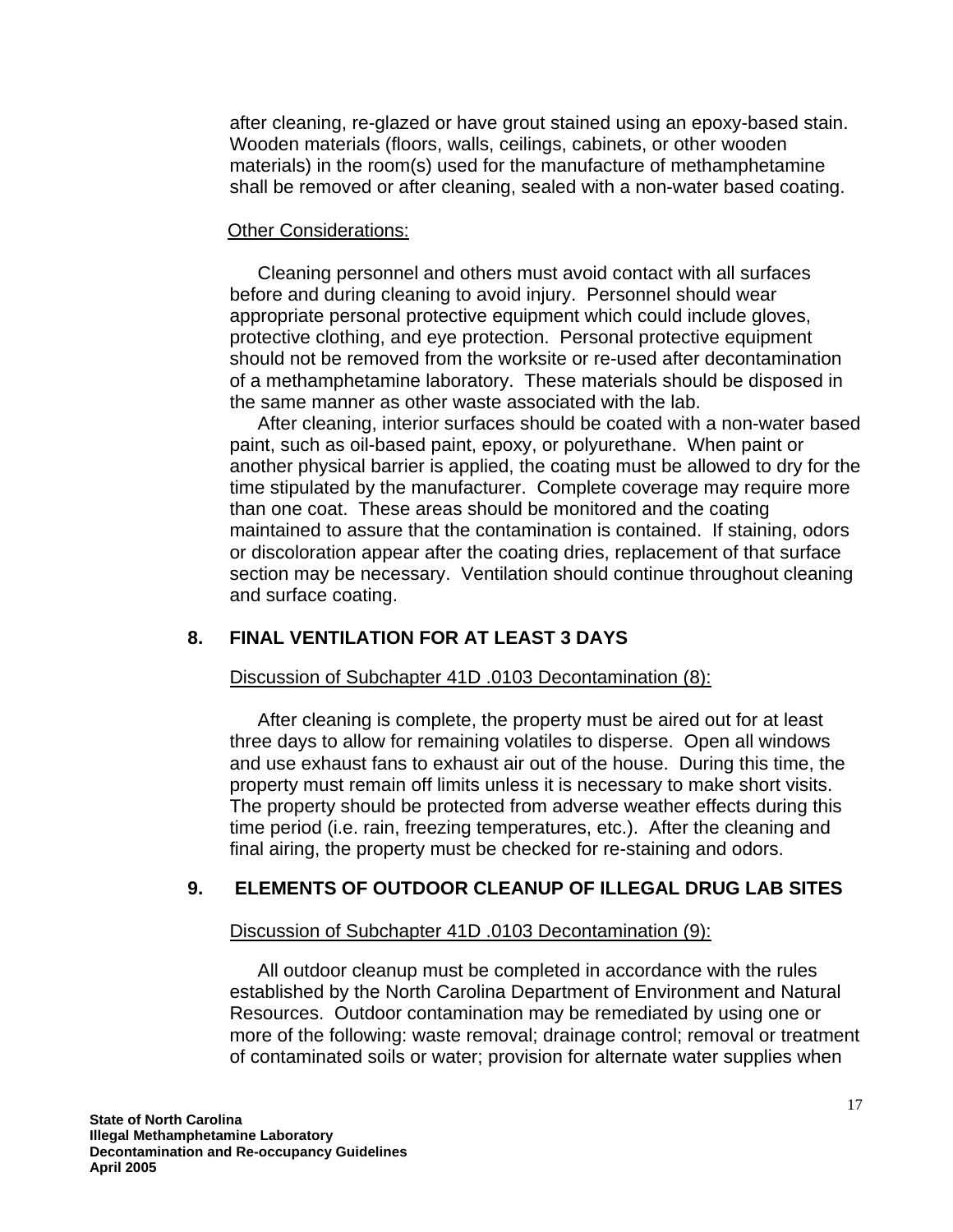water sources are contaminated; and/or site controls, such as fencing or signs.

## **XI. POST-DECONTAMINATION SITE ASSESSMENT**

#### Discussion of Subchapter 41D .0104 Post-Decontamination:

The responsible party shall notify the local health department upon completion of the decontamination process. The responsible party shall provide a copy of the predecontamination assessment and the decontamination activity documentation to the local health department. See Appendices C and D. The local health department shall review the documentation to determine if the responsible party has documented activities addressing all requirements of the rules. The health department shall immediately notify the responsible party in writing if it determines that the documentation is incomplete. The local health department shall retain this documentation for three years.

#### Other Considerations:

If you are concerned about any remaining contamination after cleaning your residence or rental property, you may choose to have the property tested for chemical residues. You may want to contact your insurance carrier for advice and assistance.

Methamphetamine decontamination efficacy can be assessed by an independent contractor by collecting wipe samples. Wipe sampling is limited to collection of samples from hard, relatively smooth, non-porous surfaces. This practice is not intended for collecting samples from surfaces with substantial texture such as rough concrete, brickwork, and textured ceilings. Wipe samples may be collected from the wall, floor, sink, countertops, range exhaust hood, ventilation system outlet and other surfaces deemed necessary by the contractor. A composite wipe sample consisting of a maximum of four sample locations should be collected in each contaminated room of the structure. It may be necessary to collect more than one composite sample per room. Individual samples may be collected, if desired. The recommended clearance level for methamphetamine is 0.1 micrograms per 100 square centimeters  $(0.1\mu g/100$  $\text{cm}^2$ ). If the sample result(s) is (are) greater than this number, then the decontamination process should be repeated until the wipe sample(s) result is (are) less than 0.1 micrograms per 100 square centimeters (0.1 $\mu$ g/100 cm<sup>2</sup>). Meeting this recommended clearance level does not imply that the dwelling is safe to occupy, but rather is offered as an achievable decontamination level.

If the phenyl-2-propanone (P2P) method of methamphetamine manufacture, which has not been documented in recent years in North Carolina, is used, then additional samples for lead and mercury should be considered. The recommended clearance level for lead is 4.3 micrograms per 100 square centimeters (4.3 $\mu$ g/100 cm<sup>2</sup>). If the sample result(s) is (are) greater than this number, then the decontamination process should be repeated until the wipe sample result(s) is (are) less than 4.3 micrograms per 100 square centimeters (4.3 $\mu$ g/100 cm<sup>2</sup>). The recommended clearance level for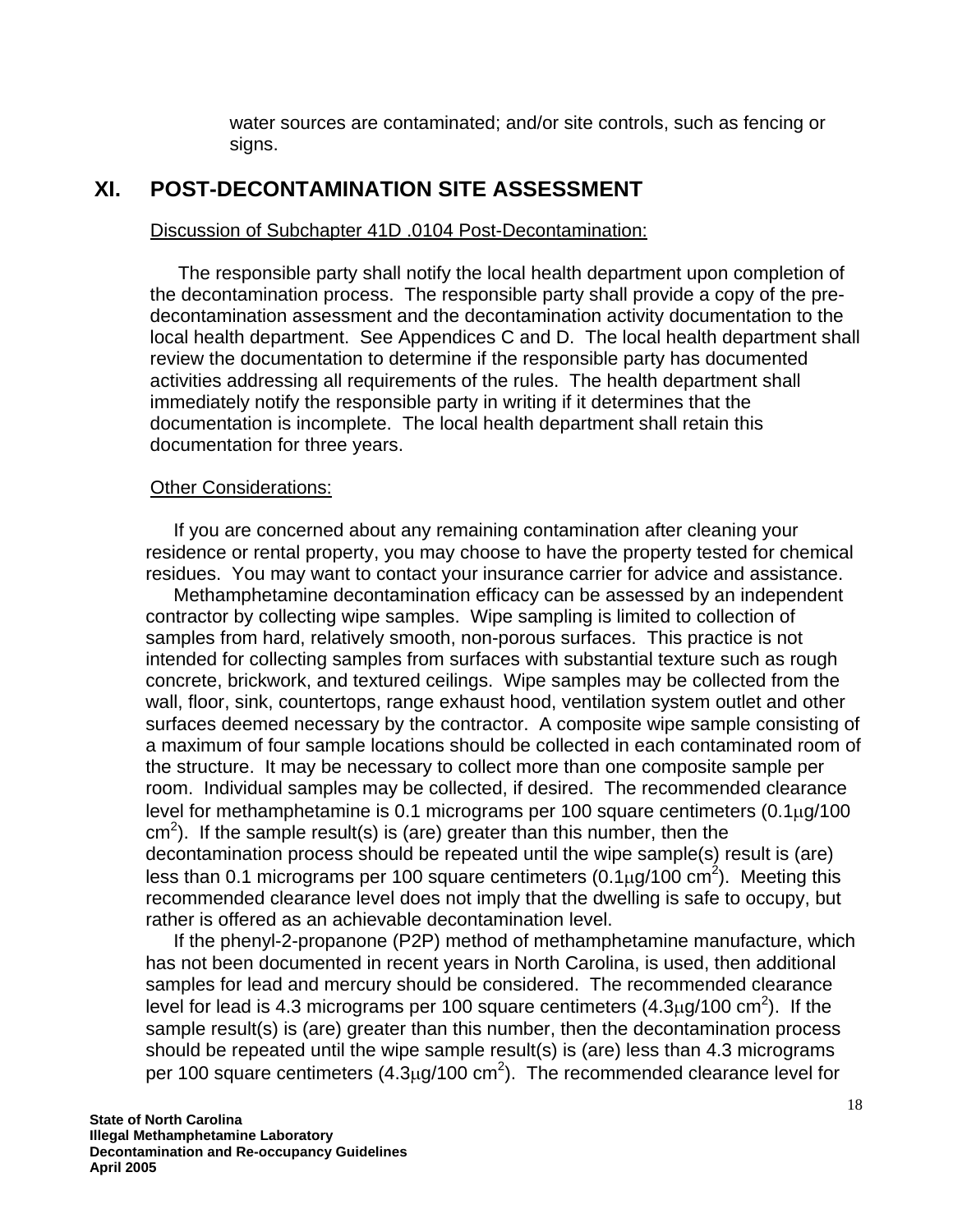mercury is 0.3 micrograms per cubic meter (0.3 $\mu$ g/ m<sup>3</sup>). If the sample result(s) is (are) greater than this number, then the decontamination process should be repeated until the sample result(s) is (are) less than 0.3 micrograms per cubic meter (0.3 $\mu$ g/m<sup>3</sup>).

Additional sampling may be necessary for asbestos and/or lead-based paint, especially in instances where wallboard or ceiling removal is required.

# **XII. ENFORCEMENT**

### Discussion of Subchapter 41D .0105 Enforcement:

The local health department may inspect the property prior to, during or after decontamination to enforce the provisions of these rules. The local health department may enforce the provisions of these rules in accordance with Article 2 of Chapter 130A of the N.C. General Statutes.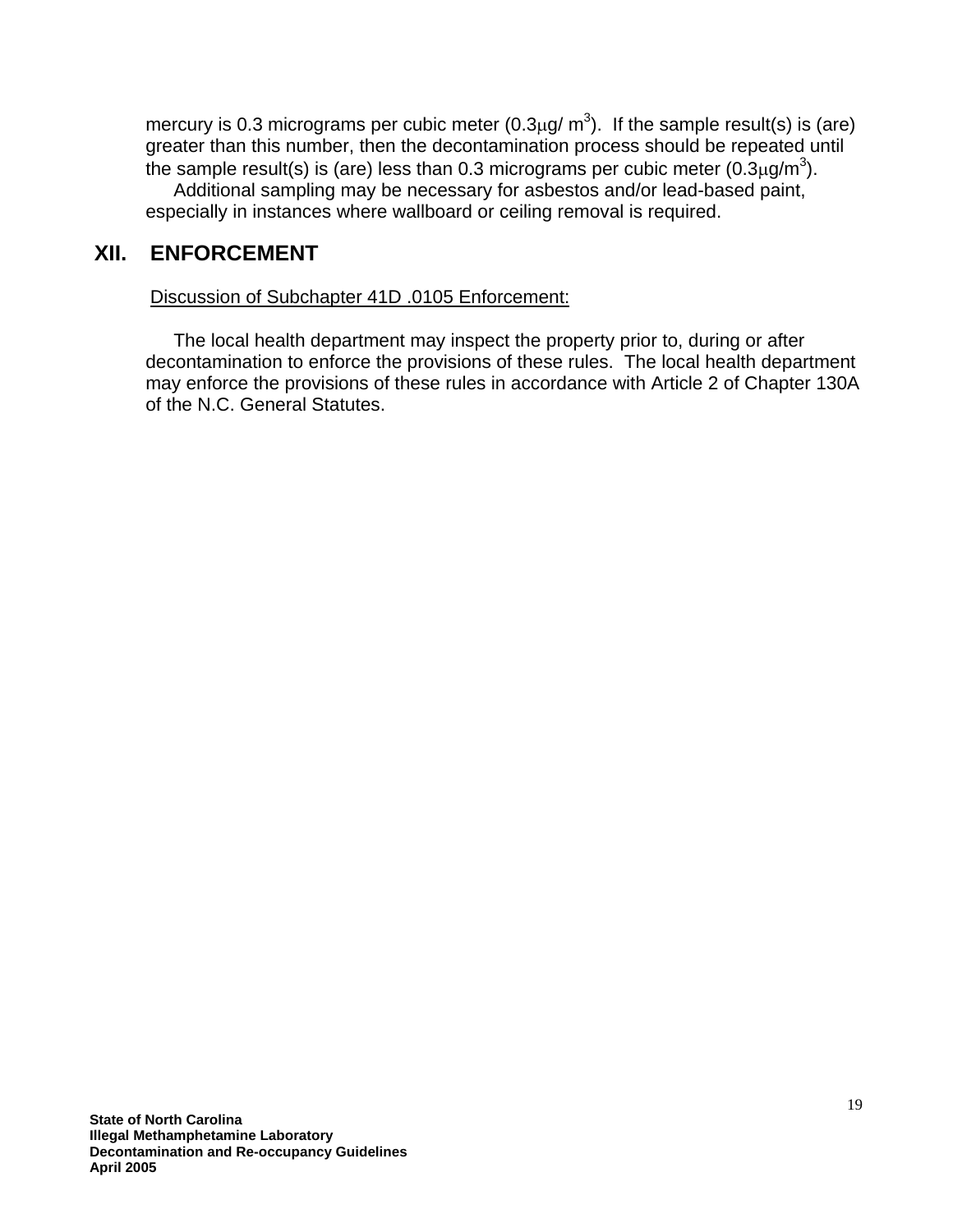[Page left blank intentionally]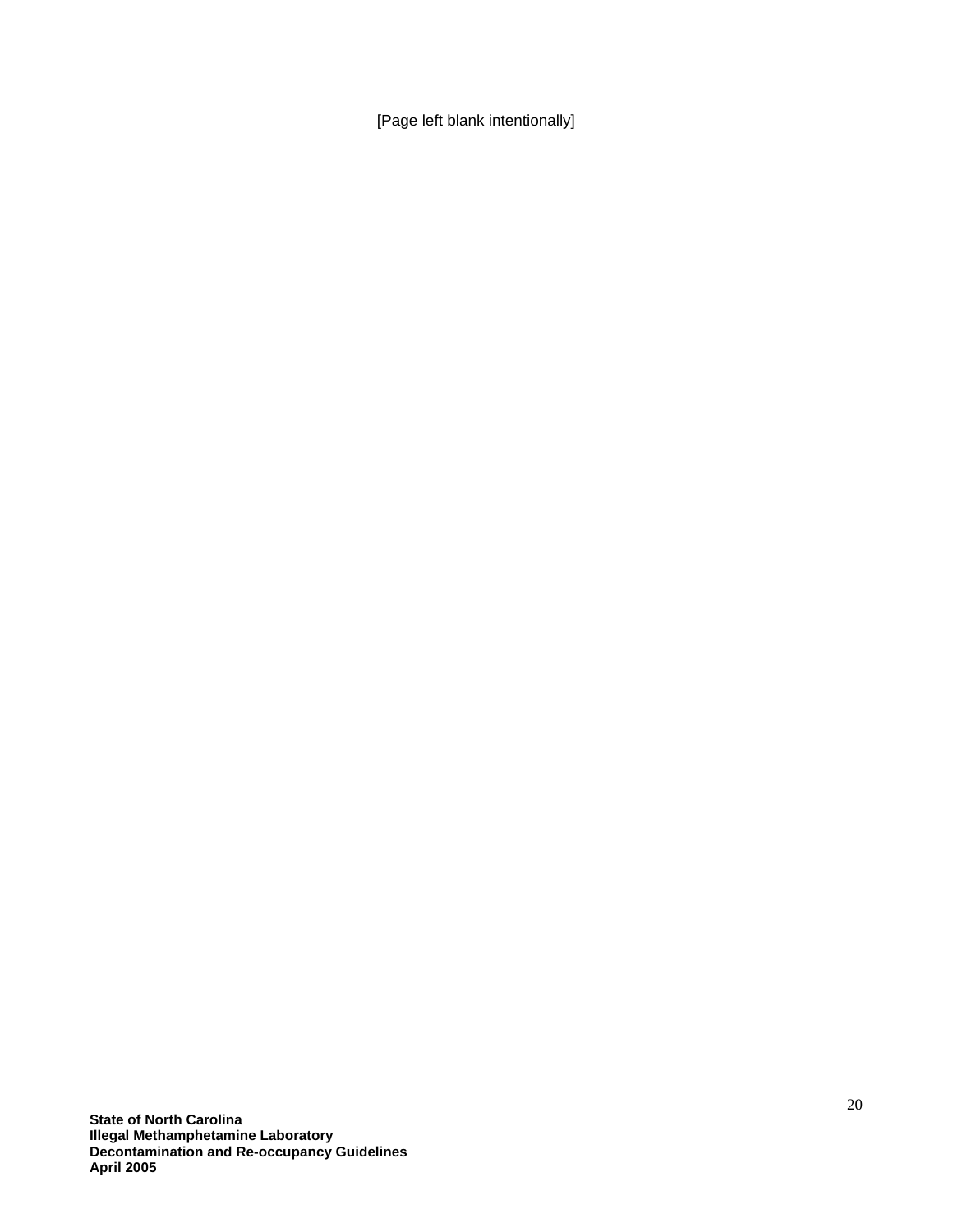# **APPENDICES**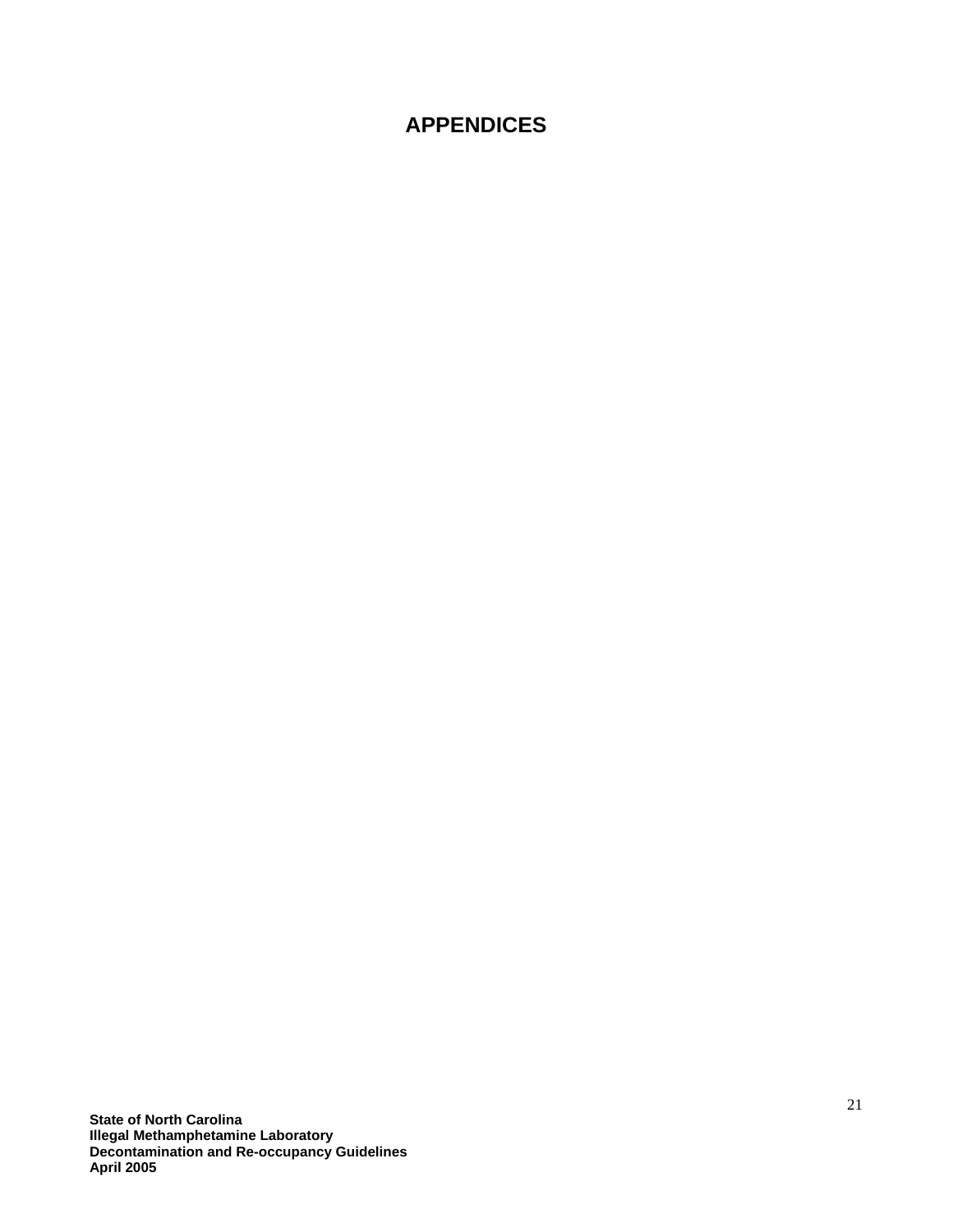[Page left blank intentionally]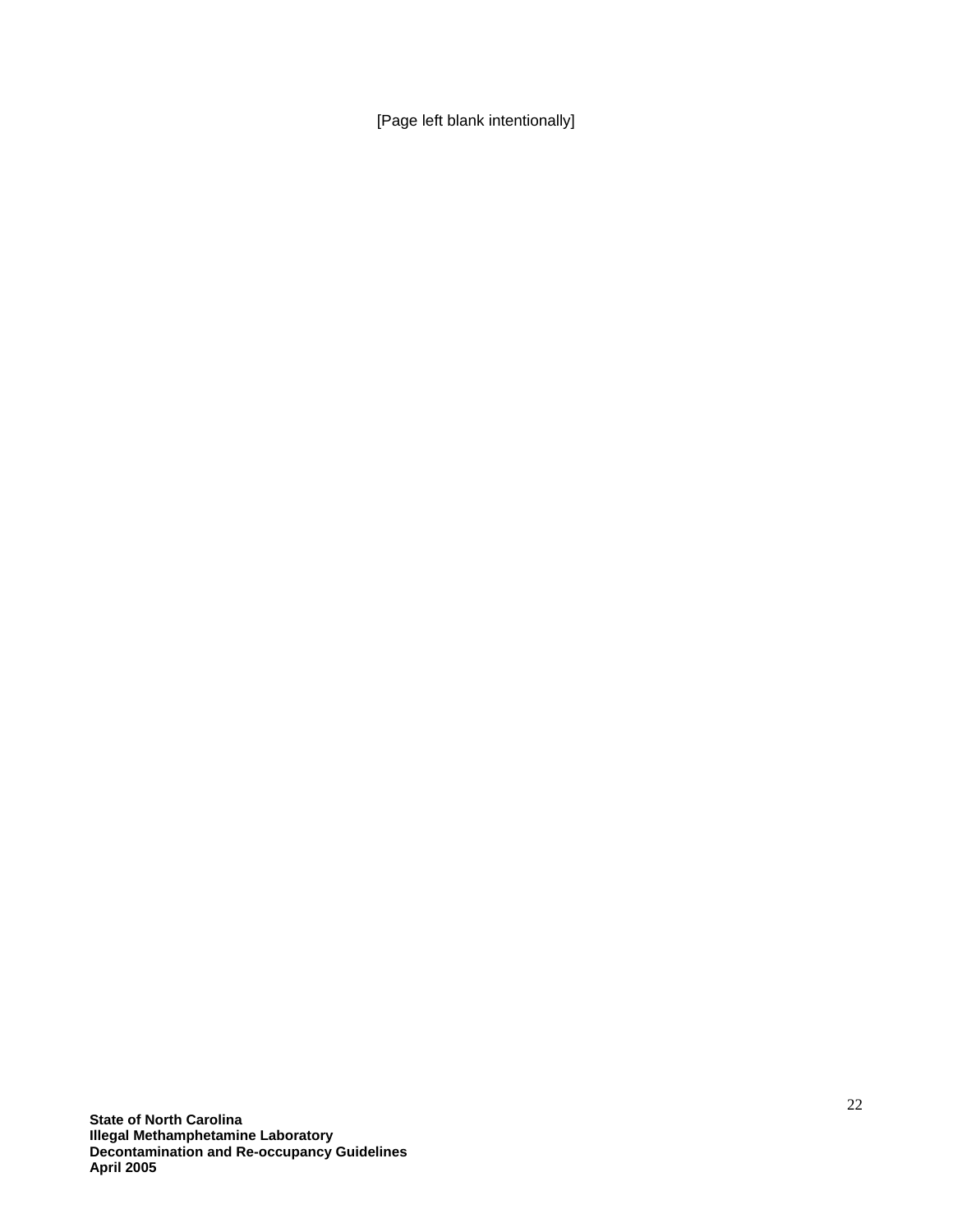# **APPENDIX A**

# **Common Names/Uses for Chemicals in Methamphetamine Laboratories**

| <b>Chemical</b>                 | <b>Common Name or Use</b>                     |
|---------------------------------|-----------------------------------------------|
| Acetone                         | Fingernail polish remover, solvents           |
| Acetic acid                     | Vinegar                                       |
| Alcohol, isopropyl              | Rubbing alcohol                               |
| Ammonia (anhydrous)             | Fertilizer, used in chillers                  |
| <b>Benzene</b>                  | Dye, varnishes, lacquers                      |
| <b>Ether</b>                    | Starter fluid, anesthetic                     |
| Ethyl ether                     | Computer dust-off                             |
| Ethyl alcohol/Ethanol           | Grain alcohol                                 |
| Freon                           | Refrigerant, propellants                      |
| Hydrochloric acid/muriatic acid | Iron ore processing, mining, concrete cleaner |
| Hydrogen peroxide               | Antiseptic                                    |
| Iodine (crystals)               | Antiseptic, catalyst                          |
| Lithium metal                   | <b>Batteries</b>                              |
| Methyl alcohol/methanol         | Brake cleaner fluid, gasoline antifreeze      |
| Methyl ethyl ketone             | Paint remover, solvent                        |
| Methylene chloride              | Paint remover, solvent                        |
| Naphtha                         | Mineral spirits, paint thinner                |
| Nitroethane                     | Fuel additive, solvent                        |
| Petroleum spirits               | Camp fuel, solvent                            |
| Phosphoric acid                 | Fertilizer                                    |
| Red phosphorus                  | Match striker plates, road flares             |
| Sodium hydroxide/caustic soda   | Lye, drain cleaner, tile/grout cleaner        |
| Sulfuric acid                   | Battery acid, drain cleaner                   |
| <b>Toluene</b>                  | Brake cleaner fluid                           |
| Trichloroethane                 | Gun scrubber, solvent/degreaser               |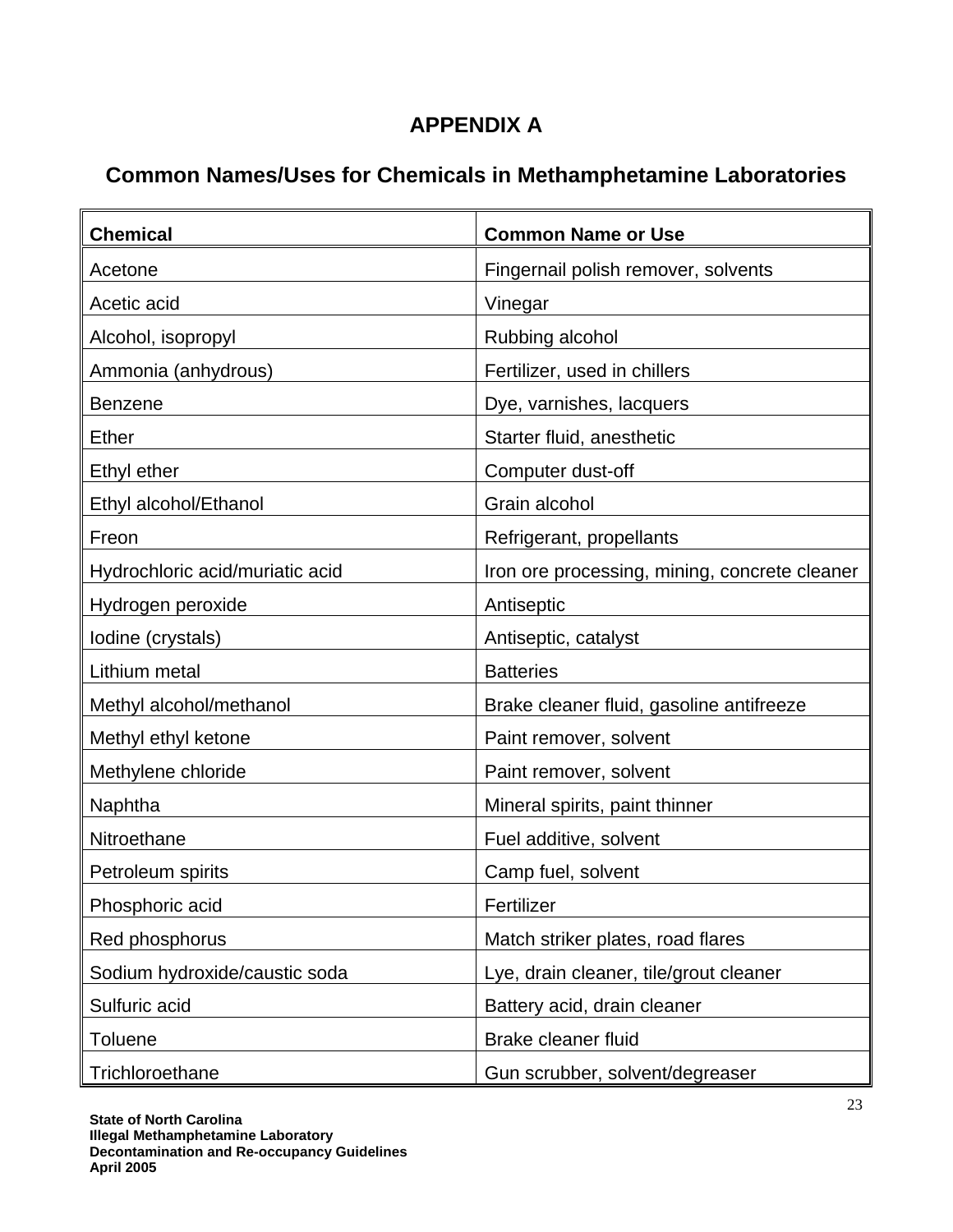## **Hazardous Chemicals in Methamphetamine Laboratories**

#### **Acetone (CAS 67-64-1)**

**Form:** Colorless liquid, sweet fragrant odor

**Use:** Solvent used in methamphetamine production.

**Hazards/ Potential Risks:** Irritating to the eyes and skin. Vapors may be irritating, causing irritation of the throat, airways, and lung. Alcohol and other chemicals may increase toxic effects. Flammable or explosive, when mixed with air at room temperature, may explode when exposed to heat or fire. It is a health risk to all individuals exposed during the manufacturing process and those responding to a meth lab fire.

#### **Ammonia (CAS 7664-41-7)**

**Form:** Gas (liquid under pressure), colorless, pungent odor **Use:** Reagent in methamphetamine synthesis, Nazi method. Used as liquid for reaction since sodium metal is water reactive.

**Hazards/Potential Risks:** Corrosive and irritant. Reacts with moisture in the mucosal surfaces (eyes, skin and respiratory tract) to produce ammonium hydroxide. Exposure to vapors at high concentrations can result in burns to eyes, nose, pharynx, and larynx. Eye exposure may result in conjunctivitis, lacrimation, corneal irritation, and temporary or permanent blindness. Respiratory exposure may result in bronchospasm, laryngitis, tracheitis, wheezing, dyspnea, and chest pain. Exposure may also result in pulmonary edema and chemical pneumonitis. Skin exposure to concentrated vapors or liquid can lead to deep penetrating burns. Vapors are a health risk to all individuals in the vicinity during the manufacturing process.

#### **Benzene (CAS 71-43-2)**

**Form:** Colorless to light-yellow liquid, aromatic odor

**Use:** Solvent used in methamphetamine production.

**Hazards/Potential Risks:** Vapor in high concentration may affect the nervous system causing headache, dizziness, breathing difficulties, coughing, fluid in the lungs, coma, lung, liver, or kidney damage, or death. Prolonged inhalation may lead to anemia or leukemia. Chronic exposure can irritate the eyes, nose, throat and lungs and may affect the central nervous system, bone marrow, and respiratory tract. Symptoms include allergies, confusion, headache, short-term memory loss, coma, or death. Benzene is extremely flammable and vapor may cause a flash fire. Inhalation of the vapors is very hazardous to exposed individuals present during the manufacture, cleanup, and response to fire. Chronic exposure, especially in young children can cause severe health problems.

## **Ephedrine (CAS 299-42-3)**

**Form:** White crystal, odorless

**Use:** Precursor in manufacture of methamphetamines.

**Hazards/Potential Risks:** Irritant to eyes, skin, and respiratory system. Ingestion may lead to headache, rapid pulse, high blood pressure and stroke.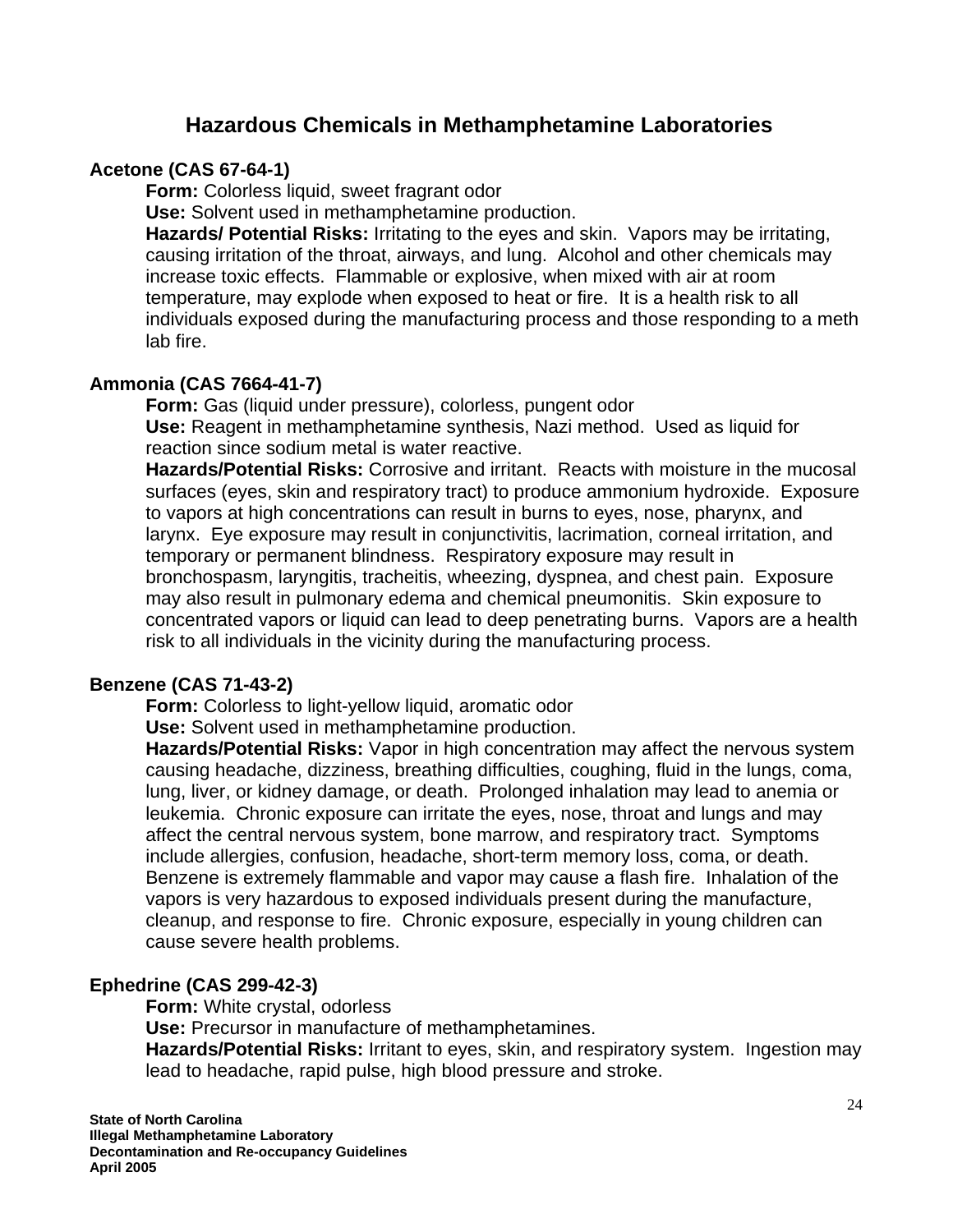#### **Ethanol (CAS 64-17-5)**

**Form:** Clear, colorless liquid

**Use:** Used in the production of methamphetamine.

**Hazards/ Potential Risks:** Inhalation may irritate the nose and throat, causing headache, nausea, vomiting, drowsiness, or confusion. Ingestion can lead to burning sensation, confusion, dizziness, seizures, blurred vision, blindness, unconsciousness, or death. Chronic exposure may lead to headache, lack of coordination, fatigue, damage to nervous system, liver, stomach, and heart. Ethanol and its vapors are extremely flammable, making it a health risk to all present.

## **Ethyl Ether (CAS 60-29-7)**

**Form:** Colorless liquid, sweet pungent odor

**Use:** Solvent used in the manufacture of methamphetamine and amphetamine. **Hazards/ Potential Risks:** Inhalation or ingestion causes headache, drunkenness, and vomiting. Flammable and highly volatile. In the presence of oxygen or sunlight, unstable peroxides may form, which explode spontaneously or when heated. Inhalation can lead to toxic nervous system effects. It is highly volatile and flammable making it a risk to all those in the vicinity and to individuals responding to a fire.

## **Freon (see 1,1,2-Trichloro-1,2,2-Trifluoroethane)**

#### **Hexane (other isomers)**

**Form:** Colorless liquid, mild characteristic odor

**Use:** Solvent used in production of methamphetamine.

**Hazards/Potential Risks:** Extremely flammable. Prolonged exposure can lead to permanent brain and nerve damage with coughing, bizarre behavior,

unconsciousness, coma, or death. Flammability makes it a risk to all individuals in the area or responding to a fire. Its health effects from chronic exposure make it harmful to meth lab residents, especially children.

## **Hydrochloric Acid (Muriatic acid) (CAS 7647-01-0)**

**Form:** Colorless liquid, pungent odor (Muriatic acid refers to an industrial grade of hydrochloric acid)

**Use:** Reagent used in the manufacture of methamphetamine.

**Hazards/Potential Risks:** Very corrosive. Causes severe pain and burns on the skin. Inhalation may destroy the lining in the airways, throat, and lungs. Chronic exposure can lead to permanent lung damage. Heating can lead to release of toxic, flammable and explosive gas. Gases released during heating are toxic and also flammable and explosive, making it a hazard to inhabitants of the meth lab; those involved in cleanup, and first responders.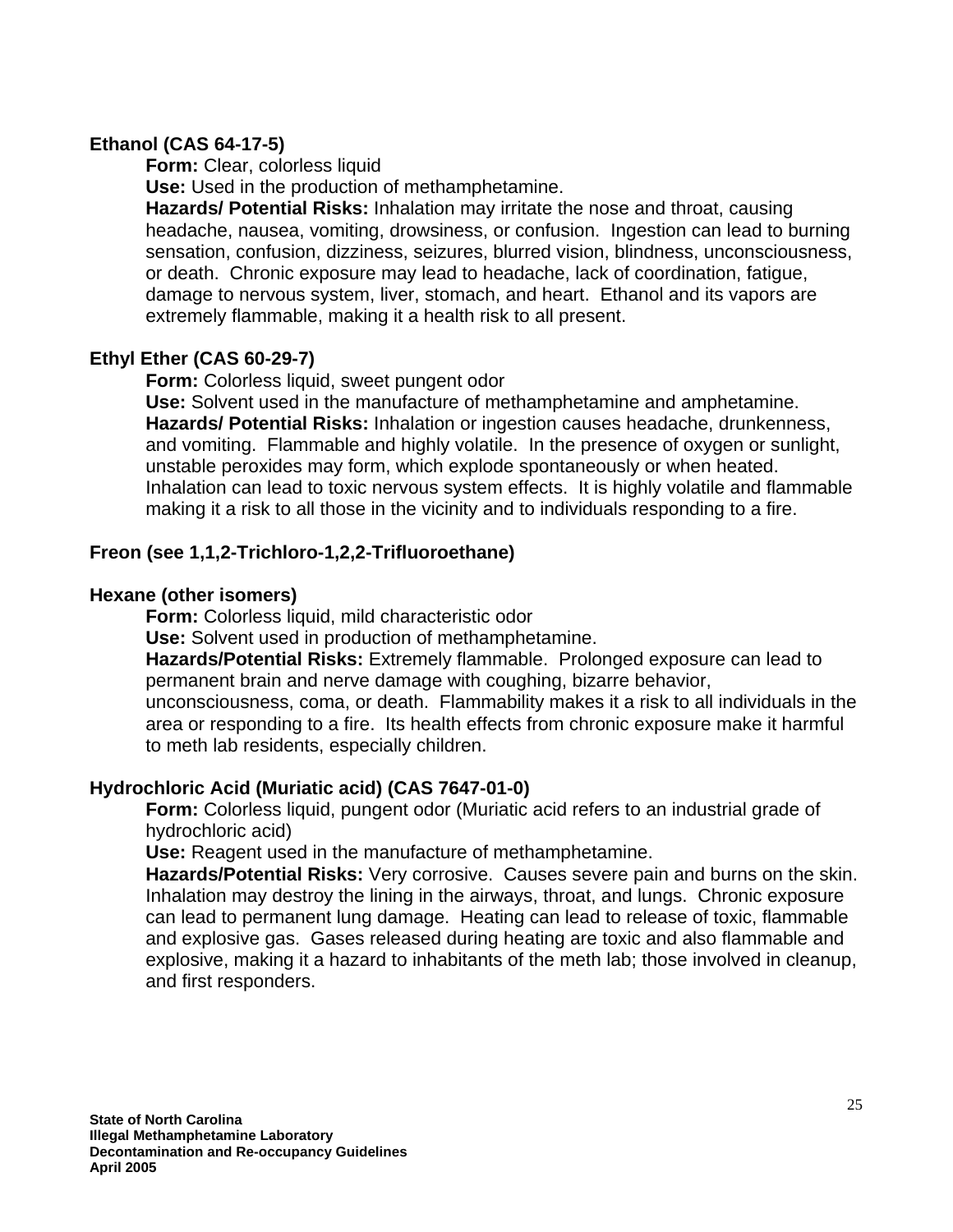#### **Hydrogen Chloride (CAS 7647-01)**

#### **Form:** Colorless gas

**Use:** Used in the manufacture of methamphetamine.

**Hazards/Potential Risks:** High concentrations are very corrosive and may cause severe burns. Inhalation may cause mild to severe irritation of the nose and throat with possible fluid in the lungs. It is a heath hazard to individuals present in the meth lab and those involved in cleanup.

#### **Hydrogen iodide (gas), Hydriodic acid (liquid) (CAS 10034-85-2)**

**Form:** Gas (soluble in water), colorless

**Use:** Reagent in methamphetamine synthesis, with red phosphorous.

**Hazards/Potential Risks:** Corrosive and irritant. Exposure can occur to both liquid and gas. Inhalation causes irritation of the throat and upper respiratory tract, and at higher concentrations dyspnea, chest pain, bronchospasm, and pneumonitis. Severe exposures result in pulmonary and laryngeal edema. Will cause severe irritation to the eyes. Skin contact at high concentrations may lead to burns. It is a health risk to both inhabitants of the meth lab and first responders.

#### **Hypophosphorous Acid (CAS 6303-21-5)**

**Form:** Colorless liquid

**Use:** Used instead of red phosphorus as reagent in methamphetamine.

**Hazards/Potential Risks:** Corrosive. Causes burns if inhaled or contacts the skin. Extremely destructive to mucous membranes.

#### **Iodine (CAS 7553-56-2)**

**Form:** Solid, purple crystals or flakes, sharp odor **Use:** Reagent in synthesis of hydriodic acid.

**Hazards/Potential Risks:** Corrosive. Ingestion of iodine will cause vomiting, delirium, headache, low blood pressure, and circulatory collapse. Inhalation of iodine vapors is very irritating to the mucous membranes and at high concentrations may lead to pulmonary edema. Skin contact may cause redness and swelling. It can be a risk for those present in the meth lab and individuals involved in cleanup.

#### **Iodine, tincture**

**Form:** Dark red solution with a medicinal odor

**Use:** Reagent in synthesis of hydriodic acid.

**Hazards/Potential Risks:** Harmful if inhaled or swallowed. May cause intoxication and severe irritation. Flammability makes it a hazard to all present individuals and those responding to a fire. It is harmful if inhaled and can cause intoxication if swallowed.

#### **Light Hydrotreated Distillate (CAS 68410-97-9)**

#### **Form:** Liquid

**Use:** Solvent used to extract methamphetamine.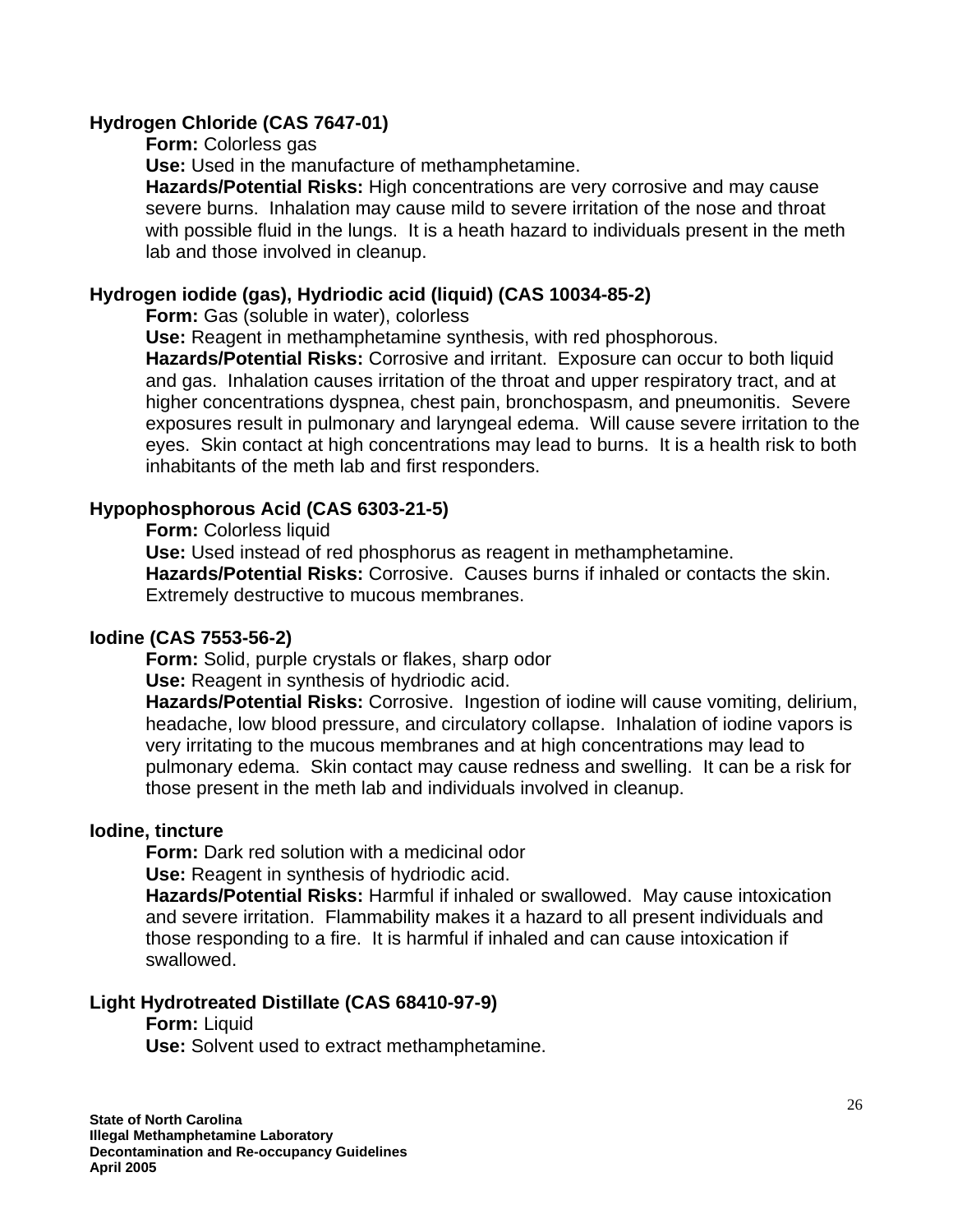**Hazards/Potential Risks:** Vapor may cause delayed lung injury, nervous system depression, convulsions, and loss of consciousness. Irritant to skin and eyes. Can form flammable mixture with air at room temperature. Vapors are a health hazard to individuals during the manufacturing phase.

#### **Lithium aluminum hydride (CAS 1302-30-3)**

**Form:** Solid, white to gray powder, odorless

**Use:** Used for hydrogenation in multiple processes.

**Hazards/Potential Risks:** Corrosive. Extremely water reactive, will generate hydrogen gas and explode. It is severely irritating to the eyes, nose, skin, mucous membranes, and lungs. Eye exposure can result in scarring and inflammation. Explosive hydrogen gas is a risk to meth lab inhabitants and first responders.

#### **Methyl Alcohol (CAS 67-56-1)**

**Form:** Clear colorless liquid, characteristic odor

**Use:** Used in the production of methamphetamine.

**Hazards/Potential Risks:** Vapors may cause irritation of the eyes, nose, throat, and lungs. Ingestion may lead to headache, nausea, abdominal pain, loss of consciousness, coma, blindness, and brain, pancreas, or kidney damage making it a danger to inhabitants of the meth lab, especially children. It is flammable and therefore a risk to first responders.

## **Muriatic Acid (see Hydrochloric Acid**)

## **Naphtha (CAS 8002-05-9)**

**Form:** Reddish-brown liquid, aromatic odor **Use:** A petroleum distillate solvent used in the manufacture of methamphetamine. **Hazards/Potential Risks:** May cause irritation or burns to skin and eyes. Inhalation may lead to central nervous system depression, headache, nausea, dizziness, confusion, and unconsciousness making it a health hazard to individuals present during the manufacturing process.

## **Phosphine (CAS 7803-51-2)**

**Form:** Colorless gas, fish- or garlic-like odor

**Use:** Product of methamphetamine production.

**Hazards/Potential Risks:** Extremely flammable, reacts explosively with air. Inhalation may cause dizziness, dullness, tremors, vomiting, shortness of breath, delayed lung damage and convulsions. Because of its explosive reaction with air, phosphine gas is a hazard to those present in the meth lab during the manufacturing process and first responders. It has been linked to several deaths in meth labs.

## **Phosphoric Acid (CAS 7664-38-2)**

#### **Form:** Colorless crystals **Use:** Precursor in production of methamphetamine and amphetamine.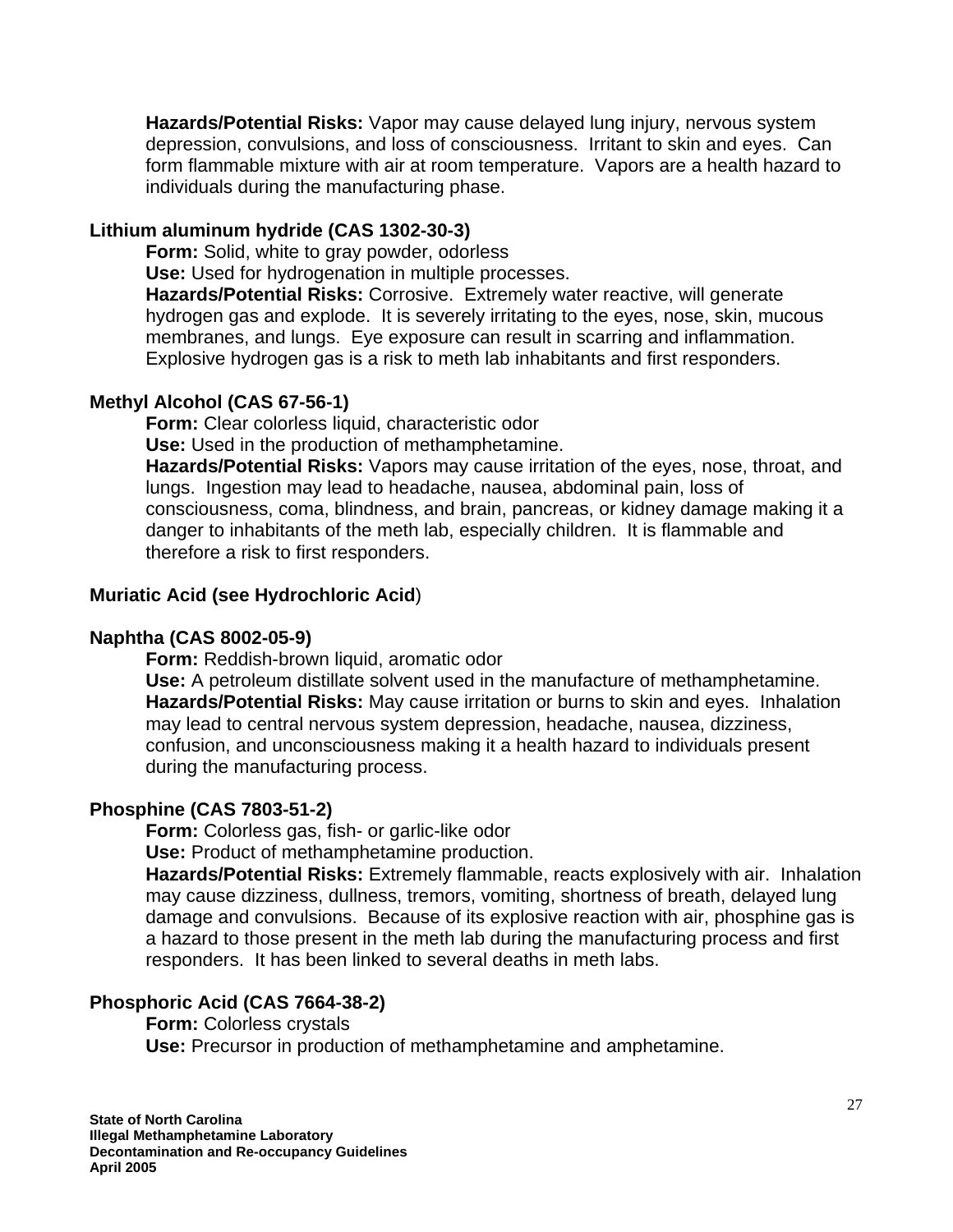**Hazards/Potential Risks:** Eye irritant causing irritation, tearing, blinking, and burns. Vapor can irritate nose and throat. Exposure to skin results in irritation, redness, itching, swelling, and burns. Chronic exposure may cause allergies, damage to lungs, liver, bloodstream, and bone marrow making it harmful for individuals living in the meth lab, especially children. Contact with metal can cause release of poisonous and explosive phosphine gas.

#### **Pseudoephedrine (CAS 321-97-1)**

**Form:** White crystalline powder

**Use:** Precursor used in the production of methamphetamines.

**Hazards/Potential Risks:** Irritant to eyes, skin, and respiratory system. Ingestion may lead to headache, rapid pulse, high blood pressure and stroke.

#### **Red phosphorus (CAS 7723-14-0)**

**Form:** Solid, red to violet, odorless

**Use:** Catalyst in methamphetamine synthesis.

**Hazards/Potential Risks:** Red phosphorus is considered relatively non-toxic. If heated it can either produce toxic fumes or convert to yellow phosphorus, which will burn on contact with air, and cause severe burns. If heated in the presence of acid, it can form phosphine gas. It is a serious hazard due to its ability to form phosphine gas in the presence of heat and acid. It is also explosive, making it a possible hazard to individuals involved in cleaning laboratories, dump sites, and to those present in the meth lab during the manufacturing process.

#### **Sodium (CAS 7440-23-5)**

**Form:** Solid, silvery-white metal or crystals, odorless

**Use:** Used for hydrogenation in methamphetamine synthesis.

**Hazards/Potential Risks:** Sodium metal is corrosive and extremely water reactive, producing explosive hydrogen gas. Water reaction may also produce sodium hydroxide. Metallic sodium can react with water on skin to cause thermal and chemical burns. It is severely irritating to the eyes, nose, skin, mucous membranes, and lungs. Eye exposure can result in scarring and inflammation. It is a heath risk to individual present during manufacturing and first responders.

## **Sodium Hydroxide (Lye) (CAS 1310-73-2)**

**Form:** White pellets or flakes, odorless

**Use:** Reagent used in methamphetamine manufacture.

**Hazards/Potential Risks:** Very corrosive. Contact of the eyes with vapor or powder can cause severe eye burns with permanent damage. Contact with skin causes severe irritation and burns. Inhalation of vapors and dust can lead to burns of the lungs and air passages. Carcinogen if ingested. Contact with metals or fire may produce deadly and explosive hydrogen gas. In the presence of metals or fire, explosive gas may result, making it a hazard to those present in the meth lab and first responders.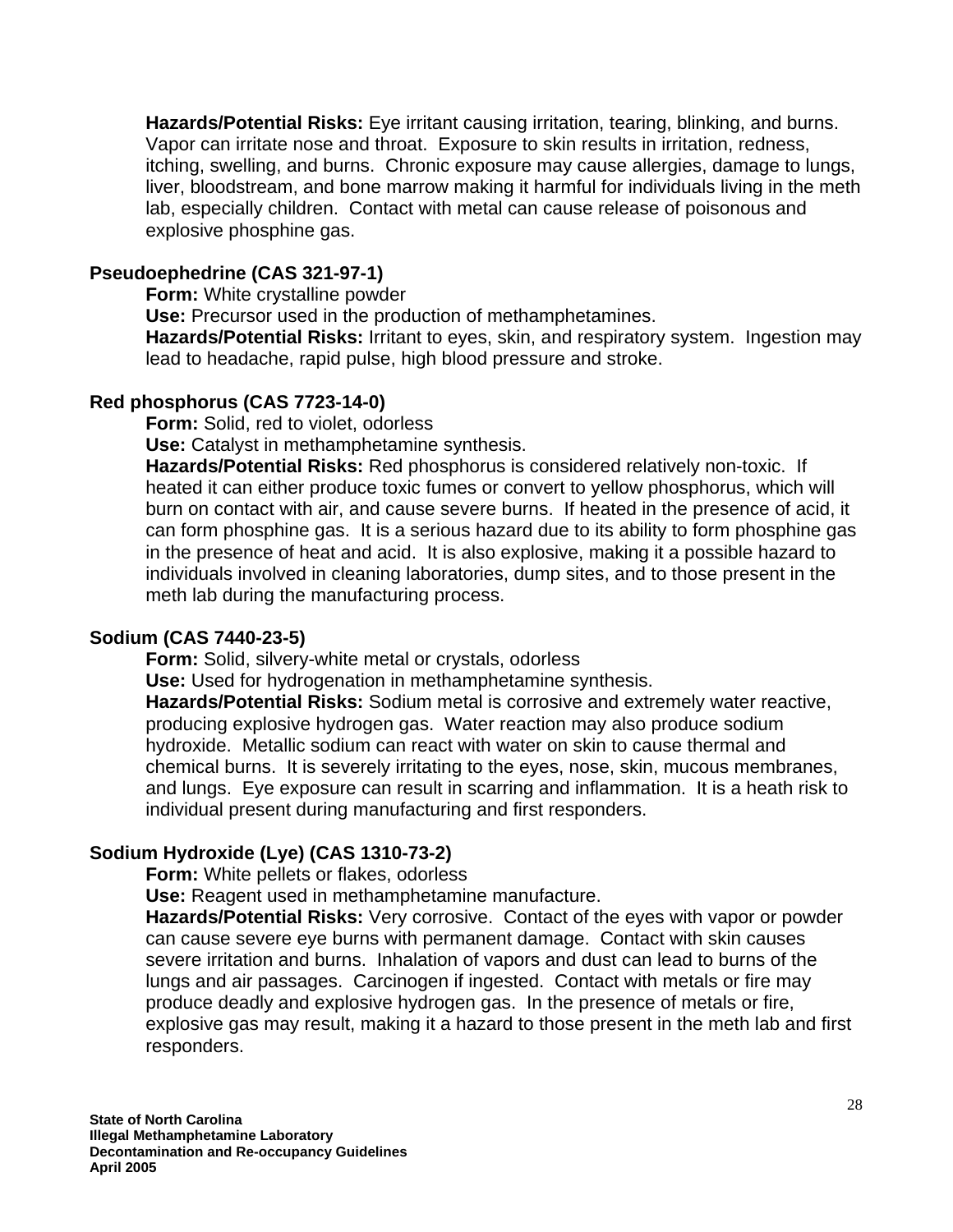#### **Sulfuric Acid (CAS 7664-93-9)**

**Form:** Colorless to yellow viscous liquid, odorless **Use:** Reagent used in manufacture of amphetamine, methamphetamine, and P2P. **Hazards/Potential Risks:** Contact with eyes causes severe burns, pain, tearing swelling, permanent damage, or blindness. Corrosive to the skin, causing severe deep burns, blistering, swelling, and scarring. Harmful or fatal if inhaled, causing possible lung damage, cough, difficulty breathing, and subsequent respiratory failure. It reacts violently with water to produce toxic and corrosive fumes. Chronic exposure may lead to damage of liver, lungs and kidneys. It presents health risks to those present during manufacturing,

## **Toluene (CAS 108-88-3)**

**Form:** Clear, colorless liquid, benzene-like aroma **Use:** Solvent used in manufacture of P2P and methamphetamine. **Hazards/Potential Risks:** Inhalation may cause irritation of the skin, nose, throat, and lungs, as well as nausea, weakness, drunkenness, confusion, and loss of consciousness. It is highly flammable, making it a hazard for first responders as well as those present during the manufacturing process.

## **1,1,2-Trichloro-1,2,2-Trifluoroethane (Freon) (CAS 76-13-1)**

**Form:** Clear, colorless liquid, slight ethereal odor

**Use:** Solvent used to extract methamphetamine.

**Hazards/Potential Risks:** Vapor can cause eye irritation, burning and damage. Inhalation can cause sudden cardiac death. Freon interferes with the heart's rhythm. Symptoms may include slurring, vomiting, drunkenness, coma, and death. This solvent is a serious health hazard to individuals present during the manufacturing process.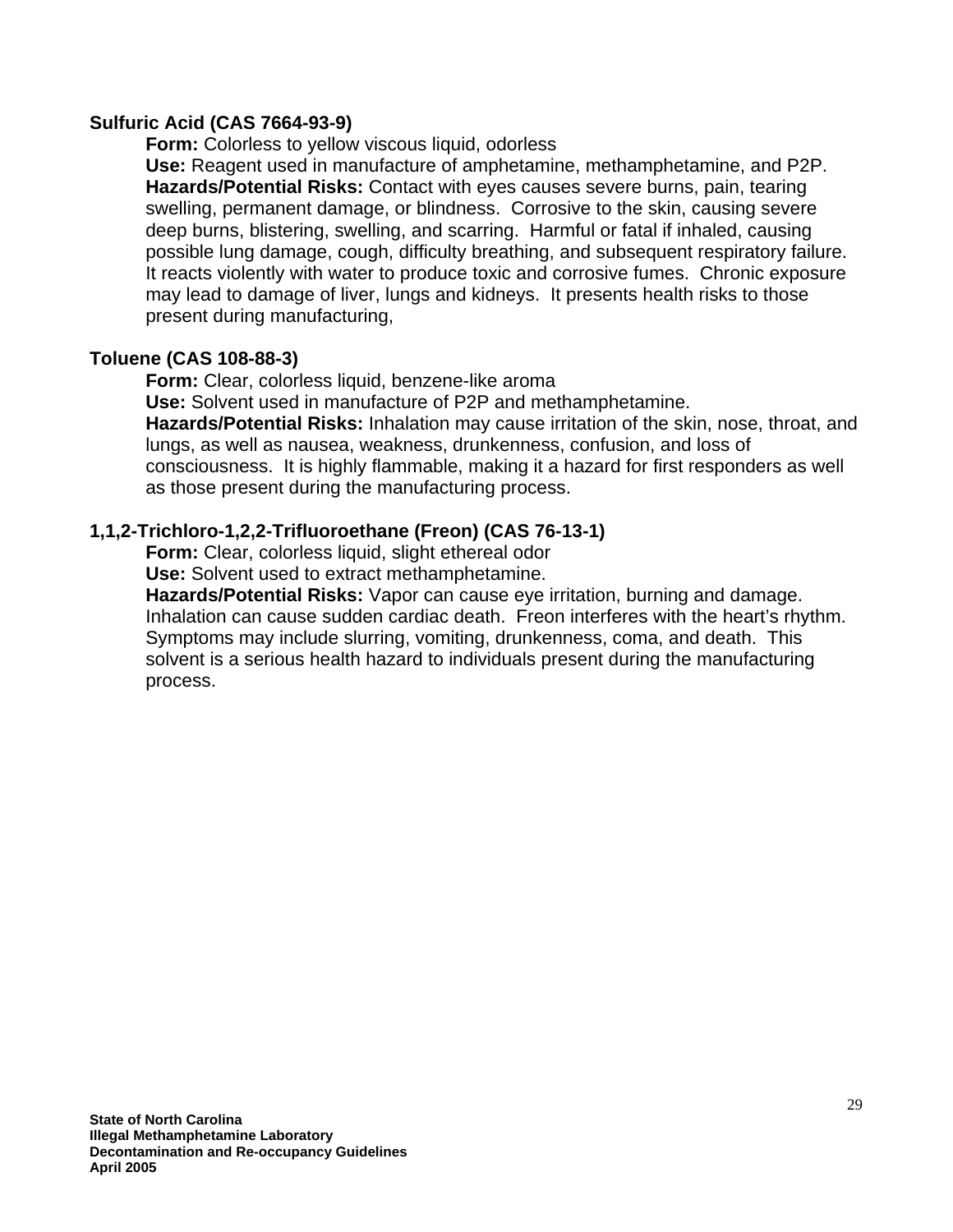[Page left intentionally blank]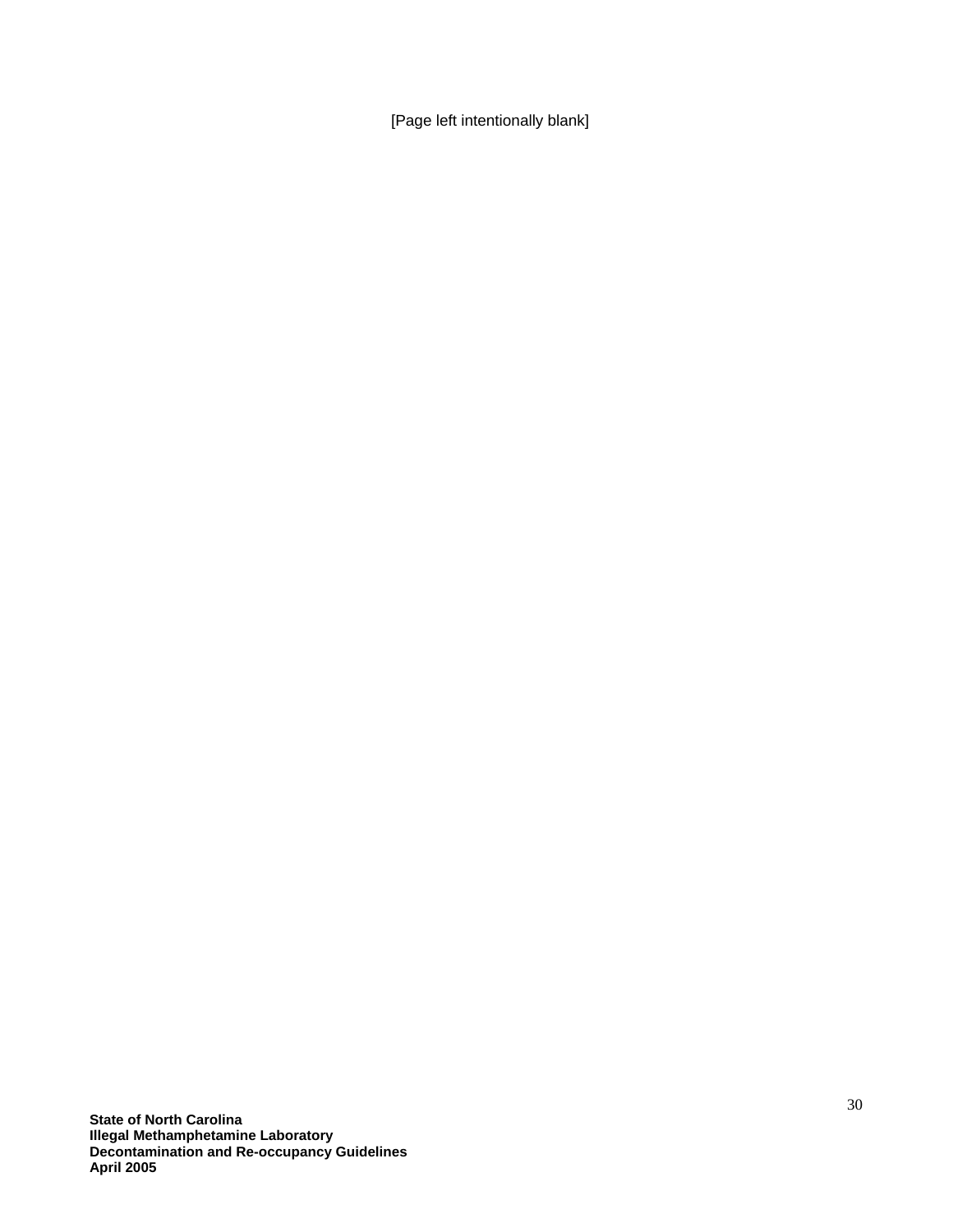# **APPENDIX B**

# **Suggestions for Contractor Qualifications and Worker Health and Safety Plans**

## **I. Contractor Qualifications**

A contractor's qualifications must include training required by applicable Occupational Safety and Health Administration (OSHA) and Environmental Protection Agency regulations. The following are some standards that may apply:

(This is a summary of the content of the regulations that apply to hazardous site cleanups only. Please refer to the regulation itself for detailed information.)

- **HAZWOPER, 29 CFR 1910.120 -** General site workers (such as equipment operators, general laborers and supervisory personnel) engaged in hazardous substance removal or other activities which expose or potentially expose workers to hazardous substances and health hazards must receive a minimum of 40 hours of instruction off the site, and a minimum of three days actual field experience under the direct supervision of a trained, experienced supervisor.
- **Personal Protective Equipment, 29 CFR 1910.132** The employer must provide training to each employee who is required by this section to use PPE. Each such employee must be trained to know at least the following: when PPE is necessary; what PPE is necessary; how to properly don, doff, adjust, and wear PPE; the limitations of the PPE; and, the proper care, maintenance, useful life and disposal of the PPE.
- **Respiratory Protection, 29 CFR 1910.134** The employer must provide annual, comprehensive, understandable training to employees who are required to use respirators. The training must include the topics required by this regulation, and the employer must ensure that the employee can demonstrate knowledge of those topics by the end of the training.
- **Blood Borne Pathogens, 29 CFR 1910.1030** OSHA recommends annual training for all employees with potential occupational exposure to blood borne pathogens. Additional initial training is recommended for employees who may be handling the HIV or HBV viruses and is also recommended for contractors responsible for remediating meth lab sites.
- **Lead Paint, 40 CFR 745 Subpart L** When demolition of the pre-1978 structure and/or removal of building materials is/are involved, contractors must have the workers trained in accordance with EPA 40 CFR 745 Subpart L, 16-hour worker training. In addition, a competent person with the 36-hour supervisor training is required to be onsite at all times.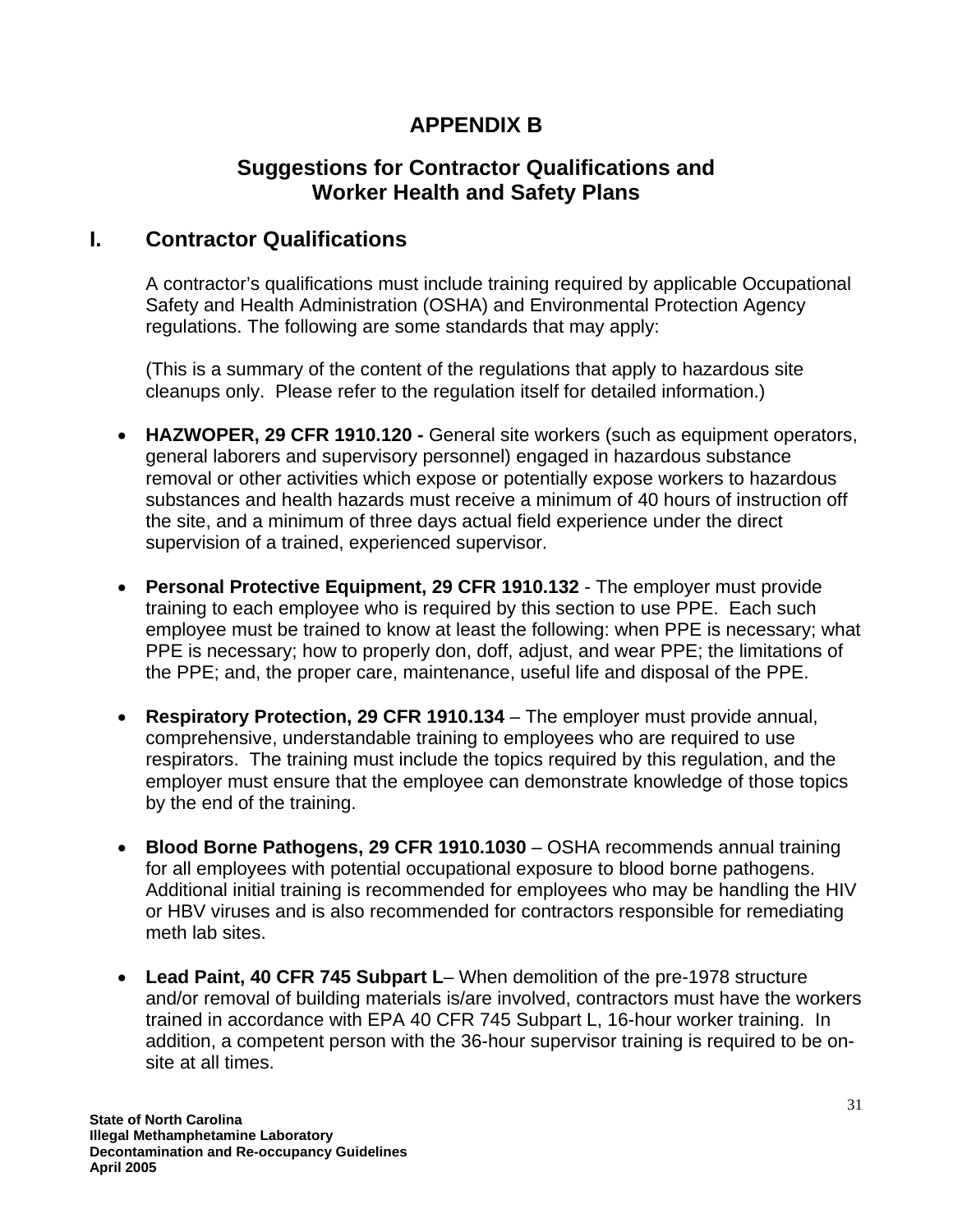- **Employee lead exposure, 29 CFR 1926.62**  Employees that may be occupationally exposed to lead (in this case, if lead-based paint on building components is to be disturbed) must participate in a lead-based paint awareness training program which meets the requirements of paragraph (l)(2) of this regulation.
- **Employee asbestos exposure, 29 CFR 1926.1101**  If potentially asbestoscontaining building materials are to be *disturbed, but not removed*, workers must have at least 16-hours of training as specified by OSHA.
- **Asbestos, 40 CFR Part 763 Subpart E, Appendix C** If asbestos-containing materials are to be *removed*, workers must have 36-hours of asbestos worker training as required by the EPA. In addition, a supervisor who has received 40-hours of asbestos abatement supervisor training must be on-site at all times. The workers and the supervisor must be accredited, when applicable, through the Health Hazards Control Unit.
- **All applicable provisions in North Carolina General Statutes and Administrative Code; and**
- **Any other applicable requirements.**

## **II. Worker Health and Safety Plan**

If a contractor performs the decontamination then a Worker Health and Safety Plan should be developed by the contractor. The plan should address all applicable Occupational Safety and Health Administration (OSHA), Environmental Protection Agency, and North Carolina statutes and regulations, including the regulations cited above.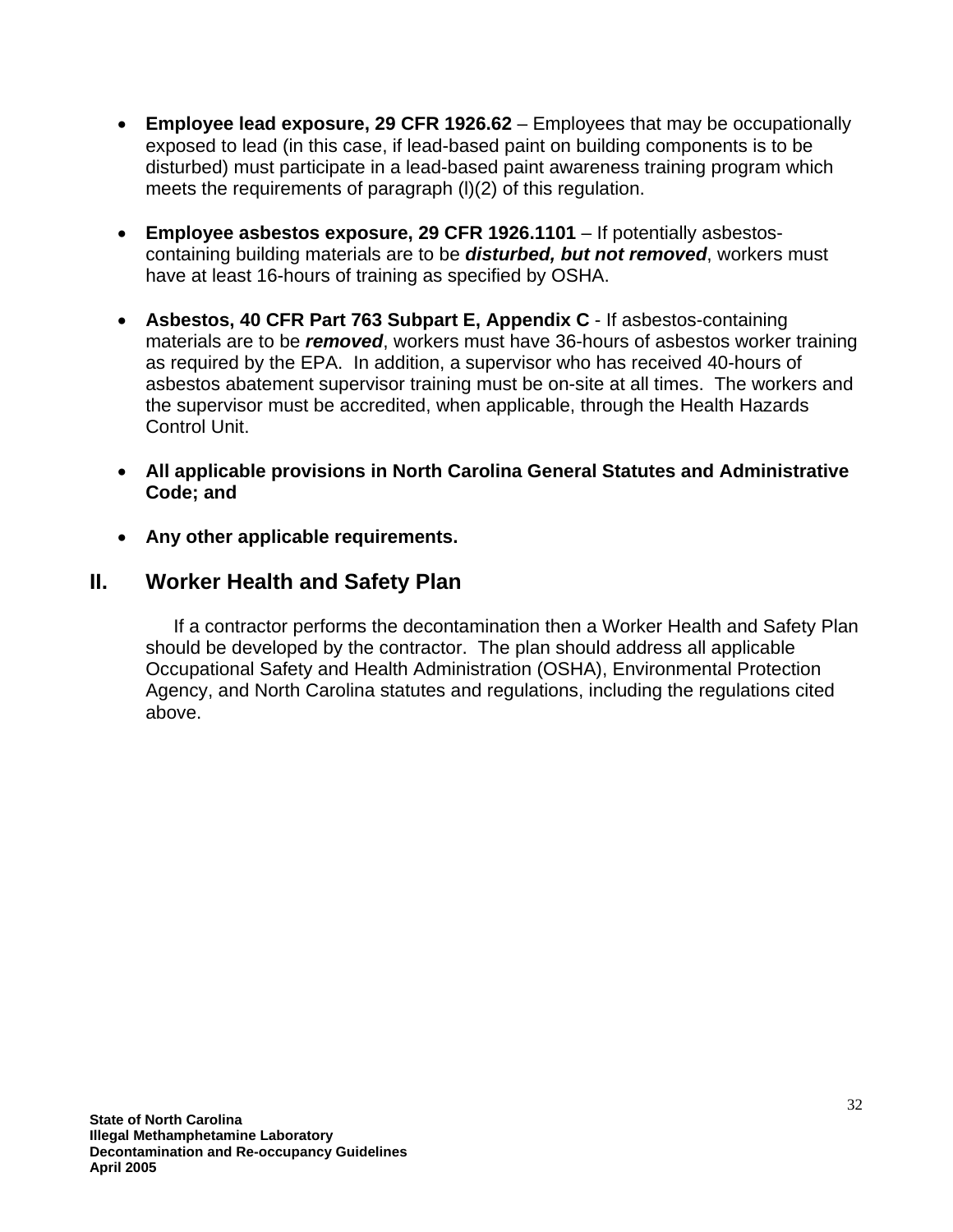# **APPENDIX C**

**Pre-decontamination Template**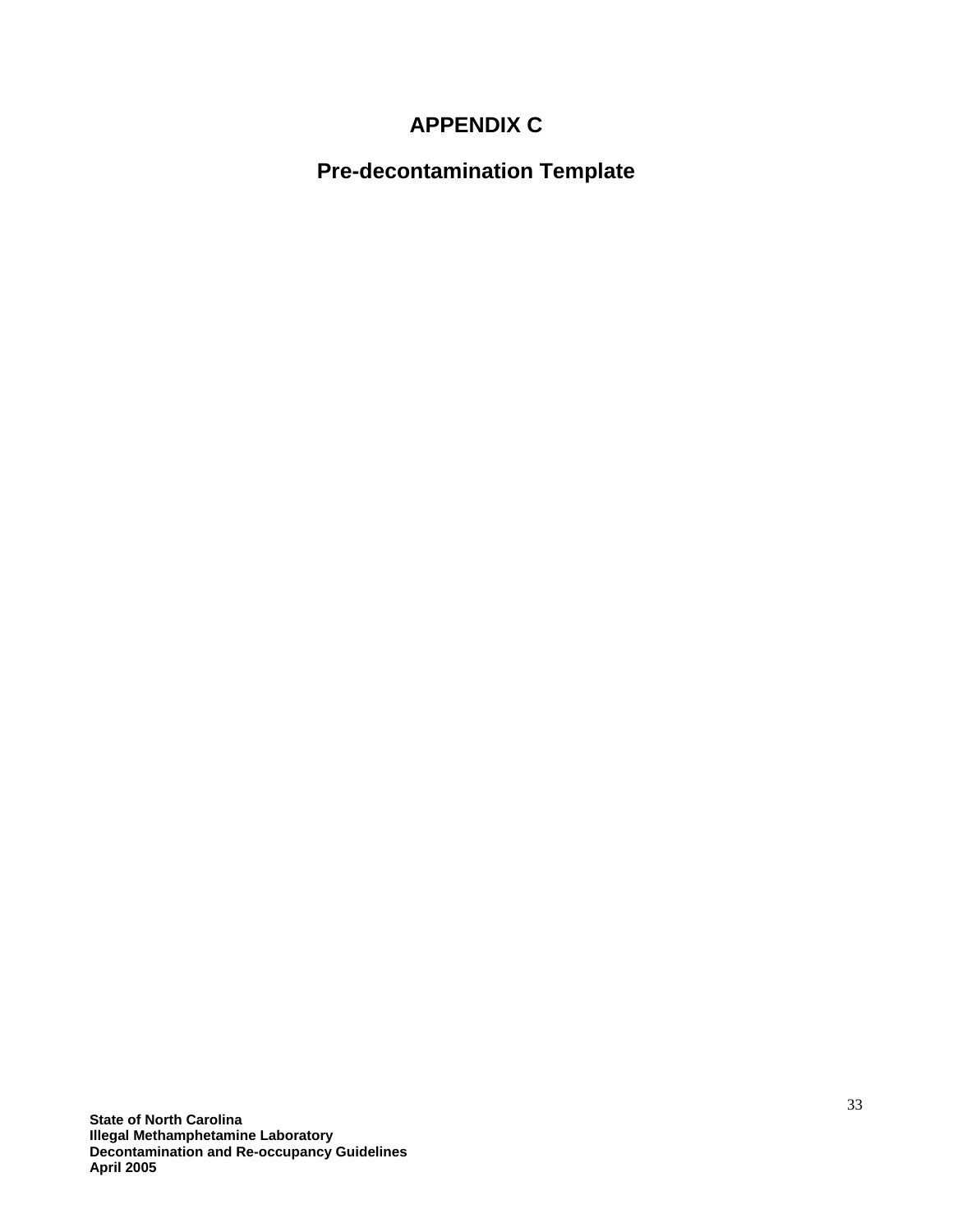[Page left blank intentionally]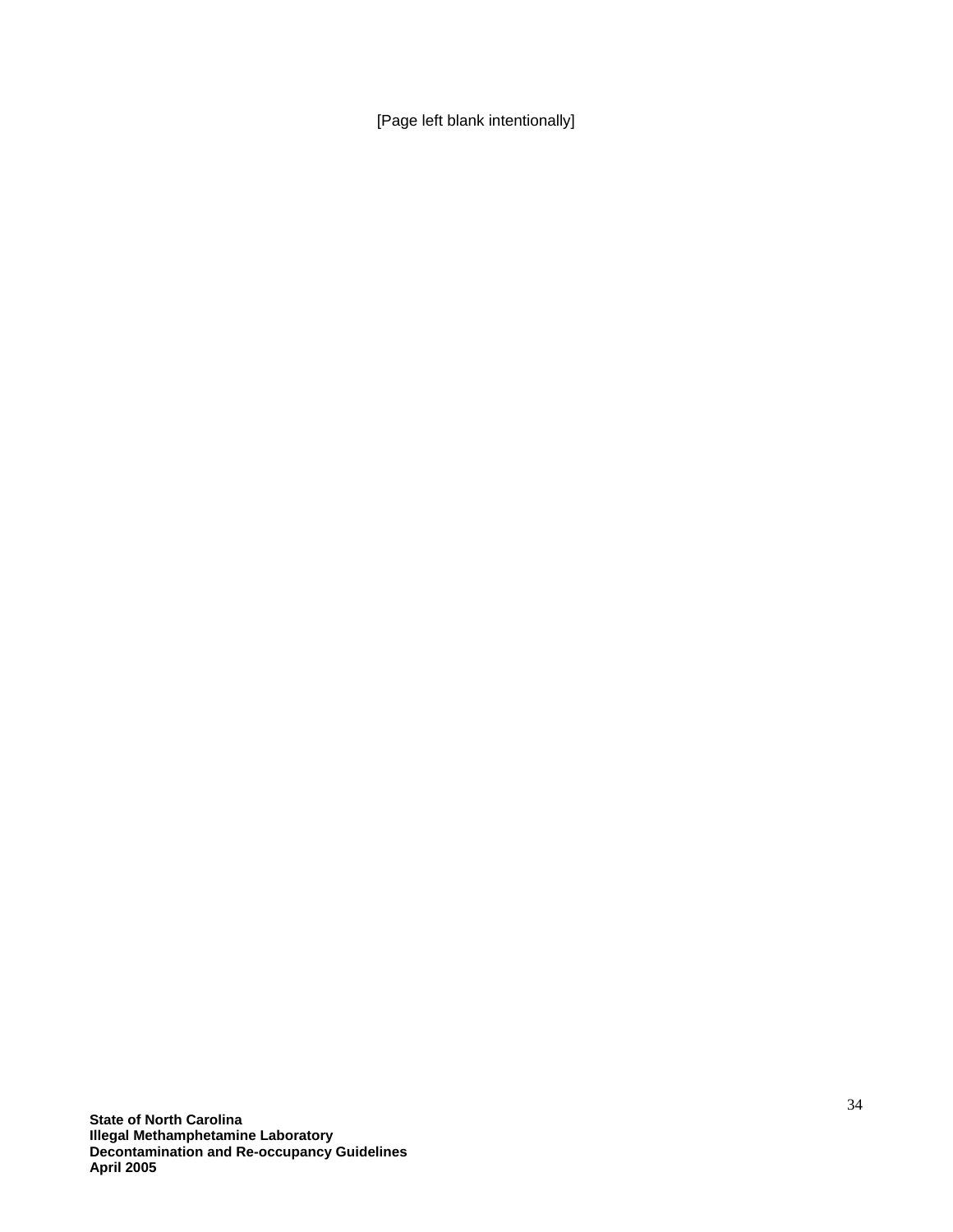# **PRE-DECONTAMINATION TEMPLATE FOR METHAMPHETAMINE SITES**

**I understand that I must comply with all applicable state and federal laws & regulations.** 

**I certify that the statements in this pre-decontamination report are true and accurate to the best of my knowledge for property located at \_\_\_\_\_\_\_\_\_\_\_\_\_\_\_\_\_\_\_\_\_\_\_\_\_\_\_\_\_\_\_** 

**\_\_\_\_\_\_\_\_\_\_\_\_\_\_\_\_\_\_\_\_\_\_\_\_\_\_\_\_\_\_\_\_\_\_\_\_\_\_\_\_\_\_\_\_\_\_\_\_\_\_\_\_\_\_\_\_\_\_\_\_\_\_\_\_\_\_\_\_\_\_\_\_\_.** 

\_\_\_\_\_\_\_\_\_\_\_\_\_\_\_\_\_\_\_\_\_\_\_\_\_\_\_\_\_\_\_\_\_\_\_\_\_\_\_\_\_\_\_\_\_\_\_ \_\_\_\_\_\_\_\_\_\_\_\_\_\_\_\_\_\_\_\_\_\_\_\_\_\_

Responsible Party Signature **Date** Date

Contractor Signature Date

### **CONTRACTOR INFORMATION (if applicable):**

Contractor Company Name: Contractor Mailing Address: Contractor Phone : Site Supervisor Name: Worker Name(s):

\_\_\_\_\_\_\_\_\_\_\_\_\_\_\_\_\_\_\_\_\_\_\_\_\_\_\_\_\_\_\_\_\_\_\_\_\_\_\_\_\_\_ \_\_\_\_\_\_\_\_\_\_\_\_\_\_\_\_\_\_\_\_\_\_\_\_\_\_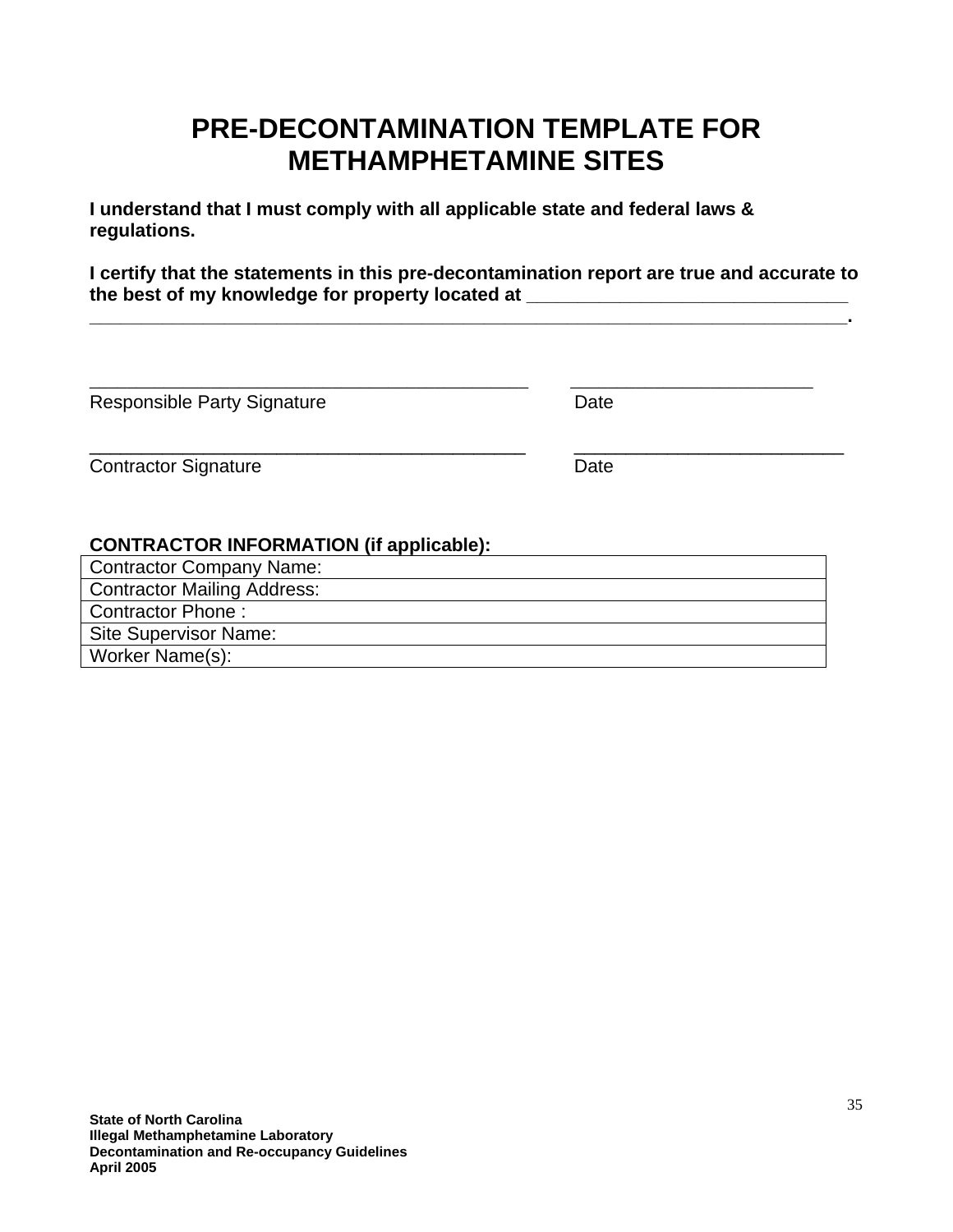# **PROPERTY INFORMATION**

| If different:                                                                                                                                                                      |  |  |  |
|------------------------------------------------------------------------------------------------------------------------------------------------------------------------------------|--|--|--|
|                                                                                                                                                                                    |  |  |  |
|                                                                                                                                                                                    |  |  |  |
|                                                                                                                                                                                    |  |  |  |
|                                                                                                                                                                                    |  |  |  |
|                                                                                                                                                                                    |  |  |  |
| Site Description: A brief description of property and structures (For example: Property<br>consists of a single-family residence, two storage sheds, city septic and water, pond). |  |  |  |
|                                                                                                                                                                                    |  |  |  |
| Written, detailed directions for locating the property from the nearest principal marked road:                                                                                     |  |  |  |
|                                                                                                                                                                                    |  |  |  |

\_\_\_\_\_\_\_\_\_\_\_\_\_\_\_\_\_\_\_\_\_\_\_\_\_\_\_\_\_\_\_\_\_\_\_\_\_\_\_\_\_\_\_\_\_\_\_\_\_\_\_\_\_\_\_\_\_\_\_\_\_\_\_\_\_\_\_\_\_\_\_\_\_\_\_\_\_\_\_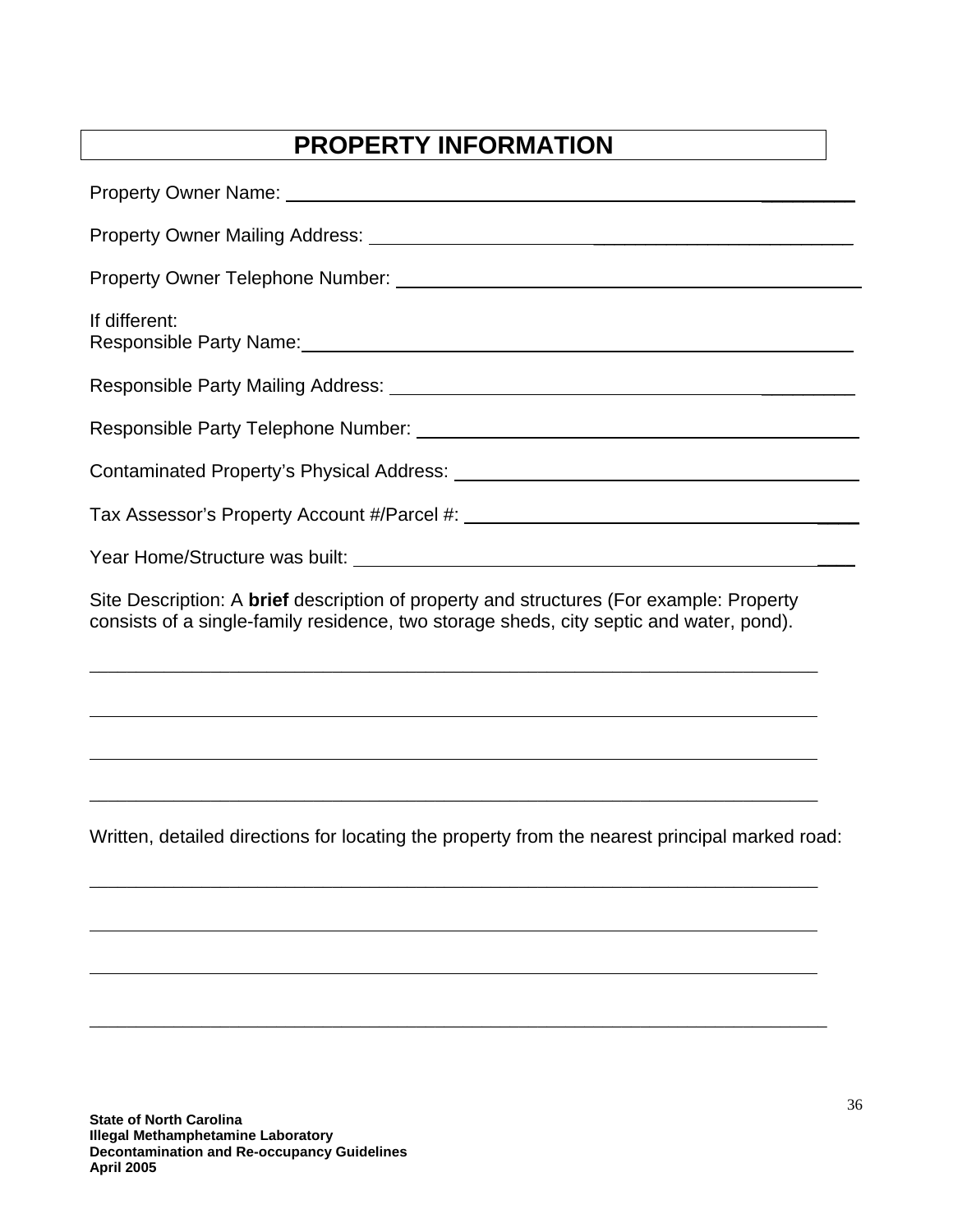# **PRE-DECONTAMINATION ASSESSMENT**

# **Property Address:**

**Agency Reports:** Information from Law Enforcement Agencies and/or Local Health Department.

Duration of lab operation (approximate dates) \_\_\_\_\_\_\_\_\_\_\_\_\_\_\_\_\_\_\_\_\_\_\_\_\_\_\_\_\_\_\_\_\_\_\_

Drugs manufactured \_\_\_\_\_\_\_\_\_\_\_\_\_\_\_\_\_\_\_\_\_\_\_\_\_\_\_\_\_\_\_\_\_\_\_\_\_\_\_\_\_\_\_\_\_\_\_\_\_\_\_\_\_\_\_\_\_

Recipes/methods used **Exercise** and the set of the set of the set of the set of the set of the set of the set of the set of the set of the set of the set of the set of the set of the set of the set of the set of the set of

Chemicals/equipment found **Example 2018** 

Location of contaminated cooking and/or storage areas \_\_\_\_\_\_\_\_\_\_\_\_\_\_\_\_\_\_\_\_\_\_\_\_\_\_

Assessment of contamination of adjacent rooms, units, apartments or structures \_\_\_\_\_\_\_\_

Disposal methods observed at/near lab site (e.g., dumping, burning, burial, venting, and/or drain disposal) \_\_\_\_\_\_\_\_\_\_\_\_\_\_\_\_\_\_\_\_\_\_\_\_\_\_\_\_\_\_\_\_\_\_\_\_\_\_\_\_\_\_\_\_\_\_\_\_\_\_\_\_\_\_\_\_\_\_\_\_\_\_

\_\_\_\_\_\_\_\_\_\_\_\_\_\_\_\_\_\_\_\_\_\_\_\_\_\_\_\_\_\_\_\_\_\_\_\_\_\_\_\_\_\_\_\_\_\_\_\_\_\_\_\_\_\_\_\_\_\_\_\_\_\_\_\_\_\_\_\_\_\_\_\_\_\_

\_\_\_\_\_\_\_\_\_\_\_\_\_\_\_\_\_\_\_\_\_\_\_\_\_\_\_\_\_\_\_\_\_\_\_\_\_\_\_\_\_\_\_\_\_\_\_\_\_\_\_\_\_\_\_\_\_\_\_\_\_\_\_\_\_\_\_\_\_\_\_\_\_\_

\_\_\_\_\_\_\_\_\_\_\_\_\_\_\_\_\_\_\_\_\_\_\_\_\_\_\_\_\_\_\_\_\_\_\_\_\_\_\_\_\_\_\_\_\_\_\_\_\_\_\_\_\_\_\_\_\_\_\_\_\_\_\_\_\_\_\_\_\_\_\_\_\_\_

\_\_\_\_\_\_\_\_\_\_\_\_\_\_\_\_\_\_\_\_\_\_\_\_\_\_\_\_\_\_\_\_\_\_\_\_\_\_\_\_\_\_\_\_\_\_\_\_\_\_\_\_\_\_\_\_\_\_\_\_\_\_\_\_\_\_\_\_\_\_\_\_\_\_

**On Site Survey: Detailed** description of real property, and structures. Mention stains, spills, chemicals, biohazards, odors, basements, attics, crawlspaces, distressed vegetation etc.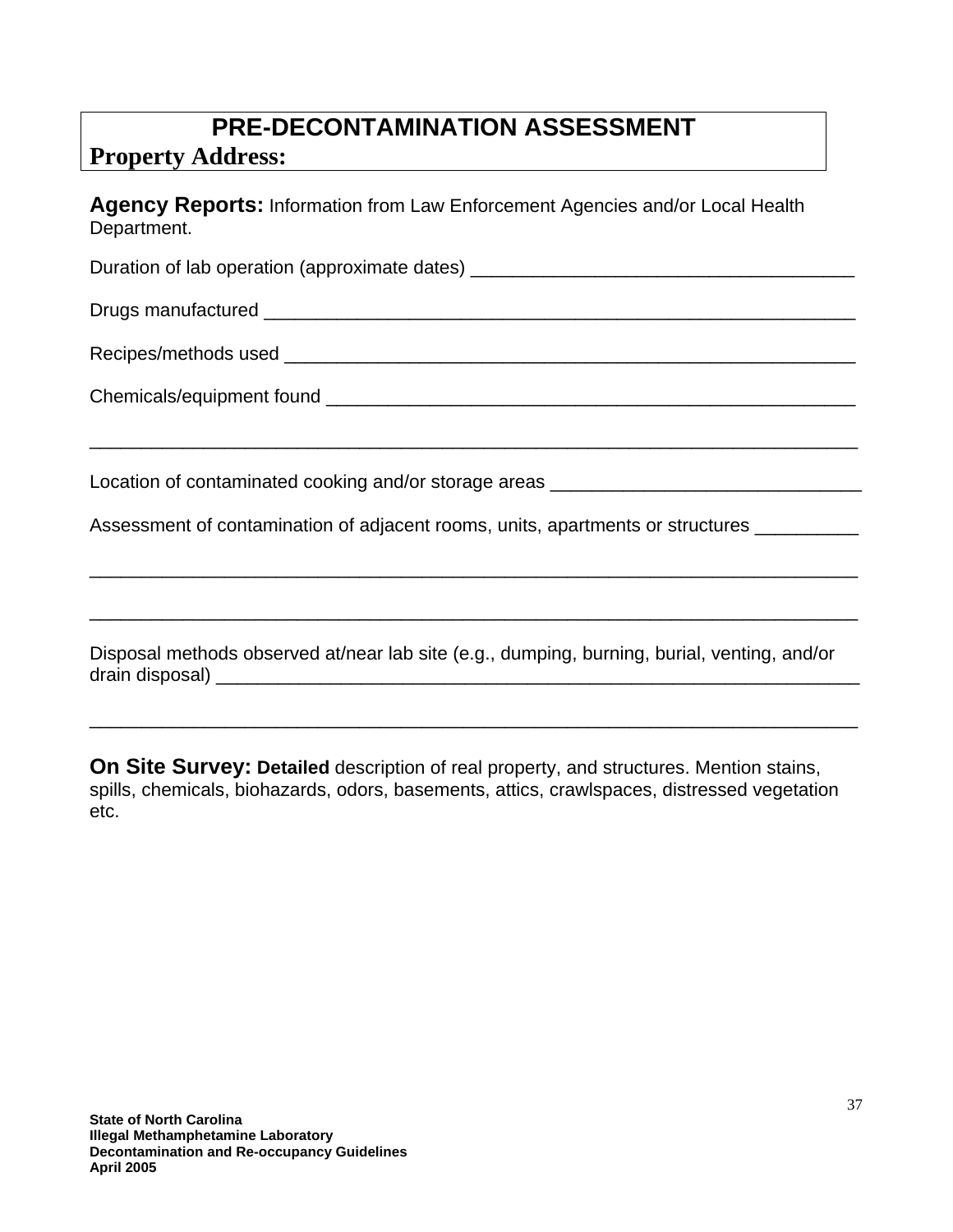**Floor Plans:** Diagram of each structure, indicating areas of stains, heating ducts and vents, attics, basements and crawl spaces.

# **Describe how you will address the following issues:**

- Personal protective equipment
- Asbestos/lead-based paint
- Heating and Air Conditioning systems
- Plumbing
- Appliances (refrigerators, stoves, coffee makers, microwaves, etc)
- Flooring
- Contamination indoors (stains, spills, odors)
- Contamination outdoors (burn piles, distressed vegetation, contaminated soil, and water)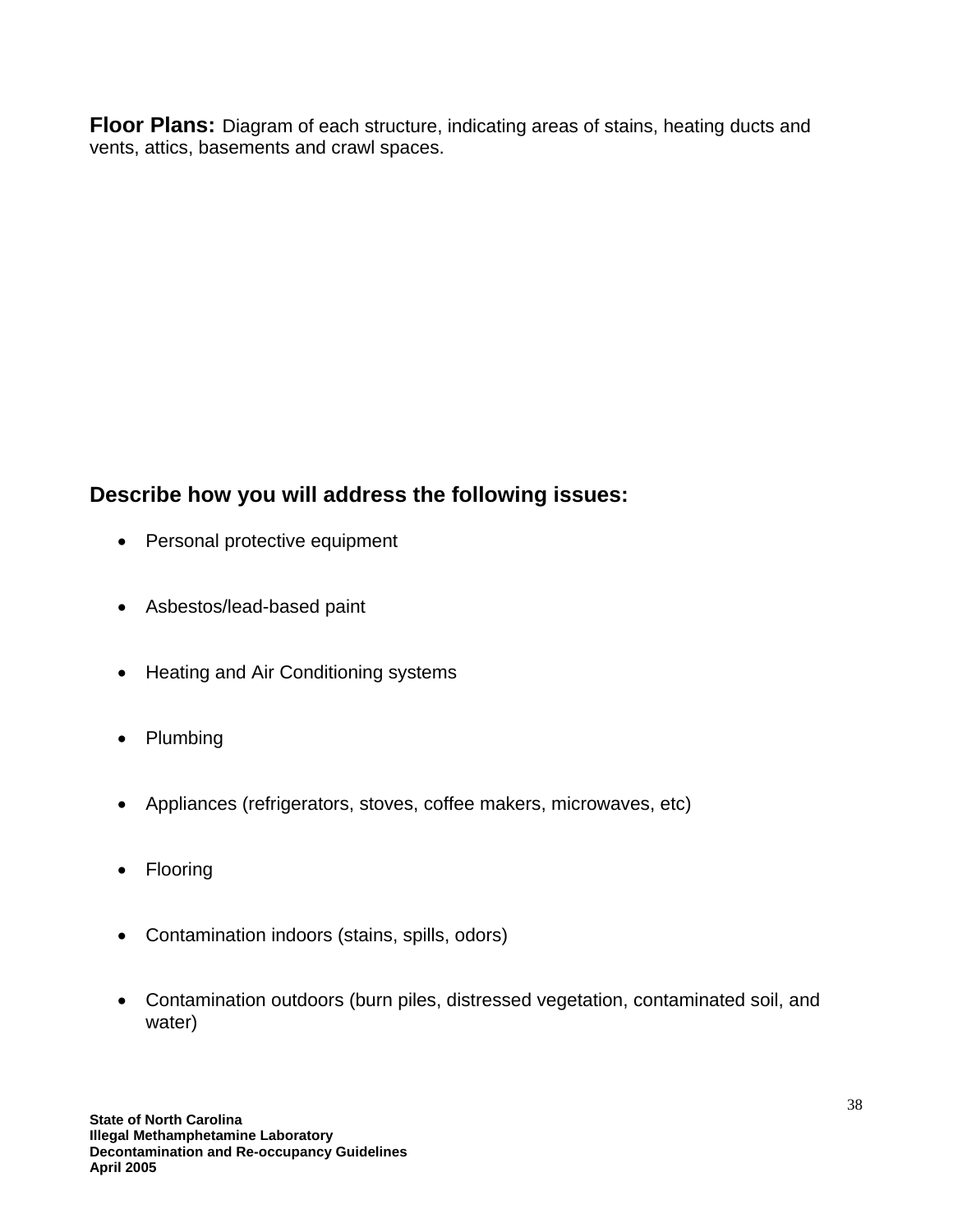Property Address: \_\_\_\_\_\_\_\_\_\_\_\_\_\_\_\_\_\_\_\_\_\_\_\_\_\_\_

- Disposal plan
- Explosion risk
- Septic system and drain field contamination
- Discovery of additional chemical lab remnants

**Date local health department provided with pre-decontamination assessment: \_\_\_\_/\_\_\_\_/\_\_\_\_\_\_**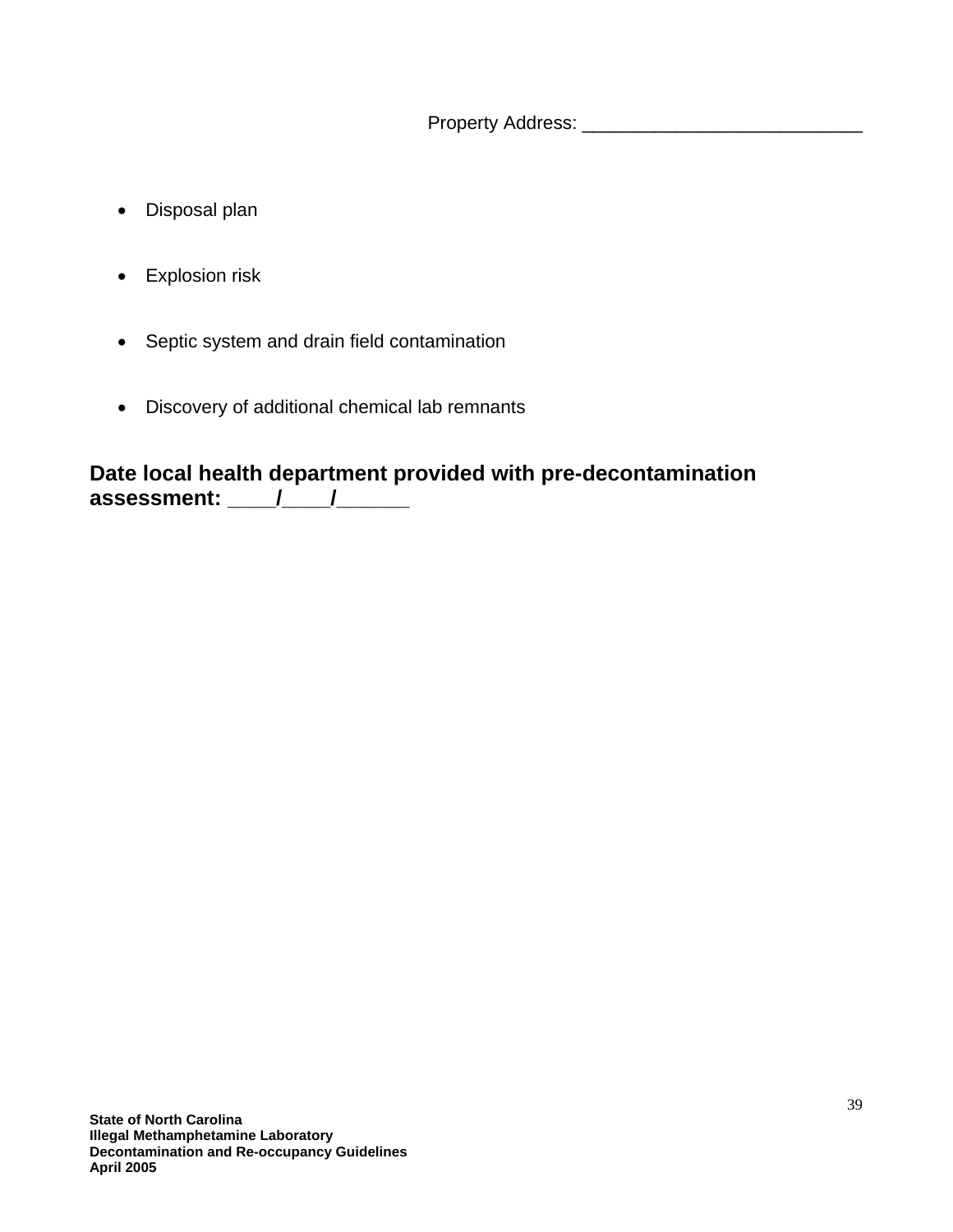[Page left blank intentionally]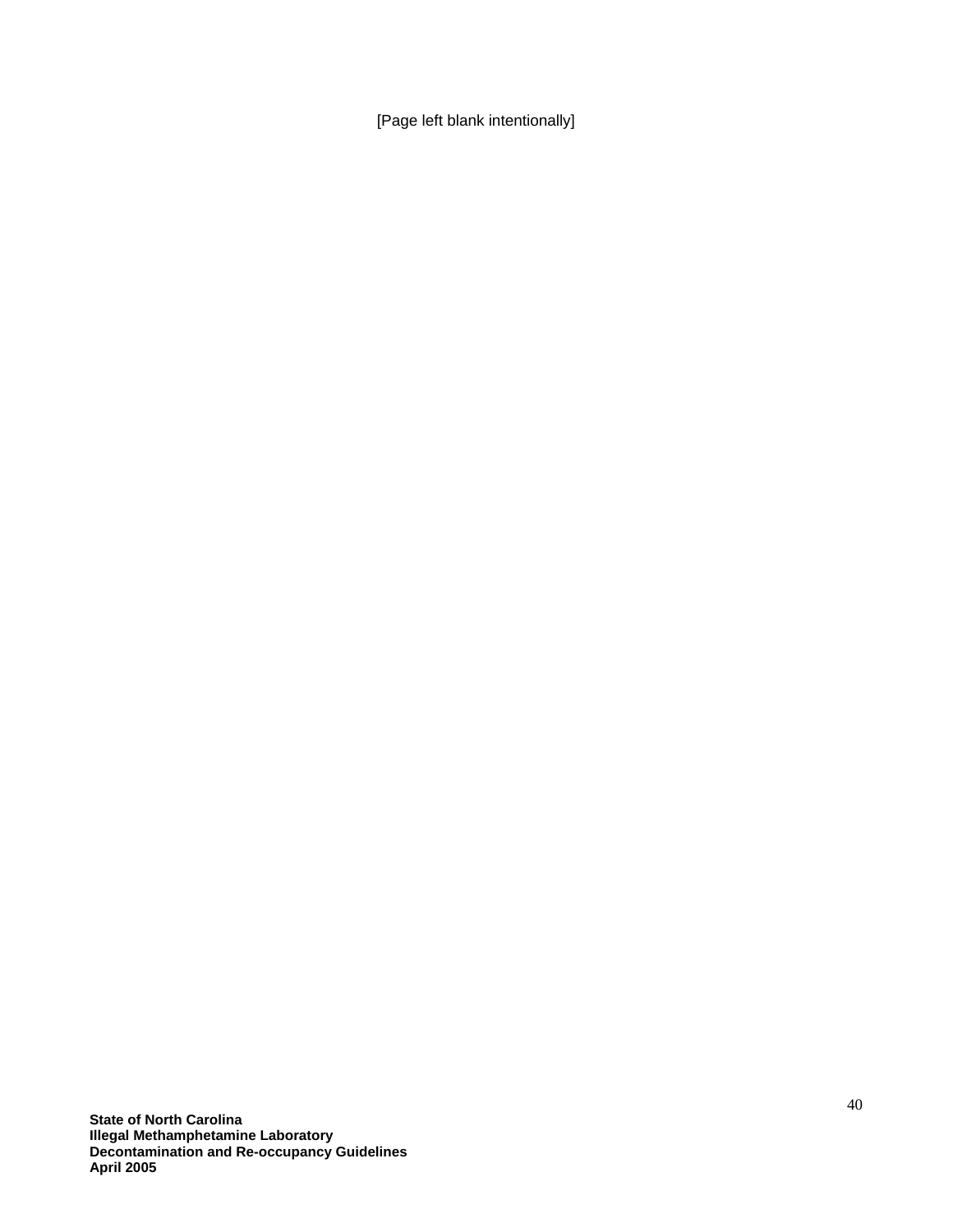# **APPENDIX D**

# **DECONTAMINATION TEMPLATE**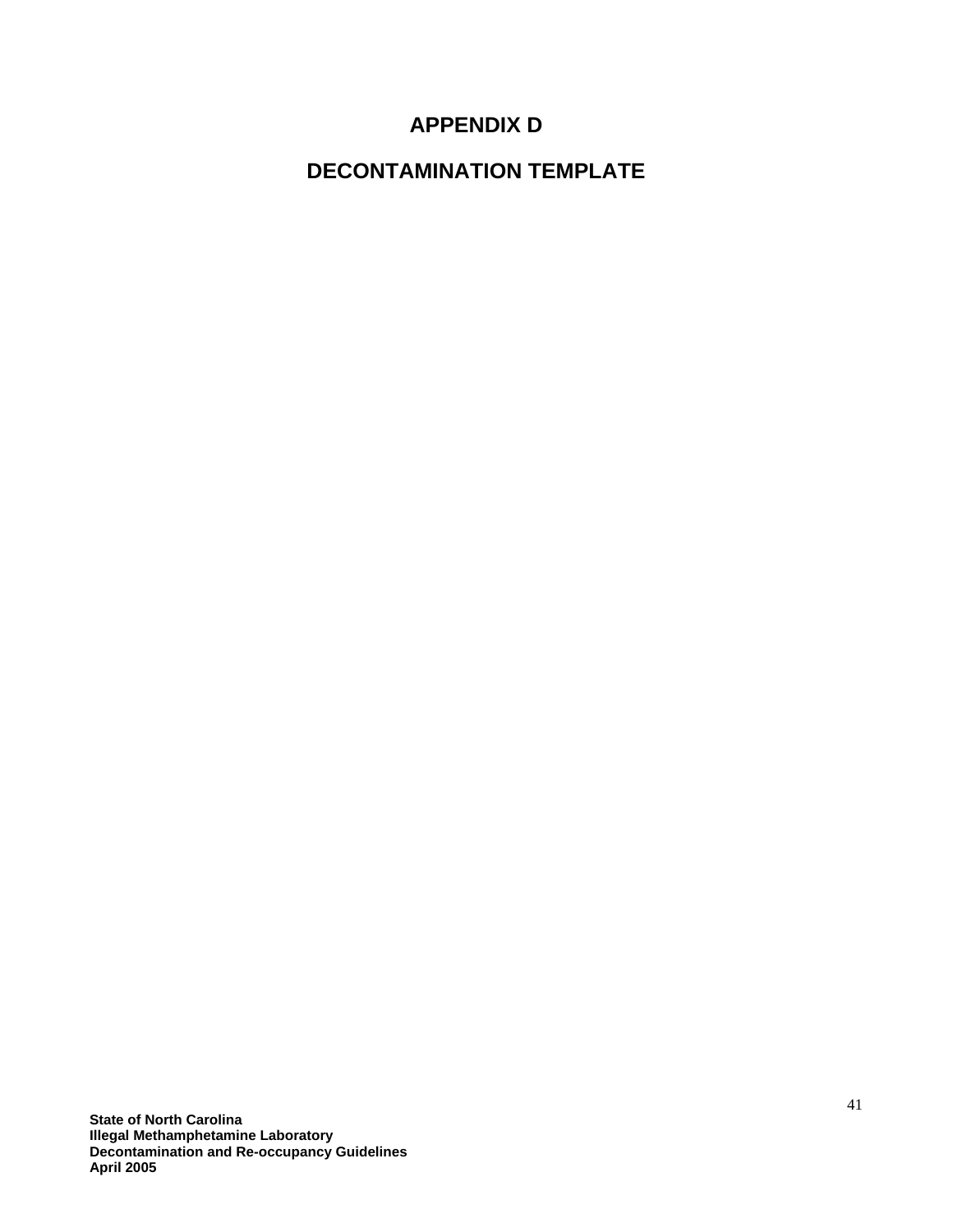[Page left blank intentionally]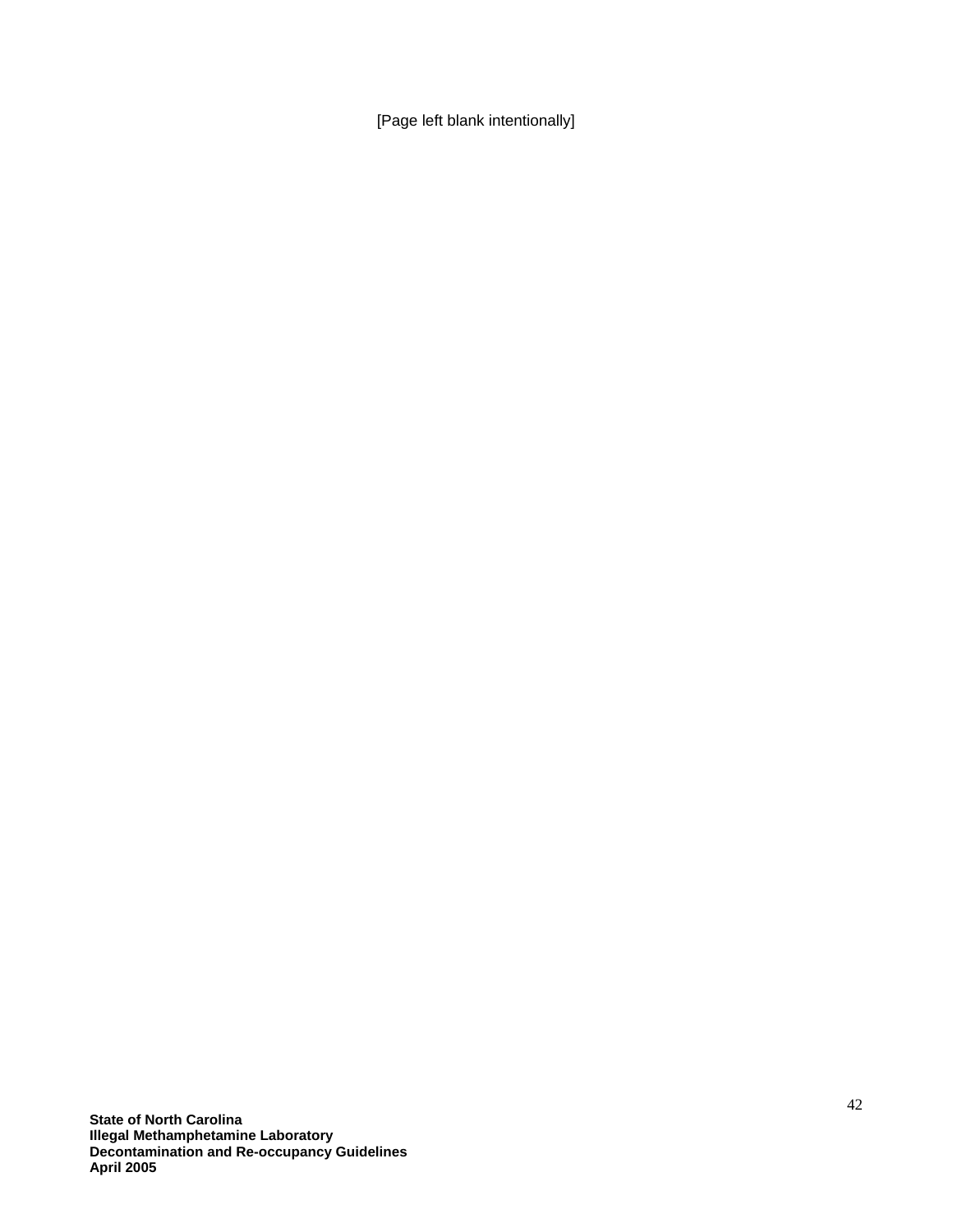# **DECONTAMINATION TEMPLATE FOR METHAMPHETAMINE SITES**

**I understand that I must comply with all applicable state and federal laws & regulations.** 

**I certify that the statements in this decontamination report are true and accurate to the best of my knowledge for property located at \_\_\_\_\_\_\_\_\_\_\_\_\_\_\_\_\_\_\_\_\_\_\_\_\_\_\_\_\_\_\_** 

**\_\_\_\_\_\_\_\_\_\_\_\_\_\_\_\_\_\_\_\_\_\_\_\_\_\_\_\_\_\_\_\_\_\_\_\_\_\_\_\_\_\_\_\_\_\_\_\_\_\_\_\_\_\_\_\_\_\_\_\_\_\_\_\_\_\_\_\_\_\_\_\_\_.** 

\_\_\_\_\_\_\_\_\_\_\_\_\_\_\_\_\_\_\_\_\_\_\_\_\_\_\_\_\_\_\_\_\_\_\_\_\_\_\_\_\_\_\_\_\_\_\_ \_\_\_\_\_\_\_\_\_\_\_\_\_\_\_\_\_\_\_\_\_\_\_\_\_\_

Responsible Party Signature **Date** Date

Contractor Signature Date

### **CONTRACTOR INFORMATION (if applicable):**

Contractor Company Name: Contractor Mailing Address: Contractor Phone : Site Supervisor Name: Worker Name(s):

\_\_\_\_\_\_\_\_\_\_\_\_\_\_\_\_\_\_\_\_\_\_\_\_\_\_\_\_\_\_\_\_\_\_\_\_\_\_\_\_\_\_ \_\_\_\_\_\_\_\_\_\_\_\_\_\_\_\_\_\_\_\_\_\_\_\_\_\_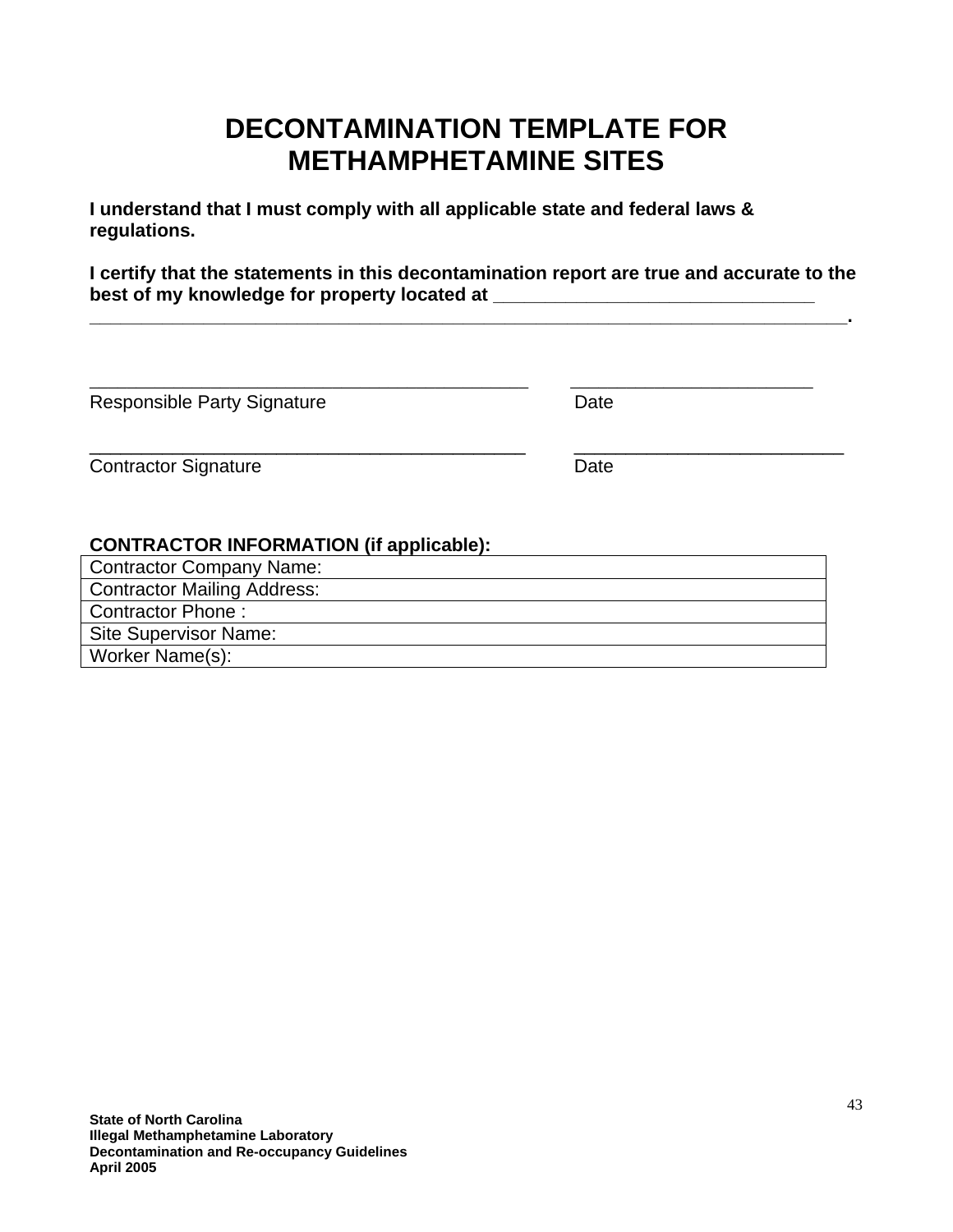# **DECONTAMINATION PROCEDURES**

A detailed description of methods used to reduce contamination.

• Date HVAC disconnected:  $\frac{1}{2}$  / • Date ventilation with fans initiated:  $\sqrt{2\pi}$ • Date decontamination activities initiated: \_\_\_\_/\_\_\_\_/\_\_\_\_\_\_\_\_\_\_\_\_\_\_\_\_\_\_\_\_\_\_\_\_\_ • Type of personal protective equipment used: \_\_\_\_\_\_\_\_\_\_\_\_\_\_\_\_\_\_\_\_\_\_\_\_\_\_\_\_\_\_\_\_\_\_ \_\_\_\_\_\_\_\_\_\_\_\_\_\_\_\_\_\_\_\_\_\_\_\_\_\_\_\_\_\_\_\_\_\_\_\_\_\_\_\_\_\_\_\_\_\_\_\_\_\_\_\_\_\_\_\_\_\_\_\_\_\_\_\_\_\_\_\_\_ • Containerize syringes/drug paraphernalia \_\_\_\_\_\_\_\_\_\_\_\_\_\_\_\_\_\_\_\_\_\_\_\_\_\_\_\_\_\_\_\_\_\_\_  $\frac{1}{2}$  ,  $\frac{1}{2}$  ,  $\frac{1}{2}$  ,  $\frac{1}{2}$  ,  $\frac{1}{2}$  ,  $\frac{1}{2}$  ,  $\frac{1}{2}$  ,  $\frac{1}{2}$  ,  $\frac{1}{2}$  ,  $\frac{1}{2}$  ,  $\frac{1}{2}$  ,  $\frac{1}{2}$  ,  $\frac{1}{2}$  ,  $\frac{1}{2}$  ,  $\frac{1}{2}$  ,  $\frac{1}{2}$  ,  $\frac{1}{2}$  ,  $\frac{1}{2}$  ,  $\frac{1$ • Neutralize chemical spills \_\_\_\_\_\_\_\_\_\_\_\_\_\_\_\_\_\_\_\_\_\_\_\_\_\_\_\_\_\_\_\_\_\_\_\_\_\_\_\_\_\_\_\_\_\_\_\_ \_\_\_\_\_\_\_\_\_\_\_\_\_\_\_\_\_\_\_\_\_\_\_\_\_\_\_\_\_\_\_\_\_\_\_\_\_\_\_\_\_\_\_\_\_\_\_\_\_\_\_\_\_\_\_\_\_\_\_\_\_\_\_\_\_\_\_\_\_ • Absorb chemical spills and package material \_\_\_\_\_\_\_\_\_\_\_\_\_\_\_\_\_\_\_\_\_\_\_\_\_\_\_\_\_\_\_\_\_\_ \_\_\_\_\_\_\_\_\_\_\_\_\_\_\_\_\_\_\_\_\_\_\_\_\_\_\_\_\_\_\_\_\_\_\_\_\_\_\_\_\_\_\_\_\_\_\_\_\_\_\_\_\_\_\_\_\_\_\_\_\_\_\_\_\_\_\_\_\_ • Remove porous, non-machine washable material(s) − Carpeting − Upholstered furniture \_\_\_\_\_\_\_\_\_\_\_\_\_\_\_\_\_\_\_\_\_\_\_\_\_\_\_\_\_\_\_\_\_\_\_\_\_\_\_\_\_\_\_\_\_\_\_\_\_ − Drapery \_\_\_\_\_\_\_\_\_\_\_\_\_\_\_\_\_\_\_\_\_\_\_\_\_\_\_\_\_\_\_\_\_\_\_\_\_\_\_\_\_\_\_\_\_\_\_\_\_\_\_\_\_\_\_\_\_\_\_ − Other/miscellaneous (i.e. stuffed animals, mattresses, etc.) \_\_\_\_\_\_\_\_\_\_\_\_\_\_\_\_\_\_\_  $\overline{\phantom{a}}$  , and the carpeting  $\overline{\phantom{a}}$  , and  $\overline{\phantom{a}}$  , and  $\overline{\phantom{a}}$  , and  $\overline{\phantom{a}}$  , and  $\overline{\phantom{a}}$ \_\_\_\_\_\_\_\_\_\_\_\_\_\_\_\_\_\_\_\_\_\_\_\_\_\_\_\_\_\_\_\_\_\_\_\_\_\_\_\_\_\_\_\_\_\_\_\_\_\_\_\_\_\_\_\_\_\_\_\_\_\_\_\_\_\_ • List items machine washed (two times with detergent) \_\_\_\_\_\_\_\_\_\_\_\_\_\_\_\_\_\_\_\_\_\_\_\_\_ \_\_\_\_\_\_\_\_\_\_\_\_\_\_\_\_\_\_\_\_\_\_\_\_\_\_\_\_\_\_\_\_\_\_\_\_\_\_\_\_\_\_\_\_\_\_\_\_\_\_\_\_\_\_\_\_\_\_\_\_\_\_\_\_\_\_\_\_\_ • Remove etched or stained plumbing fixtures \_\_\_\_\_\_\_\_\_\_\_\_\_\_\_\_\_\_\_\_\_\_\_\_\_\_\_\_\_\_\_\_\_\_\_ \_\_\_\_\_\_\_\_\_\_\_\_\_\_\_\_\_\_\_\_\_\_\_\_\_\_\_\_\_\_\_\_\_\_\_\_\_\_\_\_\_\_\_\_\_\_\_\_\_\_\_\_\_\_\_\_\_\_\_\_\_\_\_\_\_\_\_\_\_ • Flush attached plumbing  $\blacksquare$ • Remove and replace all HVAC filters \_\_\_\_\_\_\_\_\_\_\_\_\_\_\_\_\_\_\_\_\_\_\_\_\_\_\_\_\_\_\_\_\_\_\_\_\_\_\_ • Remove and clean diffusers and intakes \_\_\_\_\_\_\_\_\_\_\_\_\_\_\_\_\_\_\_\_\_\_\_\_\_\_\_\_\_\_\_\_\_\_\_\_\_\_\_\_\_\_\_\_\_\_\_\_\_\_\_\_\_\_\_\_\_\_\_\_\_\_\_\_\_\_\_\_\_ • Clean area around diffusers and intakes

\_\_\_\_\_\_\_\_\_\_\_\_\_\_\_\_\_\_\_\_\_\_\_\_\_\_\_\_\_\_\_\_\_\_\_\_\_\_\_\_\_\_\_\_\_\_\_\_\_\_\_\_\_\_\_\_\_\_\_\_\_\_\_\_\_\_\_\_\_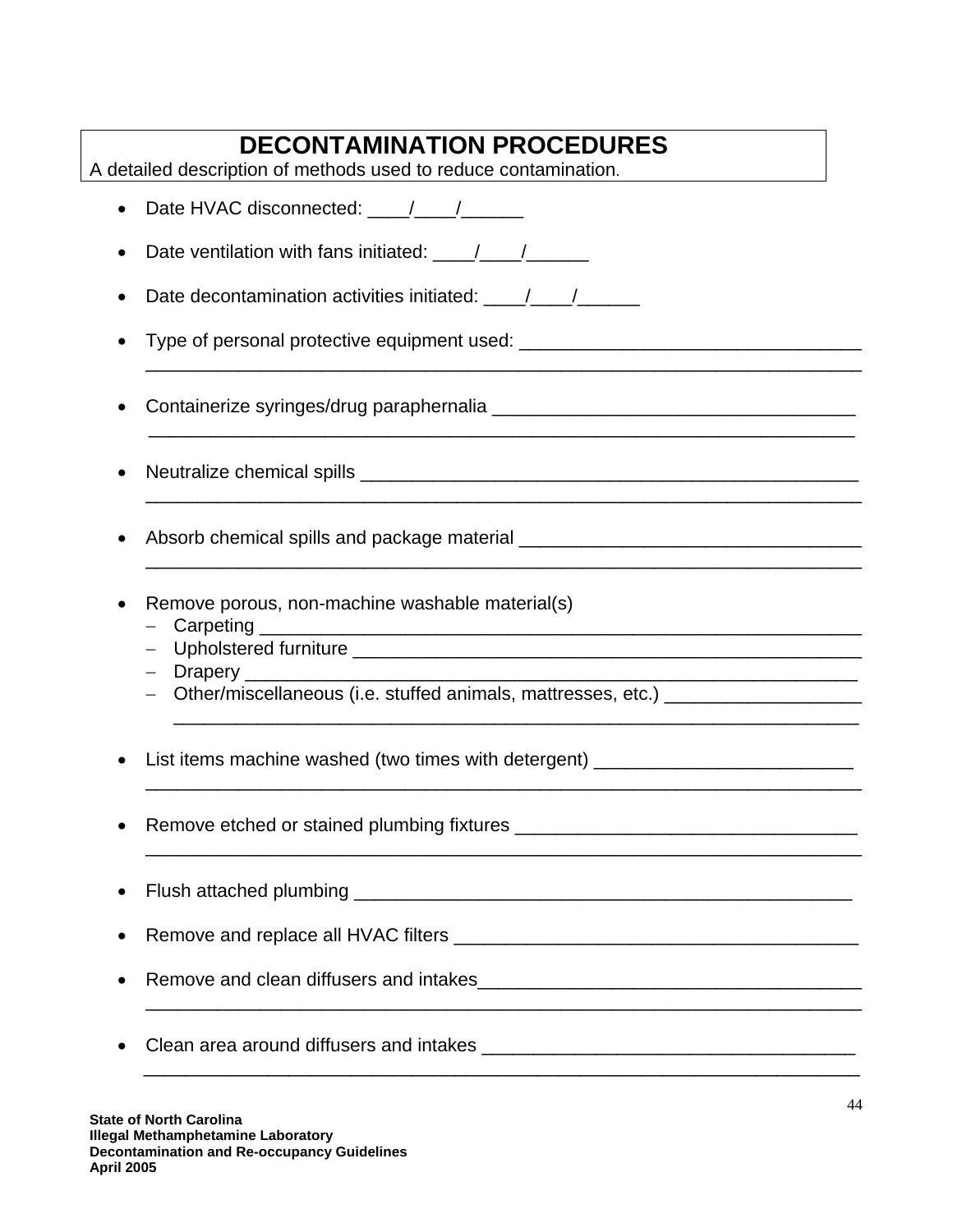Property Address: \_\_\_\_\_\_\_\_\_\_\_\_\_\_\_\_\_\_\_\_\_\_\_\_\_\_\_

- Clean non-porous ductwork (two feet from the opening)
- Remove and replace internally insulated ductwork two feet from the opening \_\_\_\_\_\_\_\_
- Scrub ceiling, walls, floors and other non-porous materials (three times, list detergent used)\_\_\_\_\_\_\_\_\_\_\_\_\_\_\_\_\_\_\_\_\_\_\_\_\_\_\_\_\_\_\_\_\_\_\_\_\_\_\_\_\_\_\_\_\_\_\_\_\_\_\_\_\_\_\_\_\_\_\_\_\_\_\_\_

 $\frac{1}{\sqrt{2}}$  ,  $\frac{1}{\sqrt{2}}$  ,  $\frac{1}{\sqrt{2}}$  ,  $\frac{1}{\sqrt{2}}$  ,  $\frac{1}{\sqrt{2}}$  ,  $\frac{1}{\sqrt{2}}$  ,  $\frac{1}{\sqrt{2}}$  ,  $\frac{1}{\sqrt{2}}$  ,  $\frac{1}{\sqrt{2}}$  ,  $\frac{1}{\sqrt{2}}$  ,  $\frac{1}{\sqrt{2}}$  ,  $\frac{1}{\sqrt{2}}$  ,  $\frac{1}{\sqrt{2}}$  ,  $\frac{1}{\sqrt{2}}$  ,  $\frac{1}{\sqrt{2}}$ 

- Remaining stained non-porous materials
	- − Rewashed? \_\_\_\_\_\_\_\_\_\_\_\_\_\_\_\_\_\_\_\_\_\_\_\_\_\_\_\_\_\_\_\_\_\_\_\_\_\_\_\_\_\_\_\_\_\_\_\_\_\_\_\_\_\_\_\_
	- − Painted? \_\_\_\_\_\_\_\_\_\_\_\_\_\_\_\_\_\_\_\_\_\_\_\_\_\_\_\_\_\_\_\_\_\_\_\_\_\_\_\_\_\_\_\_\_\_\_\_\_\_\_\_\_\_\_\_\_\_
	- − Removed? \_\_\_\_\_\_\_\_\_\_\_\_\_\_\_\_\_\_\_\_\_\_\_\_\_\_\_\_\_\_\_\_\_\_\_\_\_\_\_\_\_\_\_\_\_\_\_\_\_\_\_\_\_\_\_\_\_
- Resilient floor coverings
	- − Cleaned? \_\_\_\_\_\_\_\_\_\_\_\_\_\_\_\_\_\_\_\_\_\_\_\_\_\_\_\_\_\_\_\_\_\_\_\_\_\_\_\_\_\_\_\_\_\_\_\_\_\_\_\_\_\_\_\_\_\_
	- − Removed? \_\_\_\_\_\_\_\_\_\_\_\_\_\_\_\_\_\_\_\_\_\_\_\_\_\_\_\_\_\_\_\_\_\_\_\_\_\_\_\_\_\_\_\_\_\_\_\_\_\_\_\_\_\_\_\_\_
	- − Covered in place? \_\_\_\_\_\_\_\_\_\_\_\_\_\_\_\_\_\_\_\_\_\_\_\_\_\_\_\_\_\_\_\_\_\_\_\_\_\_\_\_\_\_\_\_\_\_\_\_\_\_\_
- Ceramic or stone tile surfaces
	- − Cleaned? \_\_\_\_\_\_\_\_\_\_\_\_\_\_\_\_\_\_\_\_\_\_\_\_\_\_\_\_\_\_\_\_\_\_\_\_\_\_\_\_\_\_\_\_\_\_\_\_\_\_\_\_\_\_\_\_\_\_
	- − Removed? \_\_\_\_\_\_\_\_\_\_\_\_\_\_\_\_\_\_\_\_\_\_\_\_\_\_\_\_\_\_\_\_\_\_\_\_\_\_\_\_\_\_\_\_\_\_\_\_\_\_\_\_\_\_\_\_\_
	- − Re-glazed? \_\_\_\_\_\_\_\_\_\_\_\_\_\_\_\_\_\_\_\_\_\_\_\_\_\_\_\_\_\_\_\_\_\_\_\_\_\_\_\_\_\_\_\_\_\_\_\_\_\_\_\_\_\_\_\_
	- − Grout epoxy-based stained? \_\_\_\_\_\_\_\_\_\_\_\_\_\_\_\_\_\_\_\_\_\_\_\_\_\_\_\_\_\_\_\_\_\_\_\_\_\_\_\_\_\_\_
- Wooden materials
	- − Cleaned? \_\_\_\_\_\_\_\_\_\_\_\_\_\_\_\_\_\_\_\_\_\_\_\_\_\_\_\_\_\_\_\_\_\_\_\_\_\_\_\_\_\_\_\_\_\_\_\_\_\_\_\_\_\_\_\_\_\_
	- − Removed? \_\_\_\_\_\_\_\_\_\_\_\_\_\_\_\_\_\_\_\_\_\_\_\_\_\_\_\_\_\_\_\_\_\_\_\_\_\_\_\_\_\_\_\_\_\_\_\_\_\_\_\_\_\_\_\_\_
	- − Sealed with non-water based coating? \_\_\_\_\_\_\_\_\_\_\_\_\_\_\_\_\_\_\_\_\_\_\_\_\_\_\_\_\_\_\_\_\_\_\_
- List appliances removed Letter and the set of the set of the set of the set of the set of the set of the set of the set of the set of the set of the set of the set of the set of the set of the set of the set of the set o
- Date ventilation initiated after decontamination completed:  $\frac{1}{\sqrt{1-\frac{1}{\sqrt{1-\frac{1}{\sqrt{1-\frac{1}{\sqrt{1-\frac{1}{\sqrt{1-\frac{1}{\sqrt{1-\frac{1}{\sqrt{1-\frac{1}{\sqrt{1-\frac{1}{\sqrt{1-\frac{1}{\sqrt{1-\frac{1}{\sqrt{1-\frac{1}{\sqrt{1-\frac{1}{\sqrt{1-\frac{1}{\sqrt{1-\frac{1}{\sqrt{1-\frac{1}{\sqrt{1-\frac{1}{\sqrt{1-\frac{1}{$
- Date local health department notified of completion of decontamination and provided a copy of cleanup activity documentation:  $\frac{1}{\sqrt{1-\frac{1}{\sqrt{1-\frac{1}{\sqrt{1-\frac{1}{\sqrt{1-\frac{1}{\sqrt{1-\frac{1}{\sqrt{1-\frac{1}{\sqrt{1-\frac{1}{\sqrt{1-\frac{1}{\sqrt{1-\frac{1}{\sqrt{1-\frac{1}{\sqrt{1-\frac{1}{\sqrt{1-\frac{1}{\sqrt{1-\frac{1}{\sqrt{1-\frac{1}{\sqrt{1-\frac{1}{\sqrt{1-\frac{1}{\sqrt{1-\frac{1}{\sqrt{1-\frac{1}{\sqrt{1-\frac{1}{\sqrt{1$

 $\overline{\phantom{a}}$  , and the contribution of the contribution of the contribution of the contribution of the contribution of the contribution of the contribution of the contribution of the contribution of the contribution of the  $\overline{\phantom{a}}$  , and the contribution of the contribution of the contribution of the contribution of the contribution of the contribution of the contribution of the contribution of the contribution of the contribution of the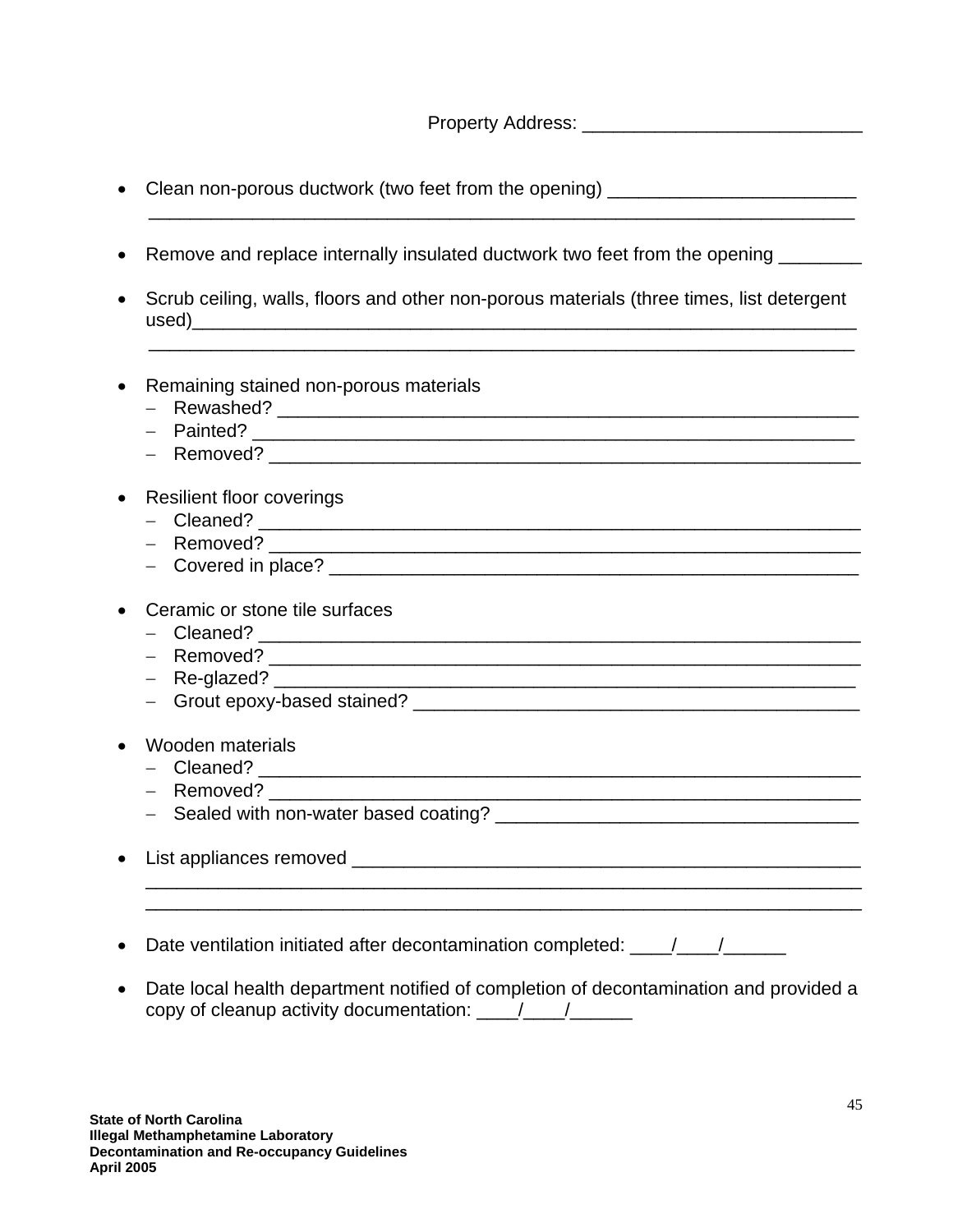- Retain a copy of receipt(s) for disposal of all items **with any contract of the system**
- Retain a copy of receipt(s) for purchase of new furnishings/appliances/building materials \_\_\_\_\_\_\_\_\_\_\_\_\_\_\_\_\_\_\_\_\_\_\_\_\_\_\_\_\_\_\_\_\_\_\_\_\_\_\_\_\_\_\_\_\_\_\_\_\_\_\_\_\_\_\_\_\_\_\_\_
- Retain a copy of receipt(s) for repairs \_\_\_\_\_\_\_\_\_\_\_\_\_\_\_\_\_\_\_\_\_\_\_\_\_\_\_\_\_\_\_\_\_\_\_\_\_\_

**Retain all documentation for three years.**